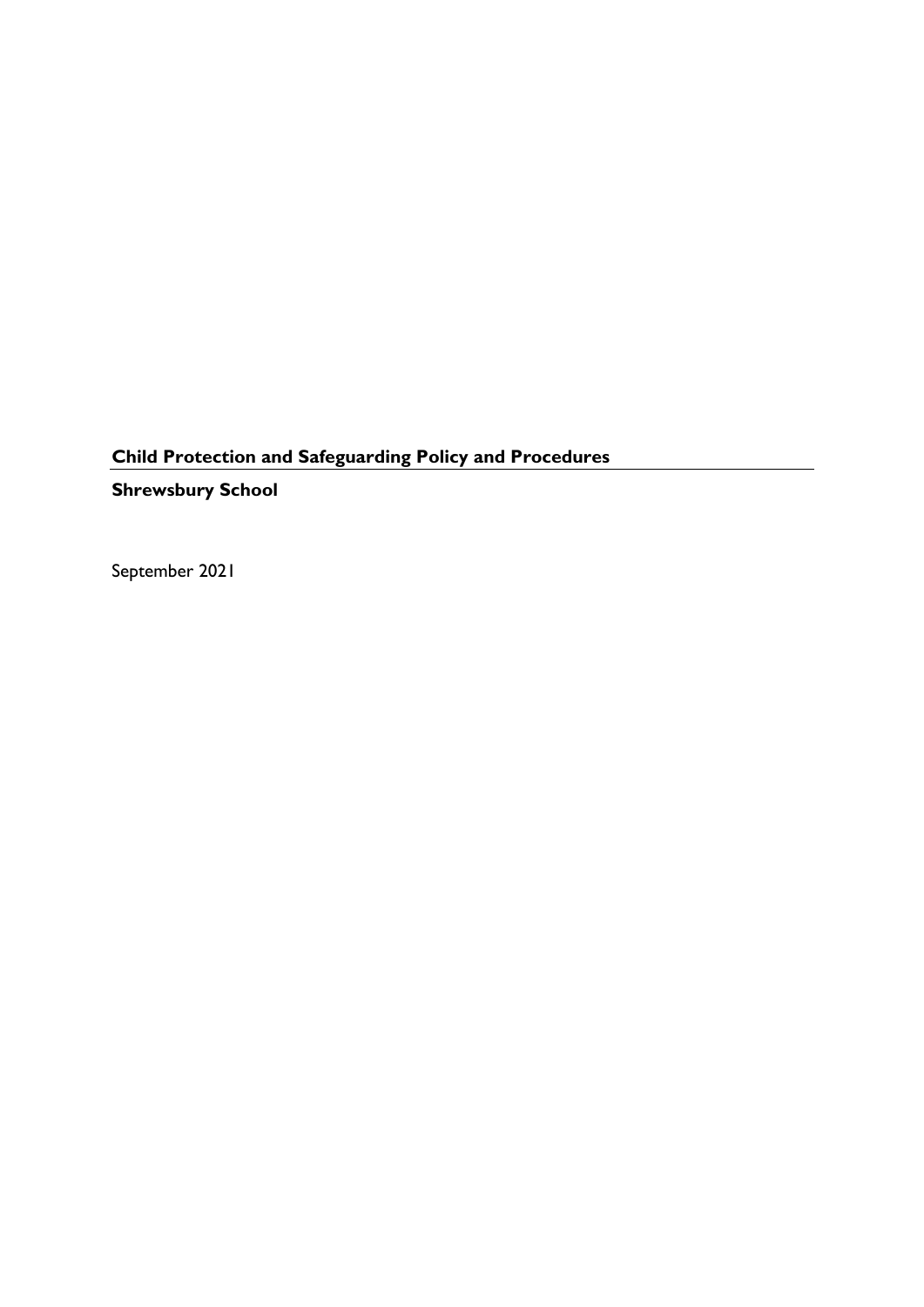# **Contents**

| 2               |                                                                            |  |
|-----------------|----------------------------------------------------------------------------|--|
| 3               |                                                                            |  |
| 4               |                                                                            |  |
| 5               | Responsibility statement and allocation of tasks: the School's approach to |  |
|                 |                                                                            |  |
| 6               |                                                                            |  |
| 7               |                                                                            |  |
| 8               |                                                                            |  |
| 9               |                                                                            |  |
| 10              |                                                                            |  |
| $\mathbf{1}$    |                                                                            |  |
| 12              |                                                                            |  |
| 3               |                                                                            |  |
| $\overline{14}$ |                                                                            |  |
| 15              | Allegations made and or/concerns raised about staff and others in School   |  |
|                 |                                                                            |  |
| 16              |                                                                            |  |
| 17              |                                                                            |  |
| 18              |                                                                            |  |
| 9               |                                                                            |  |
| 20              |                                                                            |  |
| Appendix I      | Forms of abuse and neglect and specific safeguarding issues29              |  |
| Appendix 2      |                                                                            |  |
| Appendix 3      | Dealing with allegations of peer on peer / child on child abuse43          |  |
| Appendix 4      | Dealing with allegations made and / or concerns raised against             |  |
|                 | members of staff, supply staff, volunteers and contractors47               |  |
| Appendix 5      |                                                                            |  |
| Appendix 6      |                                                                            |  |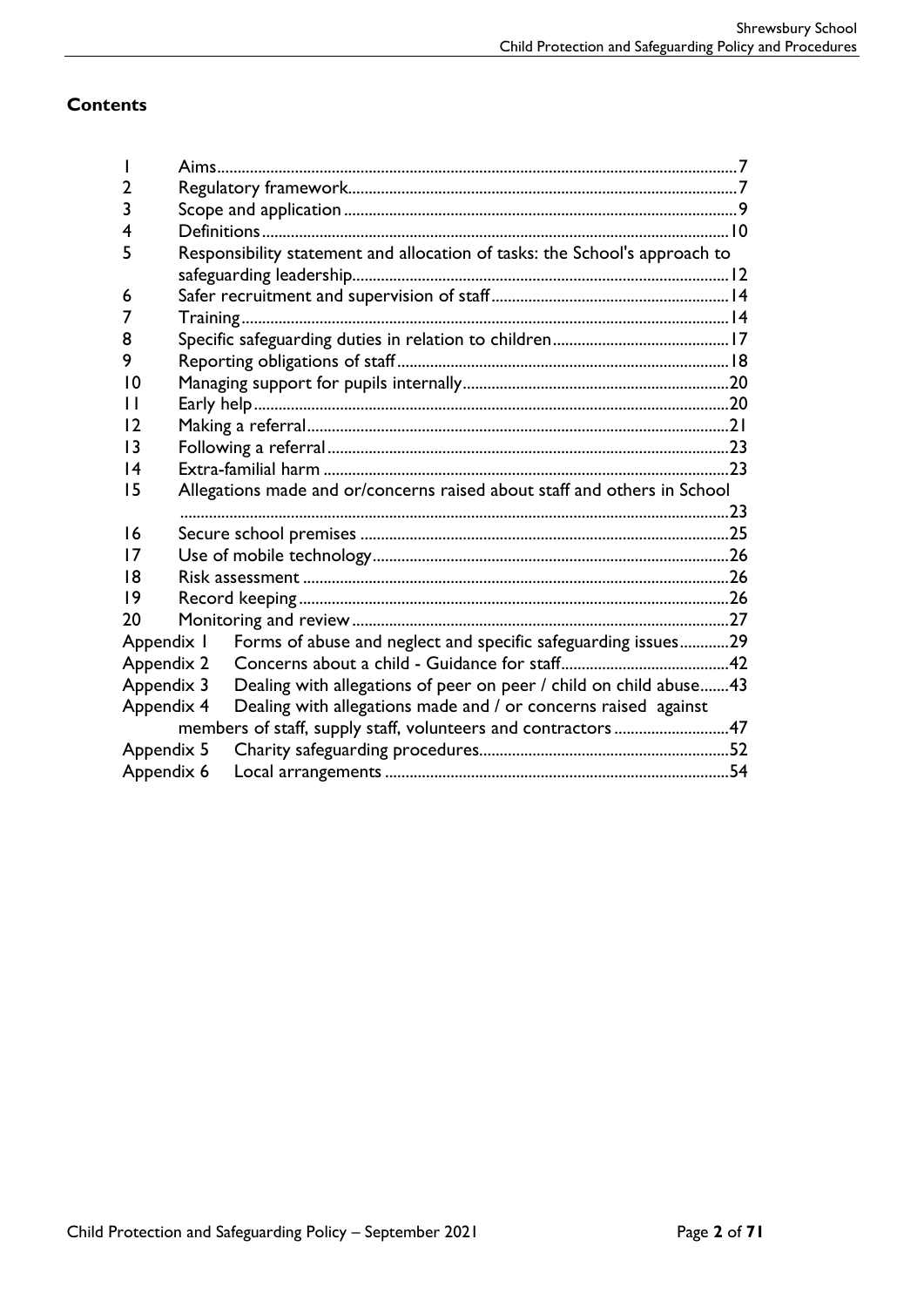# **School Contacts**

| <b>Designated Safeguarding Lead</b>        | Email: arp@shrewsbury.org.uk                                                                         |
|--------------------------------------------|------------------------------------------------------------------------------------------------------|
| Ms A.R. Peak (Deputy Head (Pastoral))      | Tel: 01743 280535                                                                                    |
|                                            | Mobile: 07894 559451 (this number is to<br>be used for emergency holiday contact<br>or out of hours) |
| <b>Deputy Designated Safeguarding Lead</b> | Email: mdbj@shrewsbury.org.uk                                                                        |
| Mr M. Johnson                              | Tel: 01743 280576                                                                                    |
| <b>Deputy Designated Safeguarding Lead</b> | Email: hpf@shrewsbury.org.uk                                                                         |
| Mr. H. Farmer                              | Tel: 01743 280576                                                                                    |
| <b>Deputy Designated Safeguarding Lead</b> | Email: ejd@shrewsbury.org.uk                                                                         |
| Miss E. J. Davies                          | Tel: 01743 280698                                                                                    |
| <b>Deputy Designated Safeguarding Lead</b> | Email: rb@shrewsbury.org.uk                                                                          |
| Dr R. B. Barrett                           | Tel: 01743 280560                                                                                    |
| <b>Deputy Designated Safeguarding Lead</b> | Email: sep@shrewsbury.org.uk                                                                         |
| Miss S Pearson                             | Tel: 01743 820570                                                                                    |
| <b>Headmaster</b>                          | Email: hm@shrewsbury.org.uk                                                                          |
| Mr. L. Winkley                             | Tel: 01743 280526                                                                                    |
| <b>Chair of Governors</b>                  | Email: thaynes@shrewsbury.org.uk                                                                     |
| Mr. T. Haynes                              |                                                                                                      |
| <b>Nominated Safeguarding Governor</b>     | Email: shankin@shrewsbury.org.uk                                                                     |
| Mrs S. Hankin                              |                                                                                                      |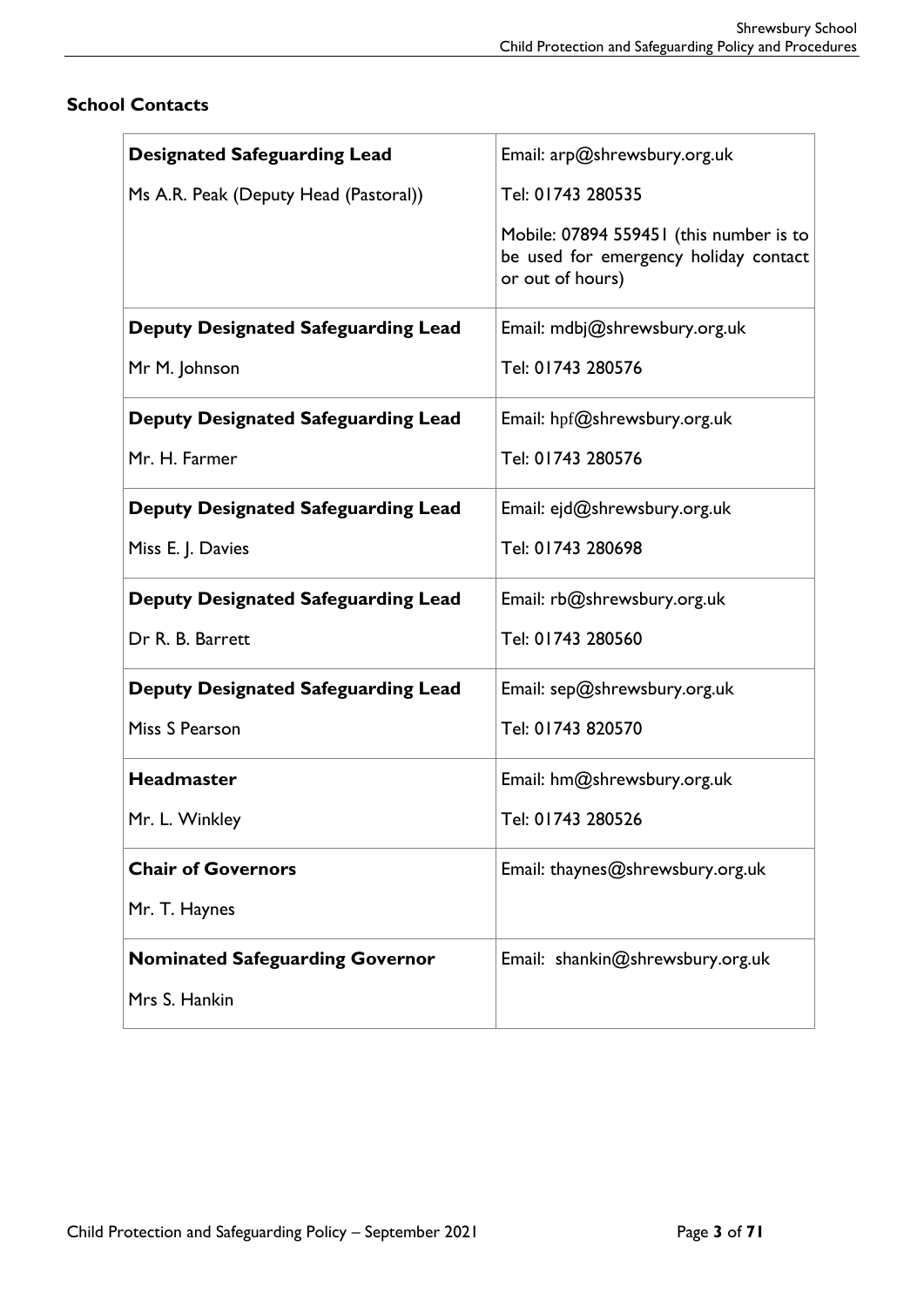| <b>Contact details of the Senior</b><br><b>Leadership Team</b>           | Mr P. Middleton, Acting Senior Deputy<br>Head                      |
|--------------------------------------------------------------------------|--------------------------------------------------------------------|
| Term-time contact:<br>Mrs F. Nicholas, PA to Headmaster<br>01743820526   | Mr M. Cropper – Senior Master and<br><b>Director of Admissions</b> |
| fnicholas@shrewsbury.org.uk<br>School holidays contact:                  | Dr H. Brown - Acting Deputy Head<br>(Co-Curricular)                |
| Mrs D. Hazan, PA to Bursar<br>01743 280820<br>bursarpa@shrewsbury.org.uk | Mr S. Cowper – Head of Partnership<br>and Community Engagement     |
|                                                                          | Mr G. Ferriday – Director of Marking<br>and Communication          |
|                                                                          | Mr O. Jackson-Hutt, Director of<br>Development                     |
|                                                                          | Dr R. Kowenicki - Deputy Head<br>(Academic)                        |
|                                                                          | Ms A. Peak – Deputy Head (Pastoral)                                |
|                                                                          | Dr M. Tamilarasan - International<br>Development Director          |
|                                                                          | Mr M. Ware - Bursar                                                |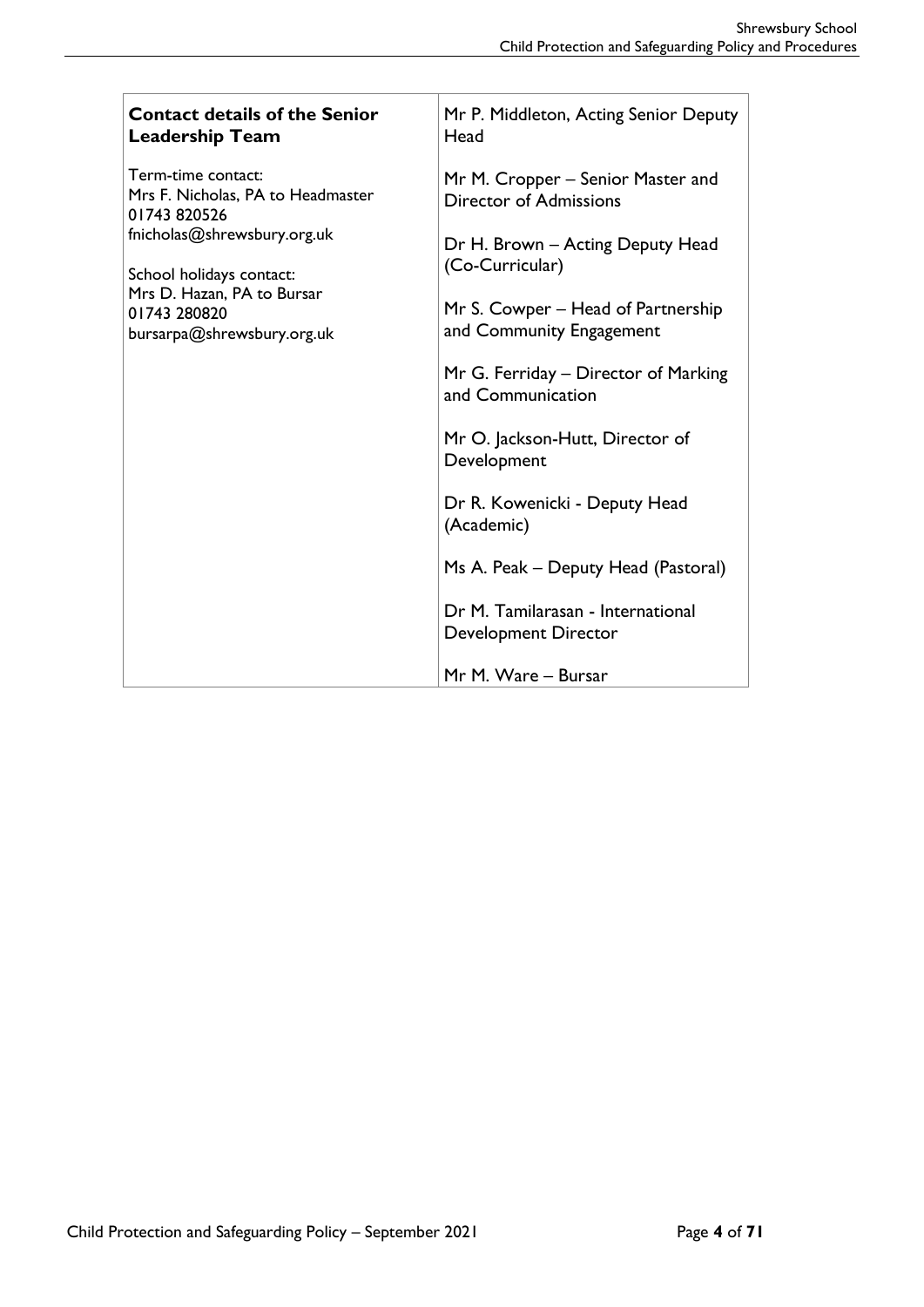# **Key External Contacts**

| Designated Officer(s) of the<br>local authority                  | Ellie Jones<br><b>The Guildhall</b><br><b>Frankwell Quay</b><br>Shrewsbury<br>Shropshire<br>SY3 8HQ<br>Telephone: 0345 678 9021<br>Email: lado@shropshire.gov.uk            |
|------------------------------------------------------------------|-----------------------------------------------------------------------------------------------------------------------------------------------------------------------------|
| <b>Shropshire Safeguarding</b><br><b>Community Partnership</b>   | Telephone number: 0345 6789021<br>Email: n/a                                                                                                                                |
| <b>First Point of Contact (FPOC)</b>                             | Out of hours emergency: 0345 6789040                                                                                                                                        |
|                                                                  | (Emergency Social Work Team)                                                                                                                                                |
| <b>Shropshire Safeguarding</b><br>Partnership                    | Telephone number: 0345 6789021<br>Email: n/a                                                                                                                                |
| <b>FGM Reporting -</b>                                           | 0                                                                                                                                                                           |
| non-emergency police contact<br>number                           |                                                                                                                                                                             |
| <b>School's Police liaison officer</b>                           | n/a                                                                                                                                                                         |
| <b>Prevent partners and advice</b><br>about extremism            | Shropshire Prevent - Channel<br><b>Warwickshire and West Mercia Police</b><br>Telephone:01386 591816<br>Email:                                                              |
|                                                                  | prevent@warwickshireandwestmercia.pnn.police.uk<br><b>Non-emergency DfE advice</b><br>Telephone: 020 7340 7264                                                              |
|                                                                  | Email: counter-extremism@education.gsi.gov.uk                                                                                                                               |
| <b>UK Safer Internet Centre</b>                                  | 0344 381 4772                                                                                                                                                               |
|                                                                  | helpline@saferinternet.org.uk                                                                                                                                               |
| <b>Reporting serious wrongdoing</b><br>to the Charity Commission | For further guidance see:<br>https://www.gov.uk/guidance/report-serious-<br>wrongdoing-at-a-charity-as-a-worker-or-volunteer<br>whistleblowing@charitycommission.gsi.gov.uk |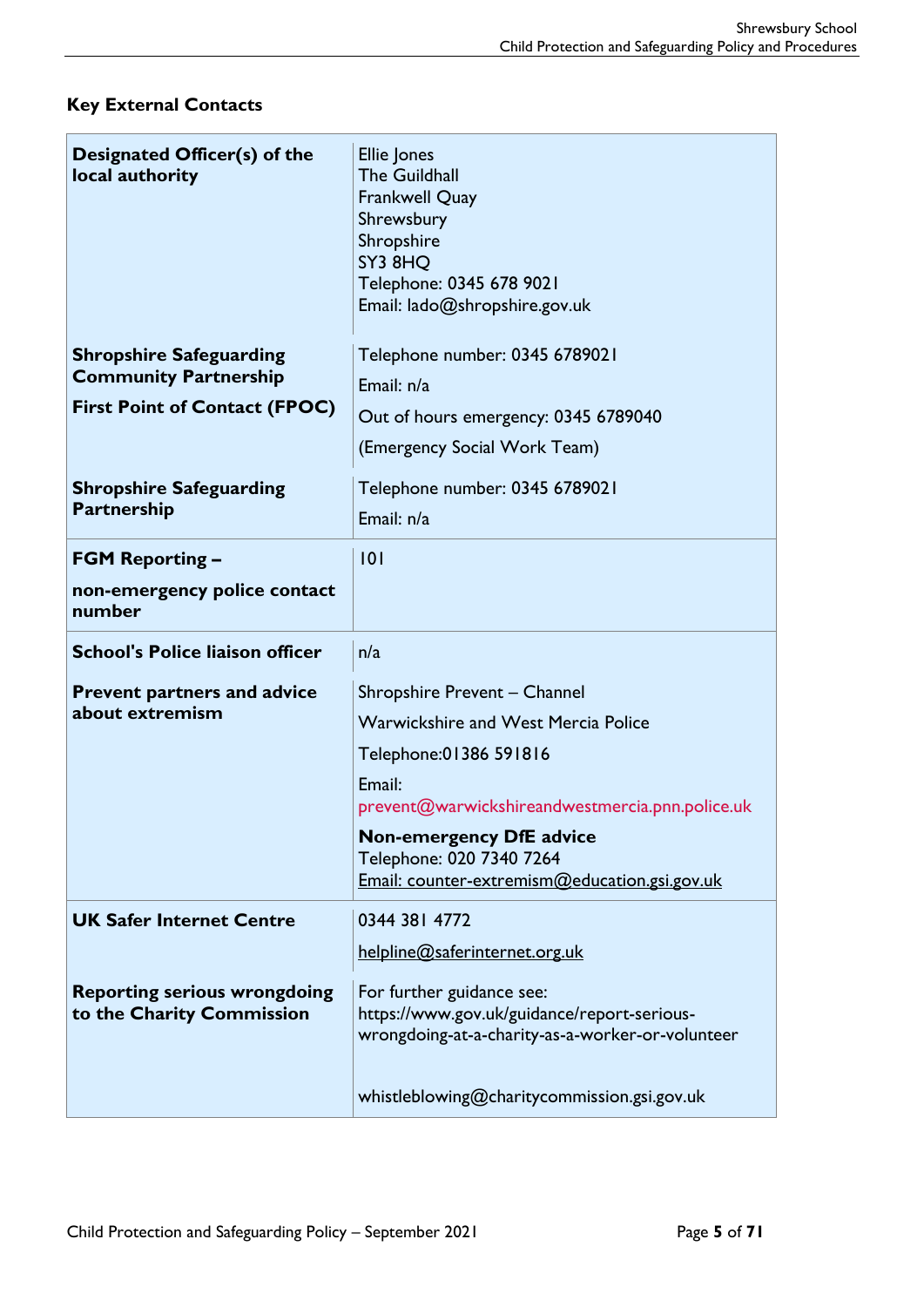| <b>Report Abuse in Education</b><br>helpline | A dedicated helpline for children and young people<br>who have experienced abuse at school, and for<br>worried adults and professionals that need support<br>and guidance, including for non-recent abuse.<br>0800 136 663 or email help@nspcc.org.uk |
|----------------------------------------------|-------------------------------------------------------------------------------------------------------------------------------------------------------------------------------------------------------------------------------------------------------|
| <b>NSPCC Whistleblowing</b><br>helpline      | <b>Weston House</b><br>42 Curtain Road<br>London<br>EC <sub>2</sub> A 3NH                                                                                                                                                                             |
|                                              | Telephone: 0800 028 0285                                                                                                                                                                                                                              |
|                                              | Email: help@nspcc.org.uk                                                                                                                                                                                                                              |
|                                              | https://www.nspcc.org.uk/what-is-child-abuse/types-of-<br>abuse/                                                                                                                                                                                      |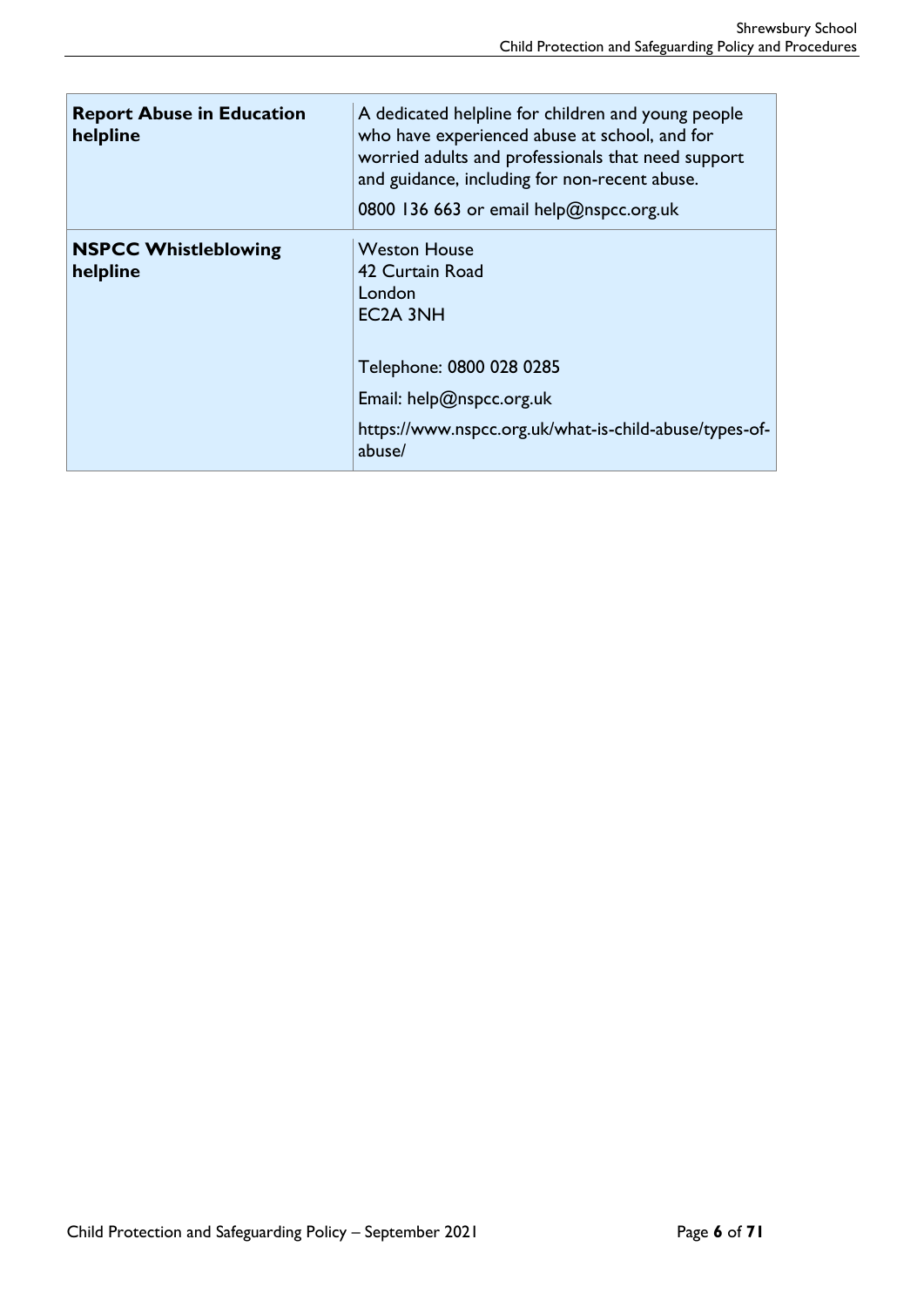## <span id="page-6-0"></span>**1. Aims**

- 1.1 This is the Safeguarding and child protection policy and procedures of Shrewsbury School (**School**).
- 1.2 The aims of this policy are as follows:
	- 1.2.1 to actively promote the Well-being of pupils
	- 1.2.2 to actively promote and safeguard the welfare of children, staff and others who come into contact with the School and to protect them from harm.
	- 1.2.3 to have clear procedures in place for dealing with and referring concerns about the welfare of any individual and/or allegations of abuse, neglect and/or exploitation;
	- 1.2.4 to raise awareness about how to report concerns and how they will be investigated, whether they are current or historic in nature;
	- 1.2.5 to raise staff awareness about the School's safeguarding expectations;
	- 1.2.6 to ensure staff are competent to carry out their safeguarding responsibilities and feel supported in this role;
	- 1.2.7 to ensure consistent good safeguarding practice throughout the School, to include the promotion of a zero tolerance approach to peer on peer sexual violence and harassment in which pupils are confident to report it and staff are confident to identify and respond to it; and;
	- 1.2.8 to promote a whole school culture of safety, equality and protection.
- 1.3 Every pupil should feel safe and protected from any form of abuse and neglect.
- 1.4 All staff should understand the indicators of abuse and neglect and specific safeguarding risks so that they can identify them and report any concerns about children. The indicators and key safeguarding risks for the School community are set out in Appendix 1.
- 1.5 Members of the School community (to include alumni) should also feel able to raise any safeguarding concerns, whether current or non-recent, safe in the knowledge that they will be supported, the matter will be handled sensitively and appropriate action taken.
- 1.6 Anyone about whom a concern is raised should feel confident that they will be supported, and the matter will be handled sensitively, and that appropriate action will be taken.
- 1.7 This policy forms part of the School's whole school approach to promoting child safeguarding and wellbeing, which seeks to ensure that the best interests of pupils underpins and is at the heart of all decisions, systems, processes and policies.

#### <span id="page-6-1"></span>**2 Regulatory framework**

- 2.1 This policy has been prepared to meet the School's responsibilities under the following legislation:
	- 2.1.1 Education (Independent School Standards) Regulations 2014;
	- 2.1.2 *Boarding schools: national minimum standards* (Department for Education (**DfE**), April 2015);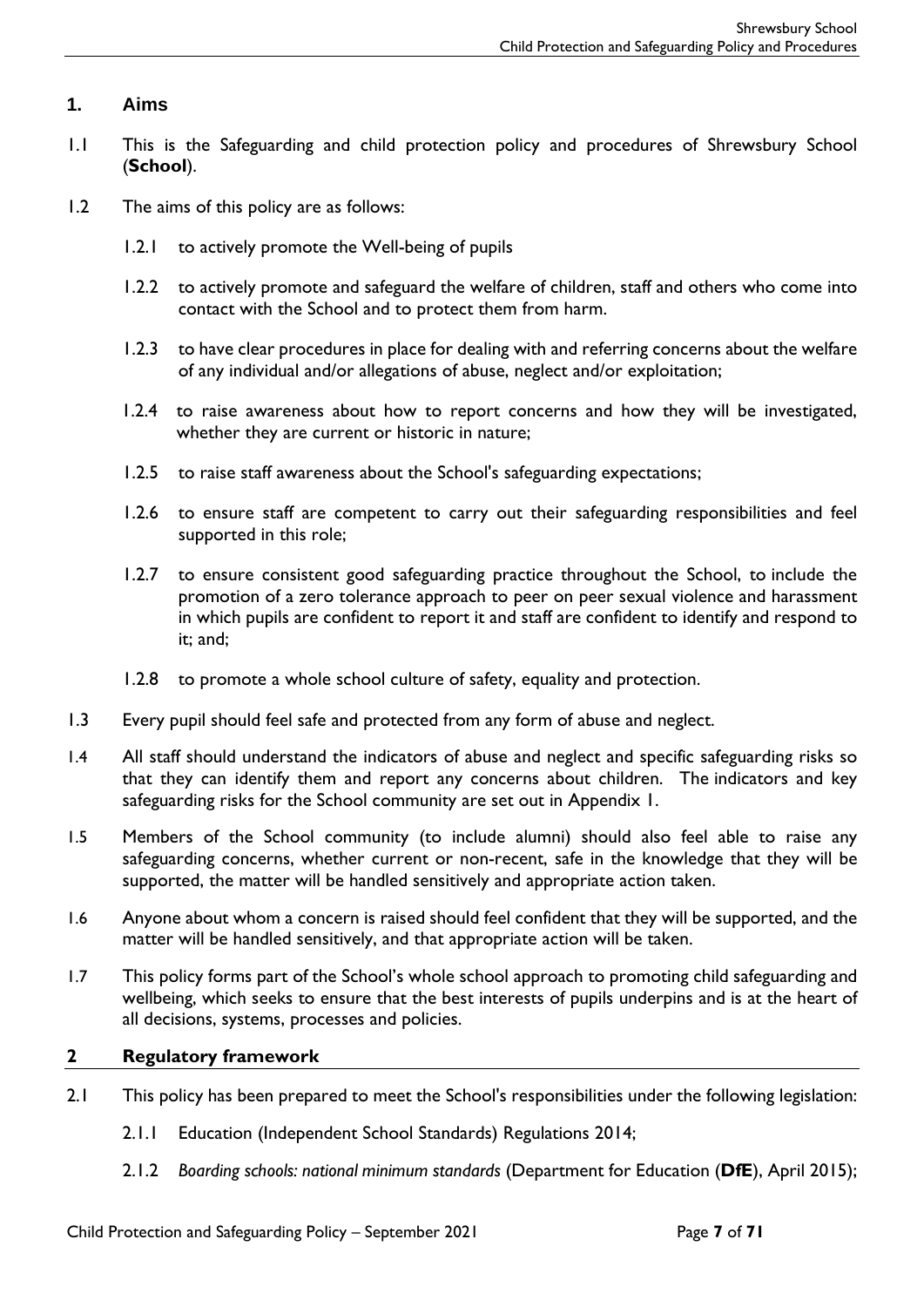- 2.1.3 Education and Skills Act 2008;
- 2.1.4 Children Act 1989;
- 2.1.5 Children Act 2004;
- 2.1.6 Childcare Act 2006;
- 2.1.7 Education and Training (Welfare of Children) Act 2021;
- 2.1.8 Safeguarding Vulnerable Groups Act 2006;
- 2.1.9 Children and Social Work Act 2017;
- 2.1.10 Data Protection Act 2018 and UK General Data Protection Regulation (**UK GDPR**);
- 2.1.11 Equality Act 2010; and
- 2.1.12 Charities Act 2011.
- 2.2 This Policy has regard to the following guidance and advice:
	- 2.2.1 Statutory guidance
		- (a) Keeping children safe in education 2021 (DfE, September 2021) (**KCSIE**);
		- (b) Working Together to Safeguard Children 2018 (HM Government, updated December 2020) (**WTSC**);
		- (c) Disqualification under the Childcare Act 2006 (DfE, August 2018)
		- (d) Revised Prevent Duty Guidance for England and Wales (HM Government, April 2021);
		- (e) Multi-agency statutory guidance on female genital mutilation (HM Government, July 2020);
		- (f) Children missing education (DfE, September 2016);
		- (g) Relationships education, relationships and sex education and health education guidance (DfE, June 2019, updated September 2021);
		- (h) Channel duty guidance: protecting vulnerable people from being drawn into terrorism (HM Government, February 2021);
		- (i) Schools COVID-19 operational guidance (www.gov.uk).

#### 2.2.2 Non-statutory guidance

- (a) What to do if you're worried a child is being abused: advice for practitioners 2015;
- (b) Information sharing: advice for practitioners providing safeguarding services to children, young people, parents and carers (HM Government, July 2018);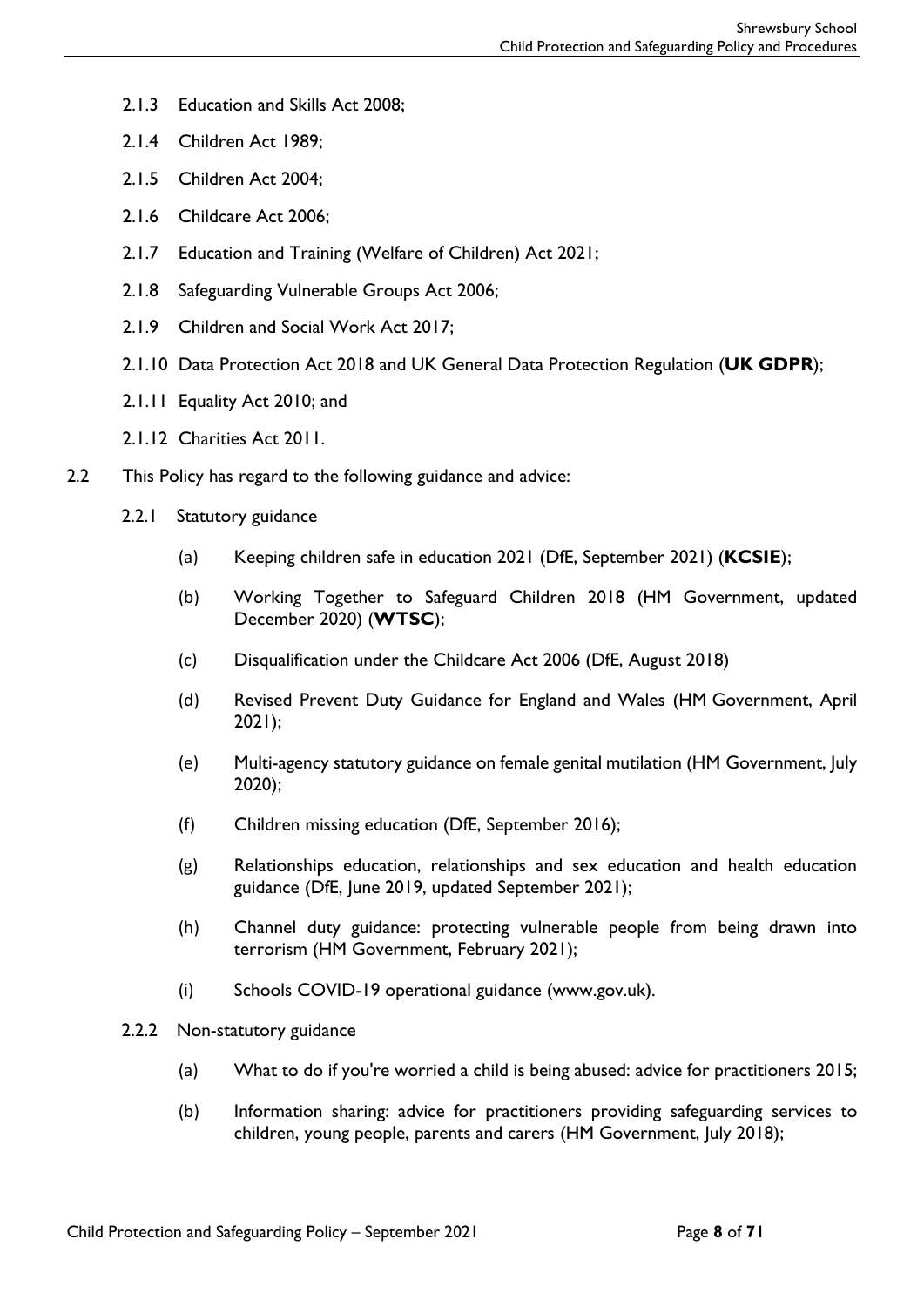- (c) Sexual violence and sexual harassment between children in schools and colleges (DfE, September 2021);
- (d) Sharing nudes and semi-nudes: advice for education settings working with children and young people (DCMS and UKCIS, December 2020)
- (e) Searching, screening and confiscation: advice for schools (DfE, January 2018);
- (f) Teaching online safety in schools (DfE, June 2019);
- (g) Harmful online challenges and online hoaxes (DfE, February 2021);
- (h) Child sexual exploitation: definition and a guide for practitioners local leaders and decision makers working to protect children from child sexual exploitation (DfE, February 2017);
- (i) Educate Against Hate (HM Government 2018);
- 2.2.3 Charities advice:
	- (a) Strategy for dealing with safeguarding issues in charities (Charity Commission, December 2017);
	- (b) Regulatory alert to charities safeguarding (Charity Commission, December 2017);
	- (c) How to report a serious incident in your charity (Charity Commission, 2019);
	- (d) Reporting a serious incident in your charity when it involves a partner (Charity Commission, December 2019);
	- (e) Report serious wrongdoing at a charity as a worker or volunteer (Charity Commission, June 2019);
	- (f) Guidance on handling safeguarding allegations in a charity (Office for Civil Society, January 2019); and
	- (g) When to call the Police Guidance for schools and colleges (National Police Chiefs' Council).
- 2.3 Shropshire's Safeguarding Partnership (SSP) threshold framework/procedures/guidance.

#### <span id="page-8-0"></span>**3 Scope and application**

#### 3.1 This Policy:

- 3.1.1 has been authorised by the Governing Body of the School;
- 3.1.2 is published on the School website and available in hard copy on request;
- 3.1.3 can be made available in large print or other accessible format if required;
- 3.1.4 can be made available for inspection from the HR Office during the School day;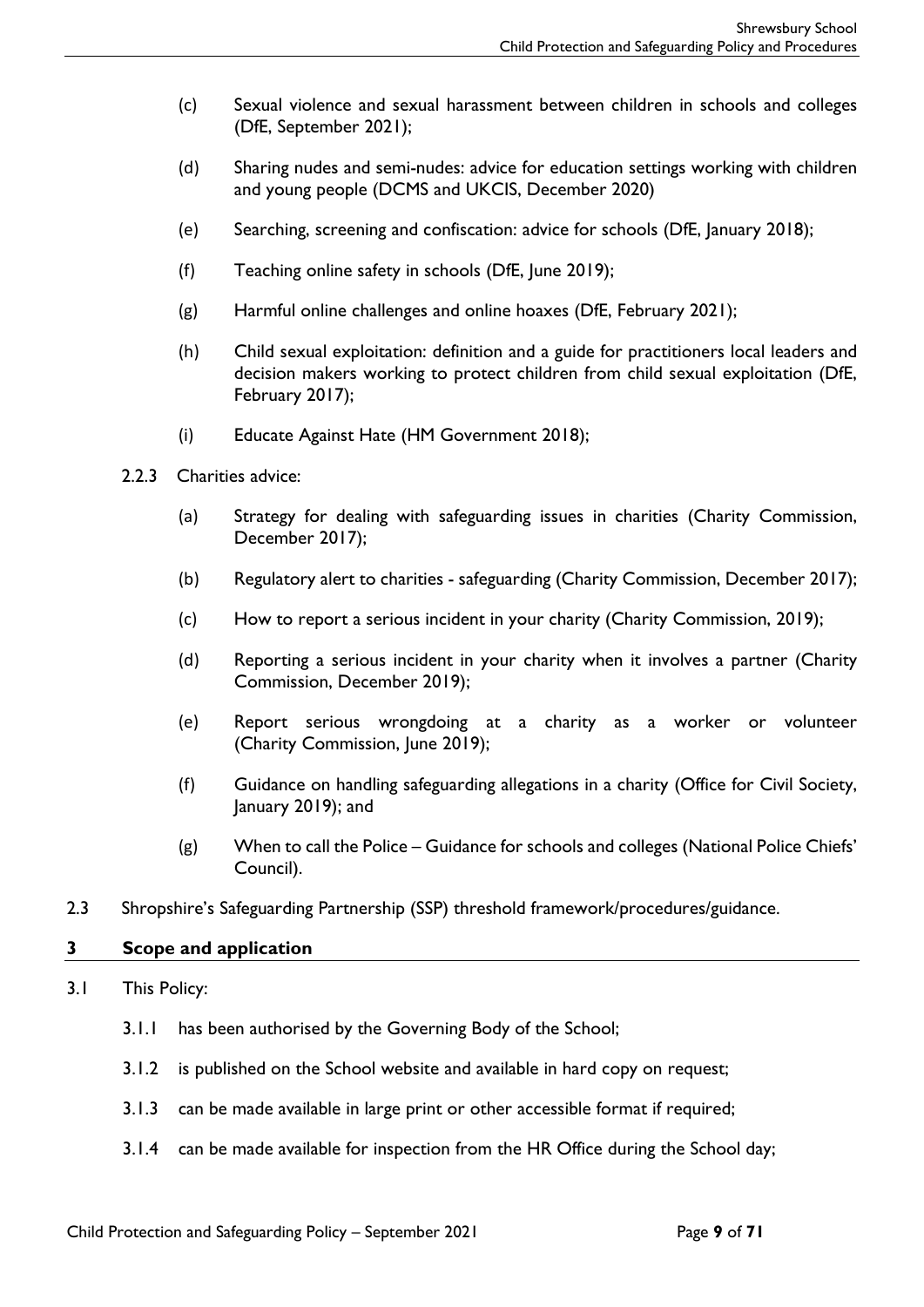- 3.1.5 applies to the whole School
- 3.1.6 applies at all times including where pupils or staff are away from the School, whether they are on school- arranged activities or otherwise, and whether or not the School is open. It will therefore apply out of School hours and in the holidays.
- 3.1.7 applies to core School activities and to out of hours and commercial activities.
	- 3.1.8 This policy is designed to address:
	- 3.1.9 the specific statutory obligations on the School to safeguard and promote the welfare of children; and the School's charity law safeguarding duty to:
		- (a) provide a safe and trusted environment which safeguards anyone who comes into contact with it, including beneficiaries, staff and volunteers;
		- (b) set an organisational culture that prioritises safeguarding, so that it is safe for those affected to report incidents and concerns with the assurance they will be handled sensitively and properly;
		- (c) have adequate safeguarding policies, procedures and measures to protect people;
		- (d) provide clarity as to how incidents and allegations will be handled should they arise, including reporting to the relevant authorities, such as the police, local authority and Charity Commission; and

#### 3.2 **Safeguarding principles**

- 3.2.1 The School will take reasonable steps to ensure that its pupils and others who come into contact with the School do not, as a result, come to harm or are exposed to abuse.
- 3.2.2 Abuse is a form of maltreatment. Somebody may abuse or neglect a person by inflicting harm, or by failing to act to prevent harm. Abuse can take place wholly online, or technology may be used to facilitate offline abuse.
- 3.2.3 Any safeguarding concern raised by any person will be taken seriously and action taken in accordance with the relevant School policies and procedures.

#### <span id="page-9-0"></span>**4. Definitions**

- 4.1 Where the following words or phrases are used in this policy:
	- 4.1.1 **Safeguarding** is the protection of people from harm.
	- 4.1.2 **Safeguarding and promoting the welfare of children** is defined in WTSC and KCSIE as protecting children from maltreatment; preventing impairment of children's mental and physical health or development; ensuring that children grow up in circumstances consistent with the provision of safe and effective care; and taking action to enable all children to have the best outcomes.
	- 4.1.3 Reference to **staff** in this Policy includes all those who work for or on behalf of the School, regardless of their employment status, including contractors, supply staff, volunteers and Governors unless otherwise indicated.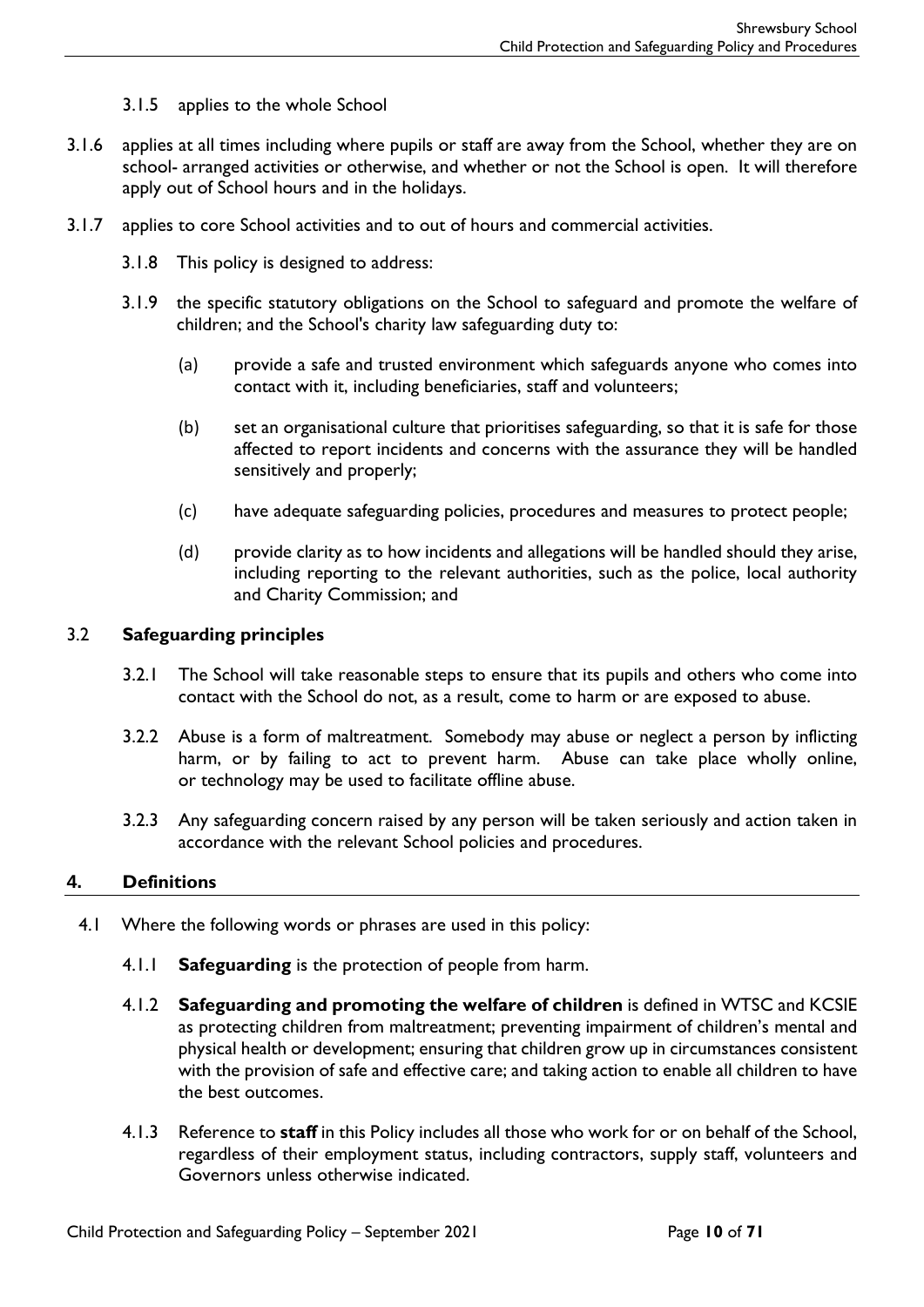- 4.1.4 **CSC** means Children's Social Care and includes, depending on the context, the team based in the local authority where the School is located and, where appropriate, the team based in the local authority where the child is resident.
- 4.1.5 **DSL** includes the Deputy Designated Safeguarding Leads. Reference to the DSL include the Deputy Designated Safeguarding Leads (**DDSL**) where the DSL is unavailable.
- 4.1.6 **Designated Officer** means designated officer at the local authority (often referred to as the LADO). The designated officer(s) has overall responsibility for oversight of the procedures for dealing with allegations, for resolving any inter-agency issues, and for liaison with the three safeguarding partners.
- 4.1.7 References to **harmful sexual behaviour** in this policy refer to the DfE's definition: sexual behaviours expressed by children and young people under the age of 18 years old that are developmentally inappropriate, may be harmful towards self or others, or abusive towards another child, young person or adult.
- 4.1.8 Leadership Team (**SLT**) comprises of the Headmaster, Senior Deputy Head, DSL/Deputy Head Pastoral, Deputy Head Academic, Deputy Head Co-curricular, and the Bursar together with the Director of International Development, Director of Development, and the Director of Partnership and Community Engagement.
- 4.1.9 Reference to **working days** means Monday to Friday, when the School is open during term time. The dates of terms are published on the School's website. If referrals to an external agency are required outside term time, references to **working days** are to the days on which the relevant external agency is working.

#### 4.2 **Related policies**

- 4.2.1 The following policies, procedures and resource materials are also relevant to the School's safeguarding practices:
	- (a) Staff Code of Conduct: Code of conduct for Staff
	- (b) Whistleblowing Policy
	- (c) Safer Recruitment Policy
	- (d) Non-pupil IT Acceptable Use Policy
	- (e) Preventing Extremism and Radicalisation Policy
	- (f) Pupil Behaviour Policy: Pupil Behaviour Policy
	- (g) Anti-bullying Policy: Anti-Bullying Policy
	- (h) Cyberbullying Policy
	- (i) Online Safety Policy
	- (j) Acceptable Use of ICT Policy
	- (k) Risk Assessment Policy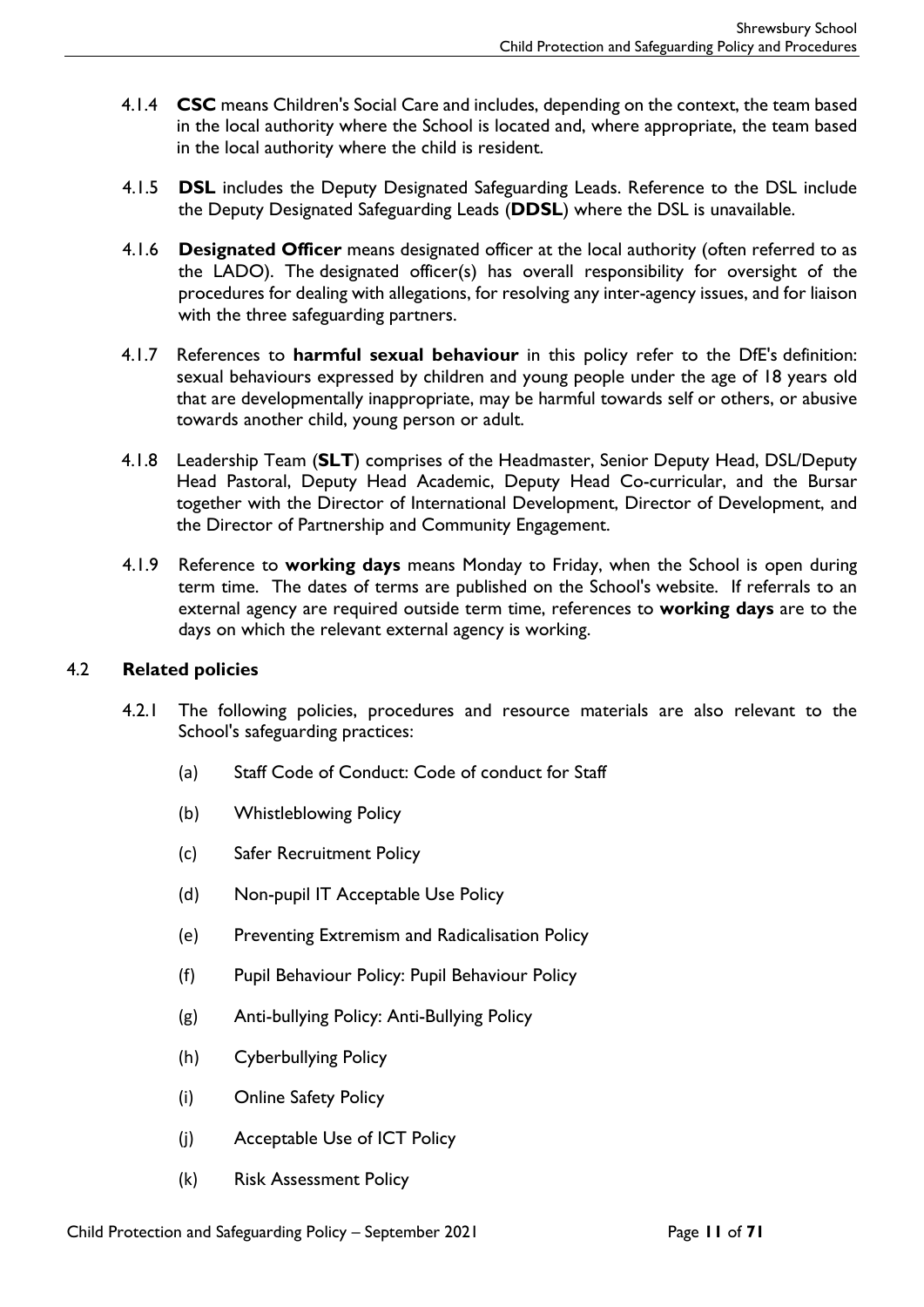- (l) Missing Pupil Policy
- (m) Medicines Management Policy
- (n) Critical Incidents Policy
- (o) Health and Safety Policy
- (p) SENDA Policy
- (q) Personal and Social Development Policy
- (r) Relationships education, relationships and sex education and health education Policy
- 4.2.2 These policies procedures and resource materials are available to staff on the School's intranet and hard copies are available on request.

#### <span id="page-11-0"></span>**5. Responsibility statement and allocation of tasks: The School's approach to safeguarding leadership**

- 5.1 The Governing Body has overall responsibility for all matters which are the subject of this policy, including:
	- 5.1.1 specific responsibilities as described in Part 2 of KCSIE. Legal responsibility to ensure that arrangements are made to safeguard and promote the welfare of pupils at the school, having regard to relevant guidance issued by the Secretary of State;
	- 5.1.2 strategic leadership responsibility for the School's safeguarding arrangements; and
	- 5.1.3 specific responsibilities to facilitate a whole school approach to safeguarding, set out in more detail in Part 2 of KCSIE.
- 5.2 The Governing Body
	- 5.2.1 Appoints a Nominated Safeguarding Governor, Mrs Sara Hankin, to lead on safeguarding matters, whose contact details are set out in the School contacts list at the front of this policy;
	- 5.2.2 ensures that appropriate arrangements are in place for the whole Board to discharge their function, including appropriate consideration of safeguarding matters at Board meetings and a holistic annual review of safeguarding, to include the established Education and Safeguarding Committee which convenes termly; and
	- 5.2.3 establishes appropriate delegation arrangements at School level, led by the Headmaster and DSL, to enable the School to discharge its safeguarding duties effectively.
- 5.3 To ensure the efficient discharge of its responsibilities under this policy, the Governing Body has allocated the following tasks: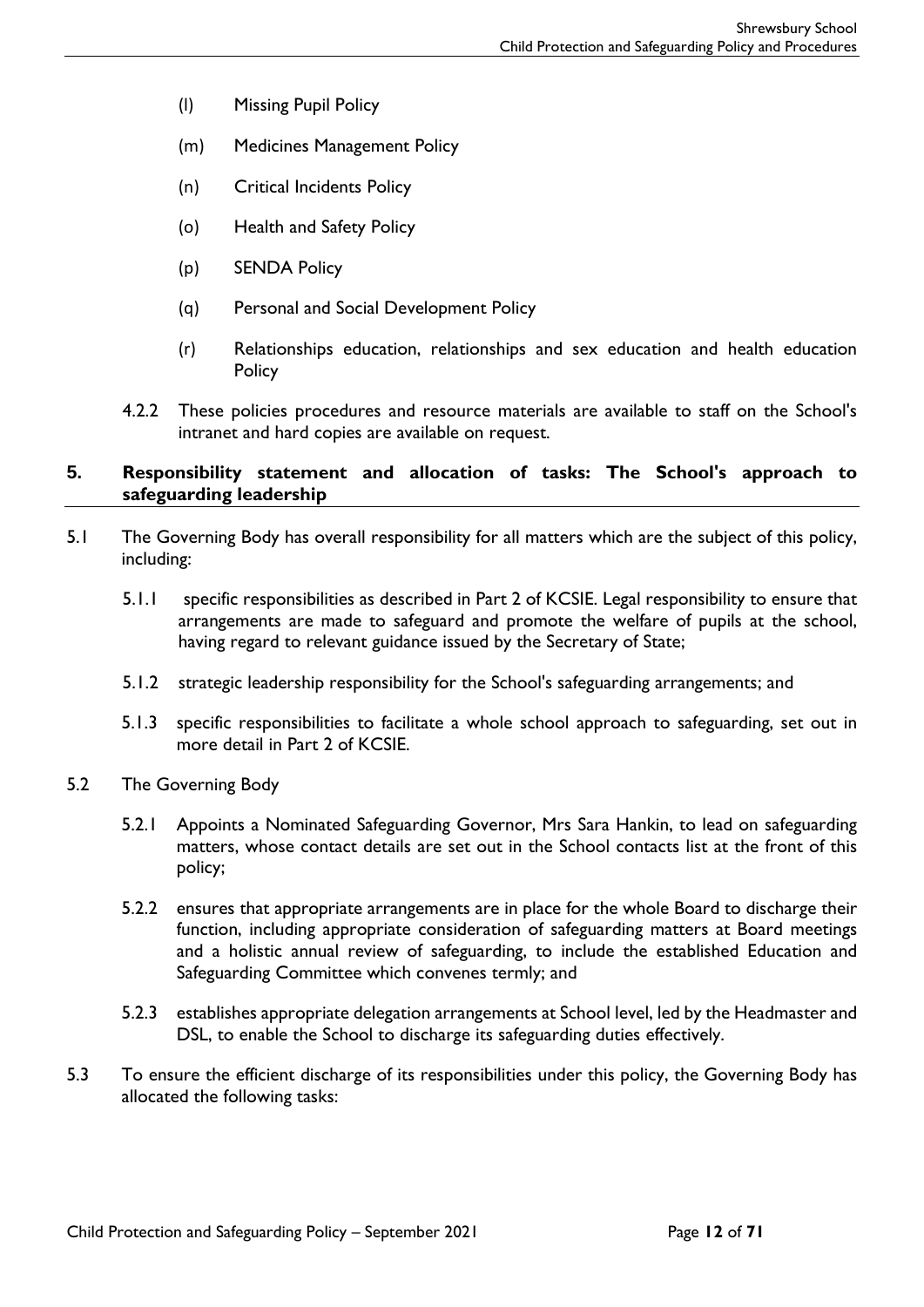| Task                                                                                                                                                     |                                                     | Allocated to   When / frequency of<br>review                              |
|----------------------------------------------------------------------------------------------------------------------------------------------------------|-----------------------------------------------------|---------------------------------------------------------------------------|
| Keeping the policy up to date and<br>compliant with the law and best<br>practice                                                                         | Ms A R Peak                                         | As required, and at least<br>termly                                       |
| Monitoring the implementation of<br>policy, relevant<br>the<br>risk<br>assessments and any action taken in<br>response and evaluating<br>effectiveness   | Ms A R Peak                                         | As required, and at least<br>termly                                       |
| Seeking<br>input from interested<br>groups (such as pupils, staff,<br>parents) to consider improvements<br>to the School's processes under<br>the policy | Ms A R Peak                                         | As required, and at least<br>annually                                     |
| Formal annual review of the<br>School's safeguarding policies and<br>procedures and their<br>implementation                                              | Governing<br><b>Body</b>                            | At least annually                                                         |
| Assessing the adequacy of<br>safeguarding arrangements for<br>those who use or hire premises                                                             | Governing<br>Body (via<br><b>SSTC</b><br>Directors) | Before commencement of<br>arrangement and thereafter<br>at least annually |

#### 5.4 **Headmaster**

- 5.4.1 The Headmaster is responsible for the overall management of the School and for the management of concerns and allegations about staff.
- 5.4.2 The Headmaster ensures that the School's policies and procedures, particularly those concerning referrals of cases of suspected abuse and neglect, are understood, and followed by all staff.
- 5.5 The Designated Safeguarding Lead (DSL)
	- 5.5.1 The DSL is a senior member of staff of the School's leadership team with the necessary status and authority to take lead responsibility for all aspects of safeguarding and child protection (including online safety) throughout the School. (The Board of the subsidiary entity (SSTC) arranging commercial activities will report safeguarding issues to the DSL).
	- 5.5.2 The DSL has the time to take part in strategy discussions and inter-agency meetings and/or to support other staff to do so - and to contribute to the assessment of children.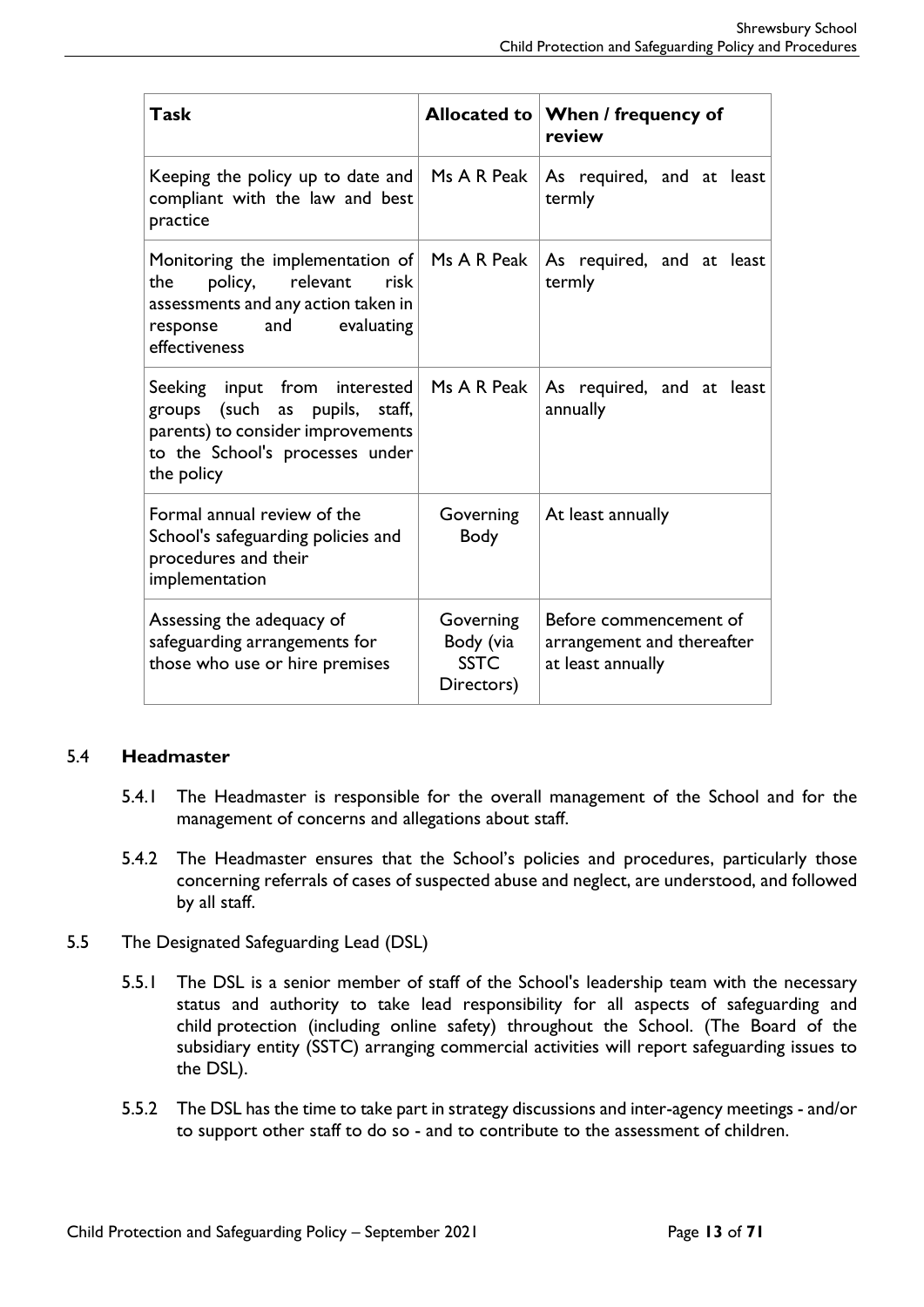- 5.5.3 The name and contact details of the DSL are set out in the School Contacts list at the front of this Policy. The main responsibilities of the DSL are set out in Annex C of KCSIE 2021.
	- 5.5.4 The DSL will take lead responsibility for pupils who are looked after children.
- 5.5.5 The DSL will also undertake the role of senior mental health lead and is responsible for developing a holistic approach to promoting and supporting the mental wellbeing of pupils and staff.
- 5.5.6 If the DSL is unavailable the activities of the DSL will be carried out by one of the DDSL's. The details of the DDSL's are also set out in the School Contacts list above

#### <span id="page-13-0"></span>**6. Safer recruitment and supervision of staff**

- 6.1 The School is committed to practising safer recruitment in checking the suitability of staff (including staff employed by another organisation). See the School's separate safer recruitment policy.
- 6.2 The School maintains a single central register of appointments for all staff.
- 6.3 The School's protocol for ensuring that visiting speakers are suitable and appropriately supervised is set out in the School's Visiting speakers' policy.

#### <span id="page-13-1"></span>**7. Training**

- 7.1 The School ensures that regular guidance and training is arranged on induction and at regular intervals thereafter so that staff understand what is expected of them by this policy and have the necessary knowledge and skills to carry out their roles. The level and frequency of training depends on the role of the individual member of staff.
- 7.2 The School maintains written records of all staff training.
- 7.3 All training will be carried out in accordance with Shropshire's Safeguarding Partnership's procedures.

#### 7.4 **Induction**

- 7.4.1 All staff, including temporary staff and volunteers, will be provided with induction training that includes (and where relevant includes the provision of copies of):
	- (a) this Policy;
	- (b) the staff Code of Conduct including the whistleblowing policy, non-pupil IT AUP;
	- (c) the role of the DSL and his/her identity and contact details together with that of and his/her DDSL;
	- (d) the Pupil Behaviour Policy;
	- (e) the safeguarding response to children who go missing from education;
	- (f) the School's approach to online safety;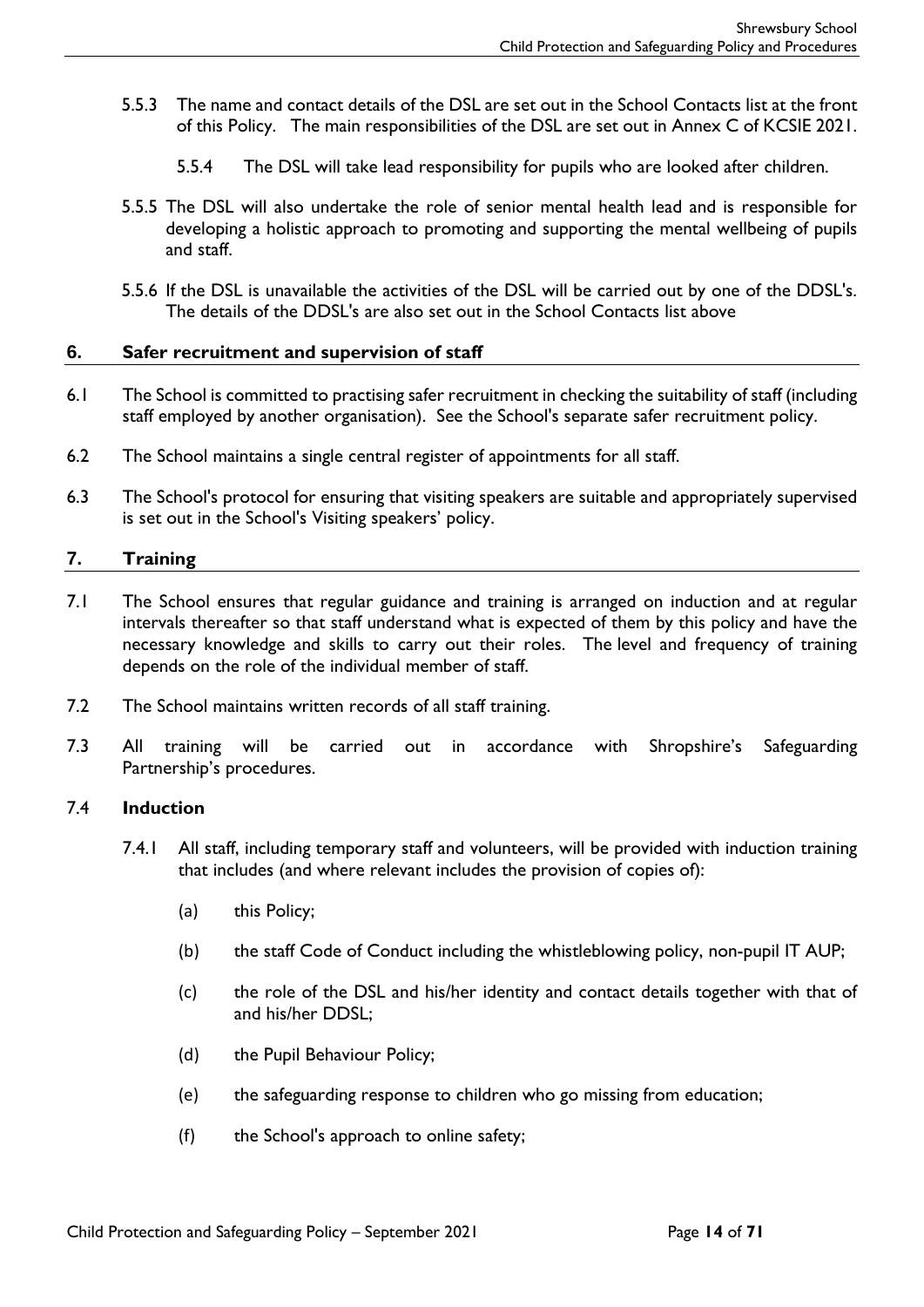- (g) safeguarding training in accordance with Shropshire Safeguarding Partnership procedures including guidance on managing a report of peer-on-peer harmful sexual behaviour;
- (h) a copy of Annex A of KCSIE to those staff not working directly with children; or
- (i) a copy of Part 1 and, where appropriate, Annex B of KCSIE; and
- (j) appropriate Prevent training.

#### 7.5 **Safeguarding training**

- 7.5.1 Staff not working directly with children will receive a copy of this policy and Annex A of KCSIE and will be required to confirm that they have read and understand these.
- 7.5.2 Staff working directly with children will receive a copy of this policy and Part 1 and where appropriate, Annex B of KCSIE, and will be required to confirm that they have read and understand these.
- 7.5.3 Members of the SLT (including the Headmaster) and the Nominated Safeguarding Governor will receive a copy of this policy and be expected to read all of KCSIE. All other Governors should read Part 2 of KCSIE.
- 7.5.4 The Headmaster and all staff members will undertake appropriate safeguarding training which will be updated every three years and following consultation with the Shropshire's Safeguarding Partnership. In addition, all staff members will receive safeguarding and child protection updates including online safety via email or letter or staff meetings on a regular basis and at least annually.
- 7.5.5 Staff development training will also include training on online safety, searching pupils for prohibited and banned items, and Prevent training assessed as appropriate for them by the School.
- 7.5.6 Additionally, the School will make an assessment of the appropriate level and focus for staff training and responsiveness to specific safeguarding concerns such as radicalisation, harmful sexual behaviour, child sexual exploitation, female genital mutilation, cyberbullying, prejudice-based bullying and mental health and to ensure that staff have the skills, knowledge and understanding to keep looked after children safe.
- 7.5.7 All Governors receive safeguarding training on induction. The Nominated Safeguarding Governor and the Chair of Governors will receive appropriate training to enable them to fulfil their safeguarding responsibilities. As part of that training the Nominated Safeguarding Governor will be expected to read the entirety of KCSIE. All other Governors will be expected to read Part 2 of KCSIE.
- 7.5.8 The School has mechanisms in place to assist staff to understand and discharge their role and responsibilities and to ensure that they have the relevant knowledge, skills and experience to safeguard children effectively, including staff meetings and staff appraisals. This includes information on how staff can report concerns occurring out of hours/out of term time and should, where appropriate, refer to the School's risk assessment for out of hours/out of term safeguarding arrangements.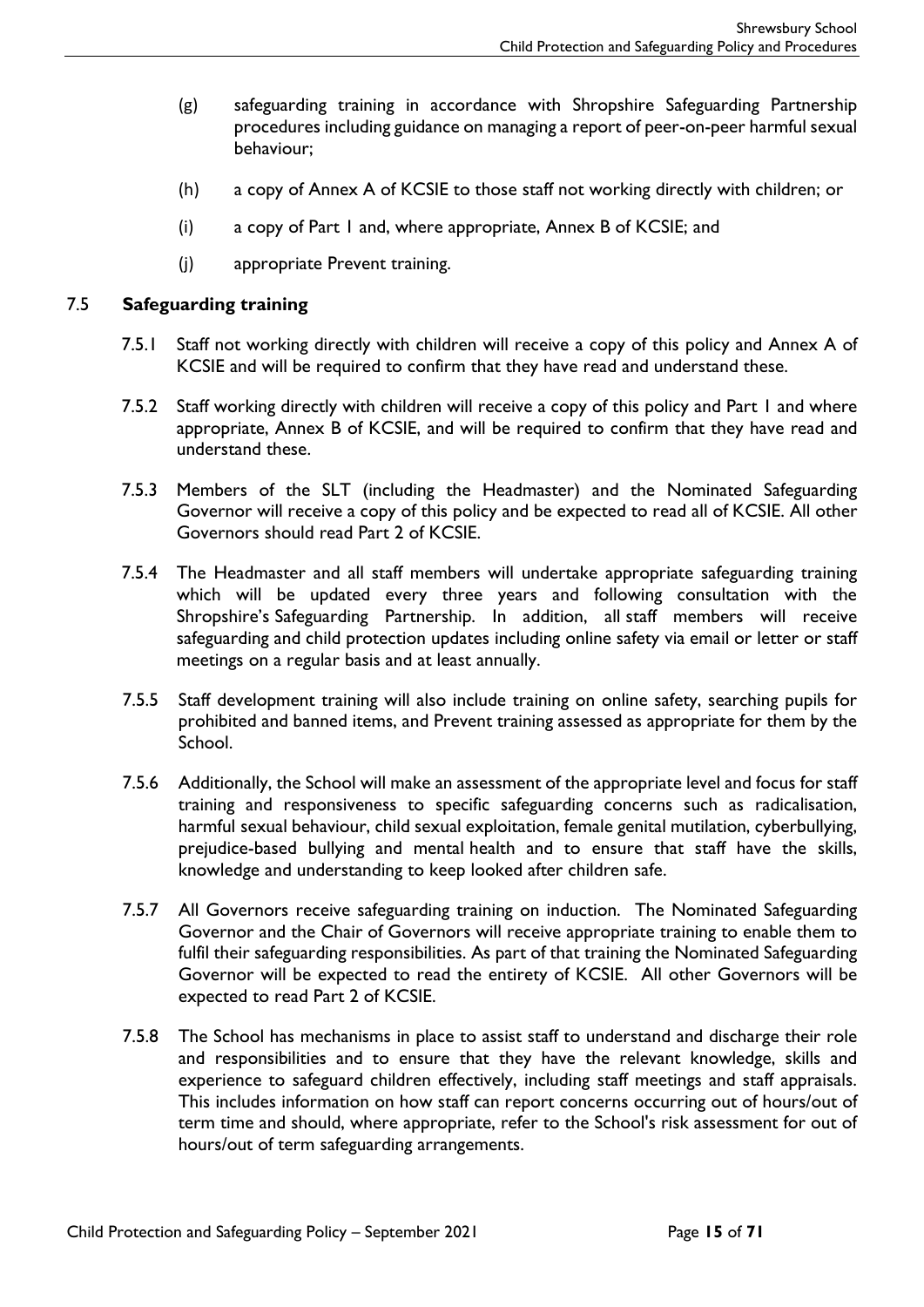# 7.6 **Designated Safeguarding Lead**

(a) The DSL and DDSL's will undertake training to provide them with the knowledge and skills required to carry out the role. This training includes Prevent awareness training and will be updated at least every two years.

In addition, their knowledge and skills will be refreshed at regular intervals, at least annually, to allow them to understand and keep up with any developments relevant to their role.

- (b) For further details about the training of the DSL, see Annex C of KCSIE.
- (c) Prevent duty training will be consistent with the Government's Prevent training for schools. See Educate Against Hate (HM Government, 2018) for further details.

#### 7.7 **Senior pupils**

7.7.1 Senior pupils, such as Praepostors, who have positions of responsibility over other pupils are briefed on appropriate procedures dealing with safeguarding and child protection, including their responsibility over other pupils on action to take on receiving allegations of abuse as part of their induction training.

#### 7.8 **Teaching pupils about safeguarding**

- 7.8.1 The School teaches pupils about safeguarding through the curriculum and PSHE. This includes guidance on adjusting behaviour to reduce risks, particularly online, building resilience to protect themselves and their peers, fostering healthy and respectful relationships with others and providing information about who they should turn to for help.
- 7.8.2 The School recognises that a one size fits all approach may not be appropriate for children, and a more personalised or contextualised approach for more vulnerable children, victims of abuse and some SEND children might be needed.
- 7.8.3 Pupils are taught about harmful sexual behaviours, including sexual violence and sexual harassment, through PSHE education appropriate to their age and stage of development. It will tackle issues such as: healthy and respectful relationships, what respectful behaviour looks like, consent, gender roles, stereotyping, equality, body confidence and self-esteem, prejudiced behaviour, that sexual violence and sexual harassment is always wrong, and addressing cultures of sexual harassment
- 7.8.4 Pupils are given the opportunity to talk about safeguarding issues within the classroom environment and are made aware of the processes by which any concerns they have can be raised, including the processes for reporting a concern about a friend or peer, and how any report will be handled. The School's concerns and complaints procedure for pupils sets out in writing what pupils should do if they have a worry or complaint.
- 7.8.5 The safe use of technology is a focus in all areas of the curriculum and key ICT safety messages are reinforced as part of assemblies and tutorial/ pastoral activities. The School has appropriate filters and monitoring systems in place (see the School's Online Safety Policy) and is mindful that this should not lead to unnecessary restrictions on learning.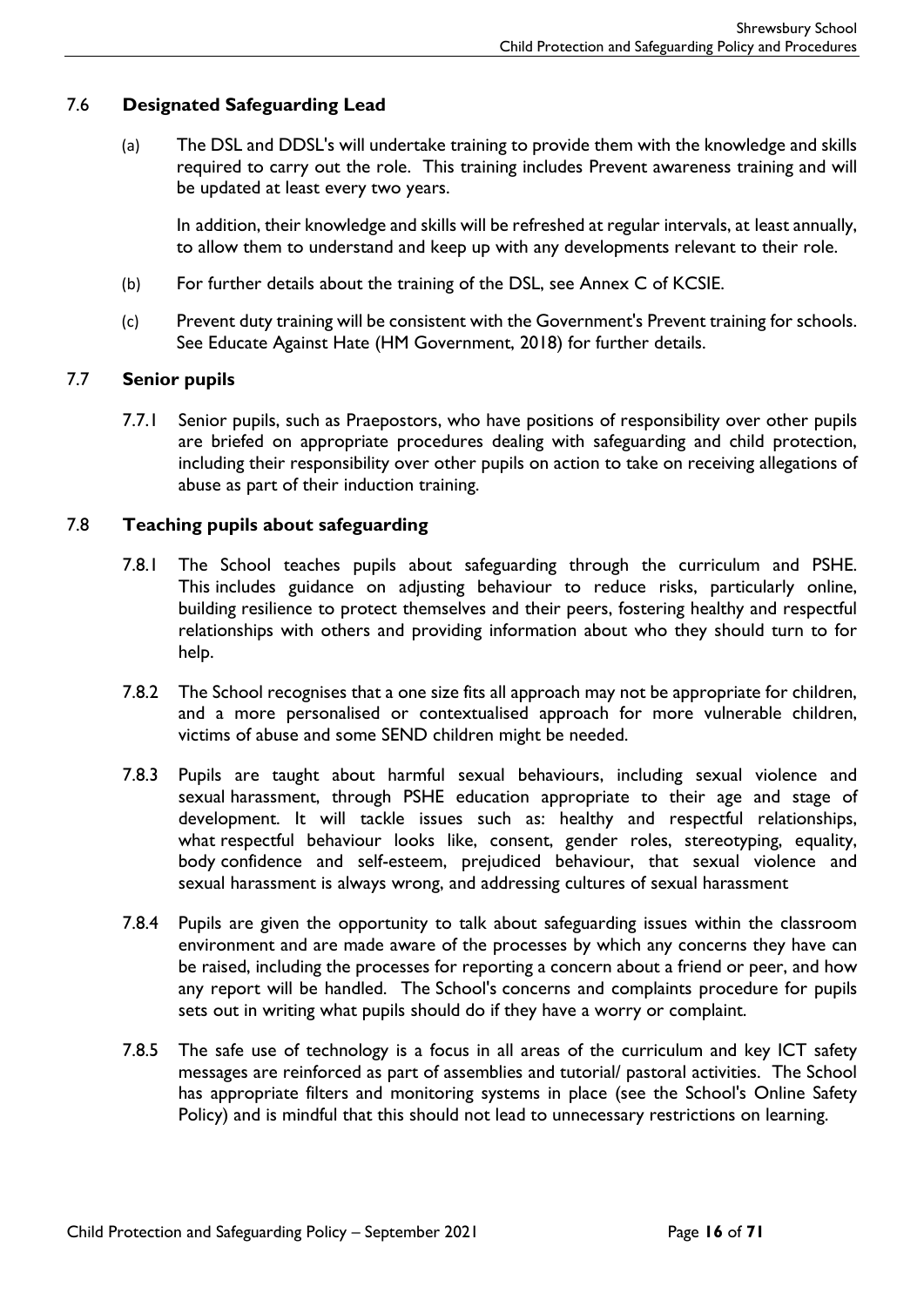## <span id="page-16-0"></span>**8. Specific safeguarding duties in relation to children**

- 8.1 Safeguarding and promoting the welfare of children is **everyone's** responsibility.
- 8.2 The School is committed to acting in the best interests of the child so as to safeguard and promote the welfare of children and young people. The School requires everyone who comes into contact with children and their families to share this commitment.
- 8.3 The School will:
	- 8.3.1 understand its role in the three safeguarding partner arrangements and make itself aware of and follow the local inter-agency procedures of the Shropshire's Safeguarding Partnership (SSP) the key details of which are contained in Appendix 6;
	- 8.3.2 be alert to signs of abuse, or neglect whether in school within the child's family or outside and to protect each pupil from any form of abuse, whether from an adult or another child;
	- 8.3.3 include opportunities within the curriculum for children to develop the skills they need to recognise, and stay safe from abuse;
	- 8.3.4 promote the systems in place for children to confidentially report abuse, ensuring they know their concerns will be treated seriously, they can safely express their views and give feedback;
	- 8.3.5 deal appropriately with every suspicion or complaint of abuse and support children who have been abused in accordance with appropriate education, child protection and/or welfare plans;
	- 8.3.6 design and operate procedures which, so far as possible, ensure that staff, pupils and others who are innocent are not prejudiced by malicious, false unsubstantiated or unfounded allegations;
	- 8.3.7 prepare staff to identify children who may benefit from early help and encourage them to be particularly alert to the potential need for early help for children with the indicators listed in KCSIE or WTSC;
	- 8.3.8 be alert to children who are potentially a greater risk of harm including children who need a social worker and children requiring mental health support;
	- 8.3.9 be alert to the needs of children with physical and mental health conditions, special educational needs or disabilities, which could be an indicator that a child has suffered or is at risk of suffering abuse, neglect or exploitation and where additional barriers can exist when detecting abuse or neglect;
	- 8.3.10 encourage a culture of listening to pupils and victims of abuse and taking account of their wishes and feelings in any measure put in place and actions taken by the School to protect them;
	- 8.3.11 operate robust and sensible health and safety procedures and operate clear and supportive policies on drugs, alcohol and substance misuse;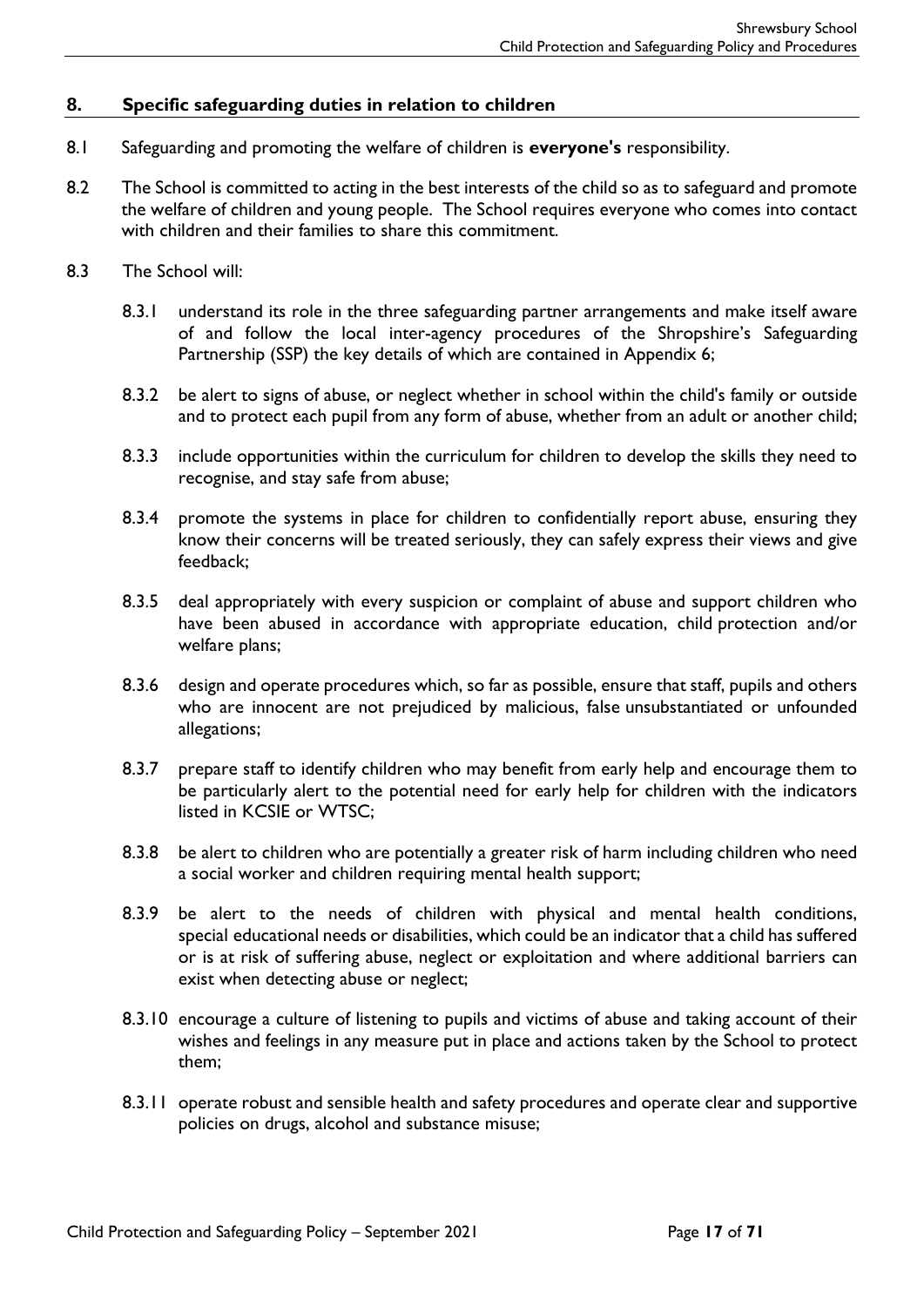- 8.3.12 assess the risk of children being drawn into terrorism, including support for extremist ideas that are part of terrorist ideology, based on an understanding of the potential risk in the local area;
- 8.3.13 identify children who may be vulnerable to radicalisation, and know what to do when they are identified;
- 8.3.14 ensure that School premises are as secure as circumstances permit; and
- 8.3.15 consider and develop procedures to deal with any other safeguarding issues which may be specific to individual children in the School or in the local area. See Appendix 6 - Local arrangements for more details.
- 8.4 Staff may follow the School's Whistleblowing policy to raise concerns about poor or unsafe safeguarding practices at the School or potential failures by the School or its staff to properly fulfil its safeguarding responsibilities. Such concerns will be taken seriously. The NSPCC whistleblowing helpline is available for staff who do not feel able to raise concerns about child protection failures internally (see the front of this policy for the relevant contact details). Staff may also report concerns direct to the School's Local Authority or to the Charity Commission if they consider that the School has failed to deal with concerns appropriately.

#### <span id="page-17-0"></span>**9. Reporting obligations of staff**

- 9.1 The child protection training provided to staff considers the types and signs of abuse and neglect staff must be aware of. The types of abuse and neglect and examples of specific safeguarding issues are set out in [Appendix 1.](#page-28-0)
- 9.2 Staff members working with children should maintain an attitude of **'it could happen here'** where safeguarding is concerned. When concerned about the welfare of a child, staff members should always act in the **best** interests of the child.
- 9.3 All staff have a duty to:
	- (a) report any concerns they may have about the safety and /or well-being of pupils;
	- (b) report any concerns they may have about the safety and /or well-being of other persons associated with the School;
	- (c) report any safeguarding concerns about staff or anyone else associated with the School; and
	- (d) follow up on any such reports to ensure that appropriate action is or has been taken.

The procedures for doing so are set out below. **If staff are unsure about the appropriate process to use, they should not hesitate to speak to the DSL, any member of the Leadership Team or directly to children's social care (whether the School's local authority or that local to the child's home address) or police in their absence for guidance.**

#### 9.4 **What to do if staff have a concern about a pupil's welfare?**

9.4.1 If staff have **any concern** about a pupil's welfare, they should report their concern to the **DSL** or one of the **DDSLs** in the DSL's absence.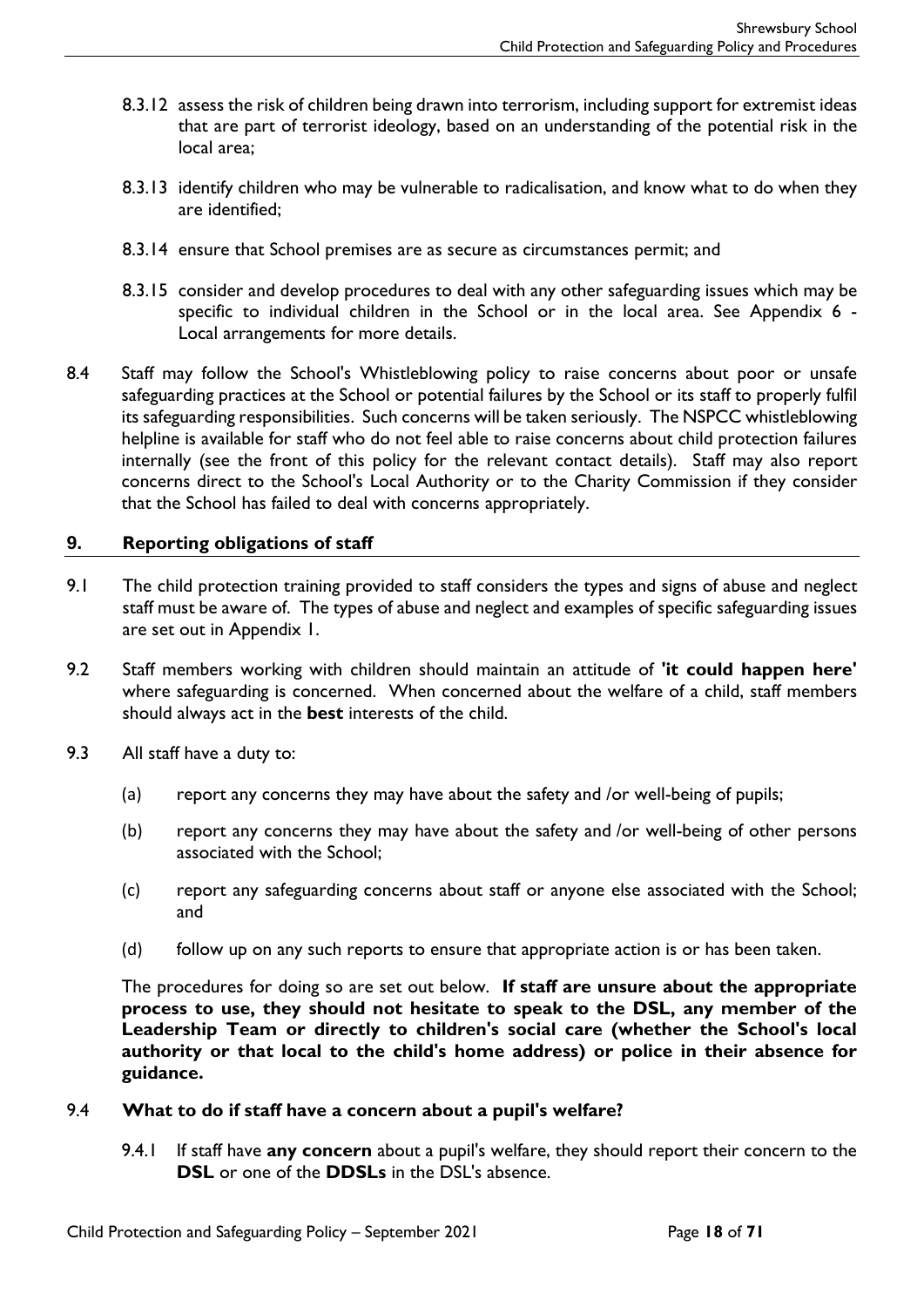- (a) The contact details of the DSL and the DDSL are set out in the contacts list at the front of this policy.
- (b) See paragraph 23 below and Appendix 2 for guidance about what to do when receiving a disclosure and recording a concern.
- 9.4.2 A concern about a child is not defined and should be interpreted broadly. It may relate to a recognition that a child would benefit from extra support, to an emerging problem or to a potentially unmet need or may reflect a concern that a child may be deemed to be "in need" or at "immediate risk of harm" as defined by the Children Act 1989.
- 9.4.3 If the concern involves an **allegation or concern raised about a member of staff**, supply staff, contractors or volunteers this must be reported in accordance with the procedures set out in Appendix 4 and parts 1 and 4 of KCSIE.
- 9.4.4 Teachers must report to the police known cases of female genital mutilation (FGM) in under 18s. See [Appendix 1](#page-28-0) for further information about FGM and this reporting duty. All other staff should refer FGM concerns to the DSL.

#### 9.4.5 **What if the DSL is unavailable?**

- (a) The DSL or the DDSL should always be available to discuss safeguarding concerns and may be contacted on their mobile phones in relation to any safeguarding concerns out of School hours.
- (b) If in exceptional circumstances the DSL and DDSL are unavailable, staff must not delay taking action. Staff should speak to their line manager or a member of the leadership team and/or advice should be taken from children's social care. Their contact details are set out at the front of this policy.
- (c) Where a child is suffering, or is likely to suffer from harm, a referral to children's social care and/or police should be made immediately. Staff should be aware of the process for making referrals direct to children's social care and/or the police in these circumstances. See section 12 below for details on making a referral.
- (d) Any action should be shared with the DSL or DDSL, or a member of the leadership team, as soon as is practically possible.

#### 9.4.6 **Action by the DSL**

- (a) On receipt of a report of a concern, the DSL will consider the appropriate course of action in accordance with the appropriate local safeguarding partner procedures and referral threshold document. Such action may include:
	- (i) managing any support for the pupil internally via the School's own pastoral support processes (seeking advice from children's social care where required) (see 10 below);
	- (ii) an early help assessment (which generally requires parental consent) (see 11 below); or
	- (iii) making a referral for statutory services (see 12 below).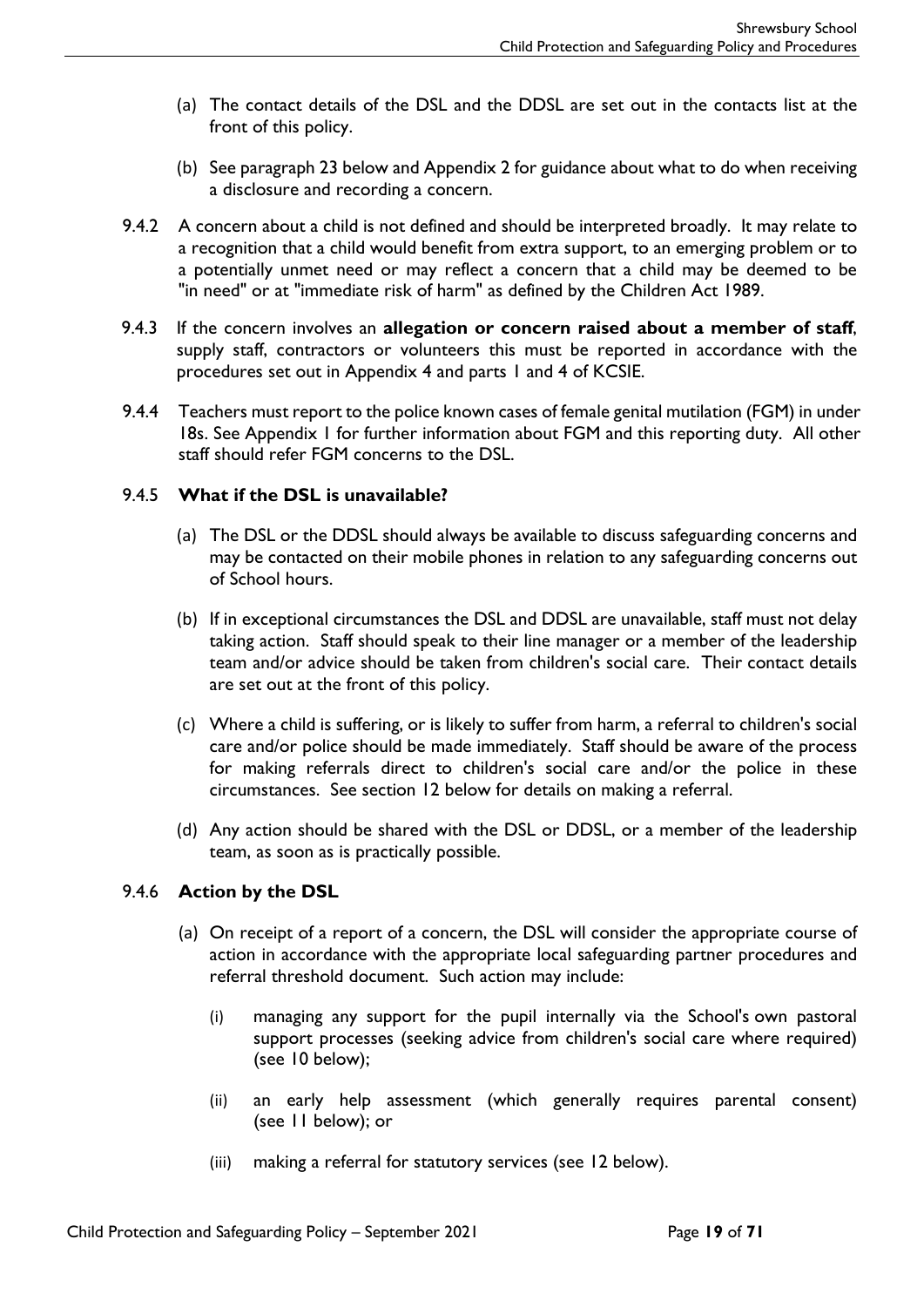- (b) The views of the child will be taken into account when considering the appropriate course of action but will not be determinative.
- (c) Where the concern relates to the welfare of a pupil who is aged 18 or over, the DSL will consider whether it is necessary to refer such concerns to the Safeguarding Adults Board rather than, or in addition to, children's social care.
- (d) If it is decided that a referral is not required, the DSL will keep the matter under review and give ongoing consideration to a referral if the pupil's situation does not appear to be improving.
- (e) The School's pastoral support processes may include putting in place a Pastoral Care Plan which provides the ability to monitor the pupil's welfare over a period of time. The Pastoral Care Plan may involve the use of the School's listening team, medical officer, school counsellor or other external professionals and will be discussed and reviewed with the Deputy Head Pastoral (also a DDSL) and further action taken in accordance with this Policy as necessary.

#### <span id="page-19-0"></span>**10. Managing support for pupils internally**

- 10.1 The School has a framework for the identification, assessment, management and review of risk to pupil welfare, so that appropriate action can be taken to reduce the risks identified. See the School's Risk assessment policy for pupil welfare where this content is included.
- 10.2 The School will ensure that appropriate advice and consultation is sought about the management of safeguarding issues, including advice from CSC where necessary.

#### <span id="page-19-1"></span>**11. Early help**

- 11.1 Early help, also known as early intervention, is support given to a family when a problem first emerges. It can be provided at any stage of a child or young person's life to parents, children or whole families, and is generally supported by CSC in consultation with the family.
- 11.2 The School understands that providing early help is more effective in promoting the welfare of children than reacting later.
- 11.3 The School's safeguarding training includes guidance about early help processes and prepares all staff to identify children who may benefit from early help.

Staff are mindful of specific safeguarding issues and those pupils who may face additional safeguarding challenges. Staff should be particularly alert to the potential need for early help for a child who:

- 11.3.1 is disabled or has certain health conditions and has specific additional needs;
- 11.3.2 has special educational needs (whether or not they have a statutory education, health and care plan);
- 11.3.3 has a mental health need;
- 11.3.4 is a young carer;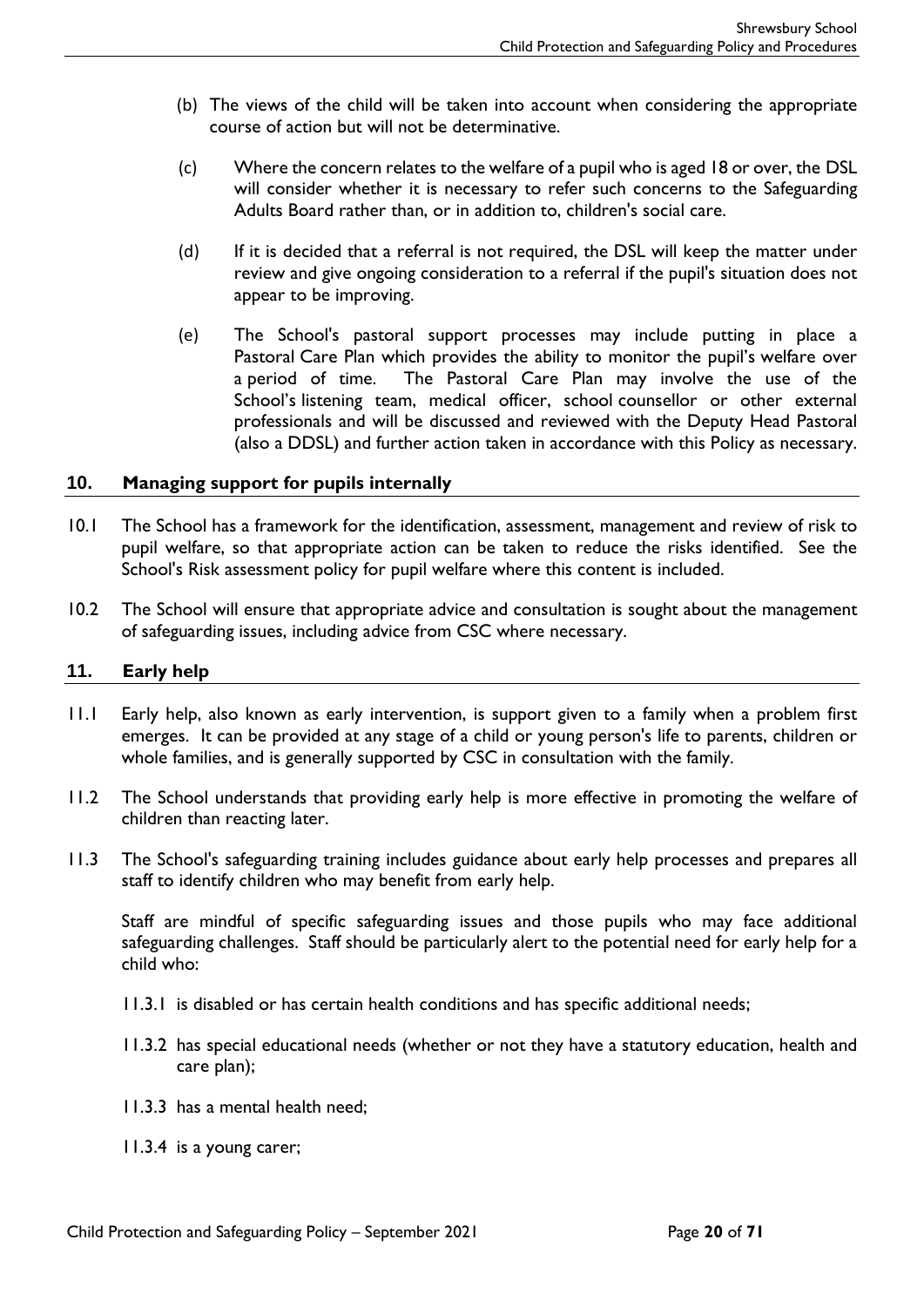- 11.3.5 is showing signs of being drawn into anti-social or criminal behaviour, including gang involvement and association with organised crime groups or county lines;
- 11.3.6 is frequently missing/goes missing from care or from home;
- 11.3.7 is misusing drugs or alcohol themselves;
- 11.3.8 has a family member in prison, or is affected by parental offending;
- 11.3.9 is at risk of modern slavery, trafficking or sexual or criminal exploitation;
- 11.3.10 is in a family circumstance presenting challenges for the child, such as substance abuse, adult mental health problems or domestic abuse;
- 11.3.11 is looked after or has returned home to their family from care;
- 11.3.12 is at risk of being radicalised or exploited;
- 11.3.13 is at risk of "honour-based abuse" such as Female Genital Mutilation or Forced Marriage;
- 11.3.14 is a privately fostered child; and
- 11.3.15 is persistently absent from education including persistent absences for part of the school day.
- 11.4 A member of staff who considers that a pupil may benefit from early help should keep a written record of their concerns in the first instance discuss this with the DSL for further guidance). The DSL will consider the appropriate action to take in accordance with the Shropshire Safeguarding Partnership's menu of early help services and their referral threshold document and will support staff in liaising with parents and other agencies and setting up an inter-agency assessment as appropriate.
- 11.5 If early help is appropriate, staff may be required to support other agencies and professionals in an early help assessment and will be supported by the DSL in carrying out this role. In some cases, school staff may be required to take a lead role.
- 11.6 The matter will be kept under review and consideration given to a referral to children's social care for assessment for statutory services if the pupil's situation appears to be getting worse or does not appear to be improving.

#### <span id="page-20-0"></span>**12. Making a referral**

- 12.1 Where a child is suffering, or is likely to suffer from harm, a referral to children's social care (and if appropriate the police) should be made immediately.
- 12.2 "Harm" is the "ill treatment or impairment of the health or development of a child". Seeing or hearing the ill-treatment of another person is also a form of harm. It can be determined "significant" by "comparing a child's health and development with what might be reasonably expected of a similar child".
- 12.3 The contact details for the School's CSC team are set out at the front of this policy. Staff should bear in mind that referrals may be required to the School's CSC team and /or the pupil's CSC team.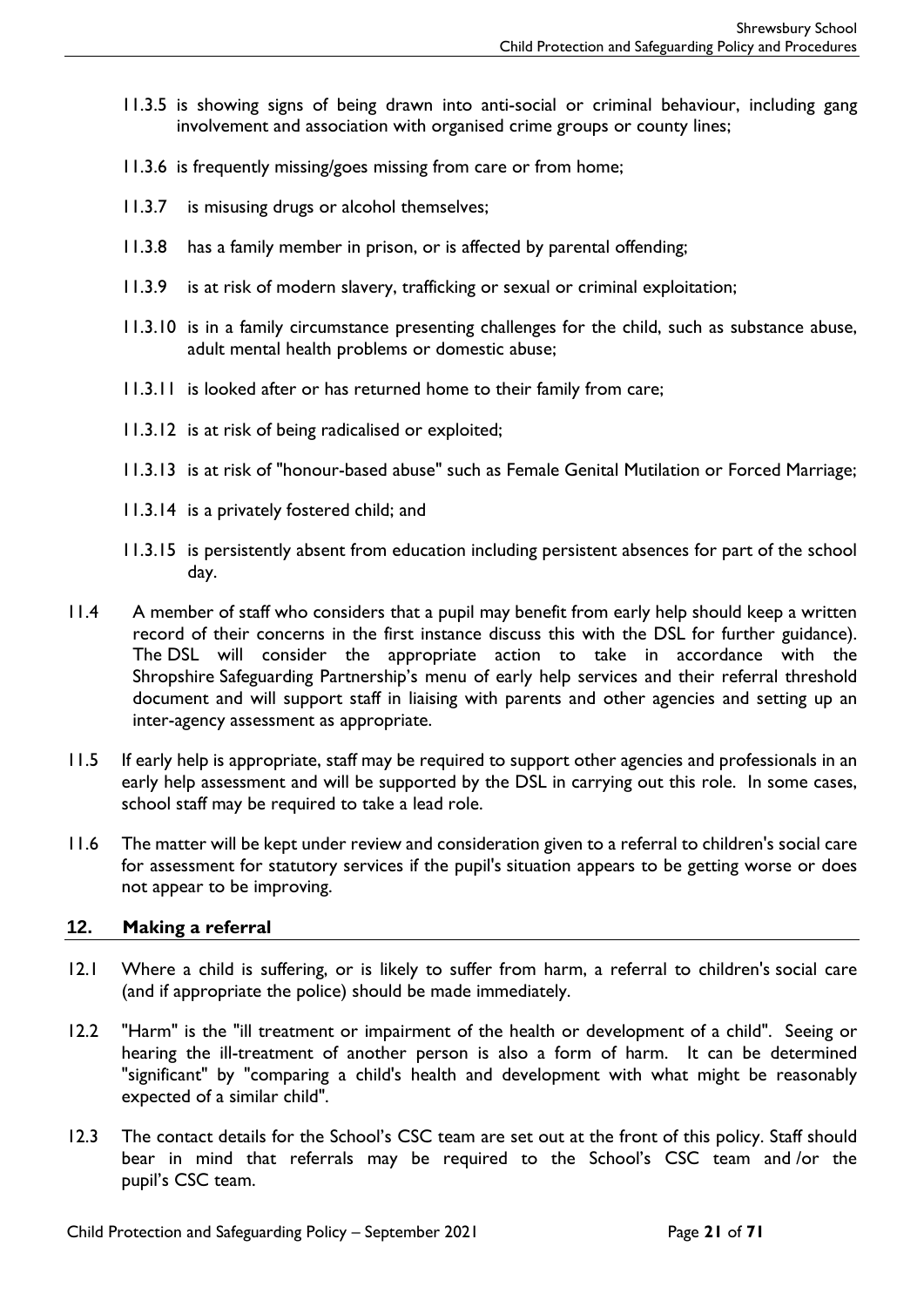12.4 Anyone can make contact with CSC to discuss concerns before a referral is made. This includes professional as well as a child themselves, family members and members of the public.

The child's local safeguarding partnership will have a threshold of need framework and guidance which will provide more information which can support decision making in relation to contacting CSC.

#### 12.5 **Statutory assessments**

- 12.5.1 Children's social care may undertake a statutory assessment under the *Children Act 1989* into the needs of the child. It is likely that the person making the referral will be asked to contribute to this process. Statutory assessments include:
	- (a) **Children in need**: *A child in need is a child who is unlikely to achieve or maintain a reasonable level of health or development, or whose health and development is likely to be significantly or further impaired, without the provision of services; or a child who is disabled*. Children in need may be assessed under section 17 of the Children Act 1989
	- (b) **Children suffering or likely to suffer significant harm**: Local authorities have a duty to make enquiries under section 47 of the Children Act 1989 if they have reasonable cause to suspect that *a child is suffering, or is likely to suffer, significant harm*
- 12.6 Staff required to make a direct referral may find helpful the flowchart set out on page 23 of KCSIE and the flowcharts set out in Chapter 1 of WTSC for information about the likely actions and decisions required.
- 12.7 Staff will need to have access to certain information about the child and the safeguarding concern in order to make the referral. In general terms, this information will comprise:
	- 12.7.1 personal details of the child including the child's developmental needs;
	- 12.7.2 detailed information about the concern;
	- 12.7.3 information about the child's family and siblings including the capacity of the child's parents or carers to meet the child's developmental needs and any external factors that may be undermining their capacity to parent.
- 12.8 If the referral is made by telephone, this should be followed up in writing.
- 12.9 If the referral is made by someone other than the DSL, the DSL should be informed of the referral as soon as possible.
- 12.10 Confirmation of the referral and details of the decision as to what course of action will be taken should be received from the local authority within one working day. If this is not received, the DSL (or the person that made the referral) should contact children's social care again.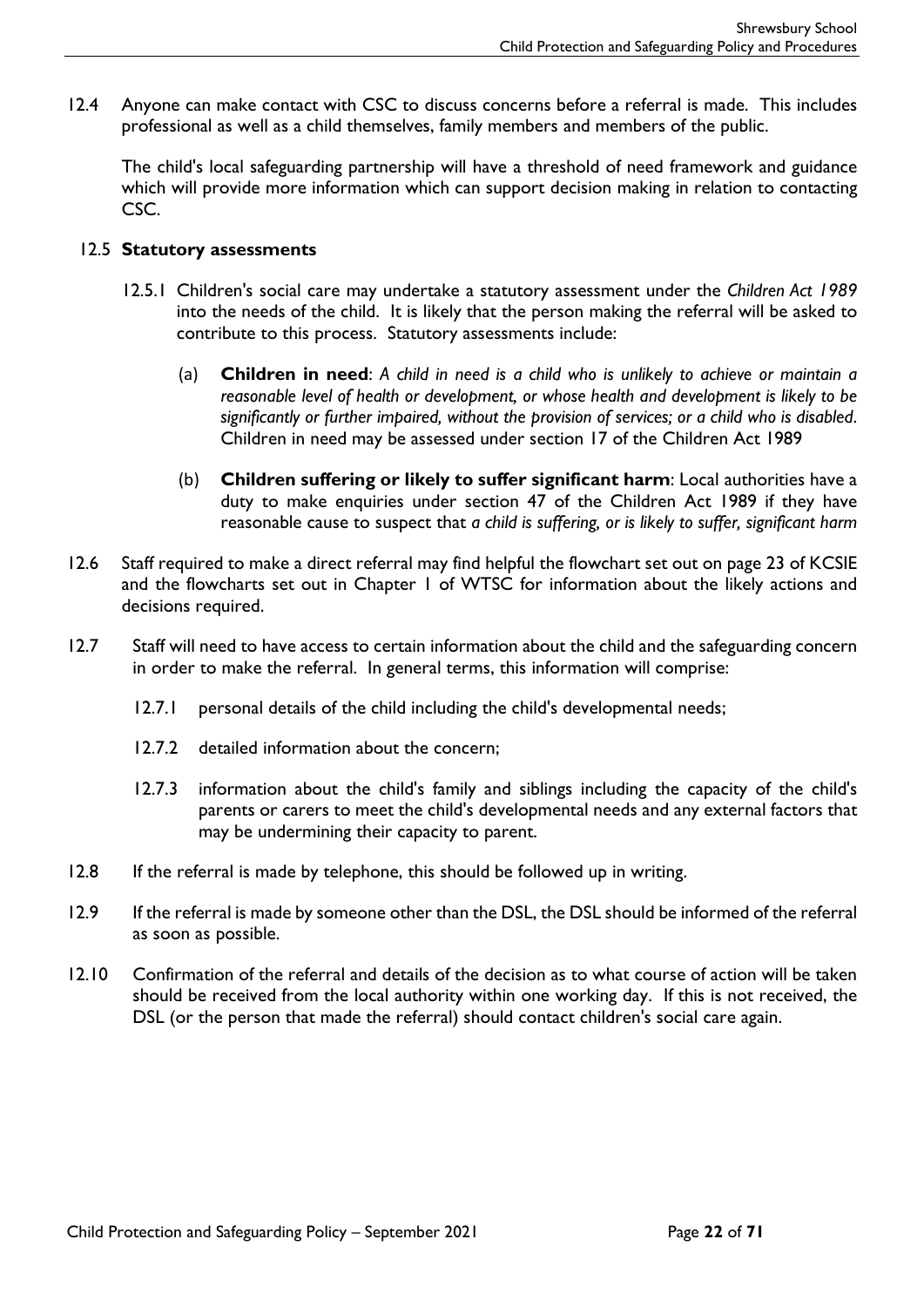#### **13. Following a referral**

<span id="page-22-0"></span>**If the pupil's situation does not appear to be improving, the local escalation procedures should be followed to ensure that the concerns have been addressed and that the pupil's situation improves in accordance with the procedures set out in Appendix 6. Allegations against pupils - peer on peer/child on child abuse**

13.1 Allegations against pupils should be reported in accordance with the procedures set out in this policy in Appendix 3.

If harmful sexual behaviour is alleged to have occurred, the DSL will have regard to Part 5 of KCSIE and the non-statutory guidance Sexual Violence and Sexual Harassment between children in schools (DfE, September 2021) and take into account the local response of the police and children's social care to these issues. The views of the alleged victim will be taken into account but will not be determinative.

13.2 All those involved in such allegations will be treated as being at risk and in need of support and the safeguarding procedures in accordance with this policy will be followed. Appropriate support will be provided to all pupils involved, including support from external services as necessary.

#### <span id="page-22-1"></span>**14. Extra-familial harm**

- 14.1 Safeguarding incidents and/or behaviours can be associated with factors outside the School and/or can occur between children outside the School.
- 14.2 All staff, including the DSL, should consider the context within which such incidents and/or behaviours occur, for example where wider environmental factors are present in a child's life that may be a threat to their safety and/or welfare, and should record these appropriately.
- 14.3 Children's social care should be informed of all such information to allow any assessment process to consider all available evidence and the full context of any abuse.
- 14.4 Extra-familial harm: all staff, but especially the DSL (and deputies) should consider whether children are at risk of abuse or exploitation in situations outside their families. Extra-familial harms take a variety of different forms and children can be vulnerable to multiple harms including (but not limited to) sexual exploitation, criminal exploitation, sexual abuse, serious youth violence and county lines,

#### 14.5 **What to do if staff have a safeguarding concern about someone else's welfare**

- 14.5.1 Staff who have safeguarding concerns about the welfare of others or any other safeguarding issue not expressly covered by this policy, should report them.
- 14.5.2 In the absence of an express procedure about reporting, they should report such concerns to their line manager or the DSL in the first instance.

#### <span id="page-22-2"></span>**15 Allegations made and or/concerns raised about staff and others in School**

15.1 The School has procedures for dealing with allegations made and/or concerns raised about staff or anyone working in the School, including supply teachers, volunteers and contractors.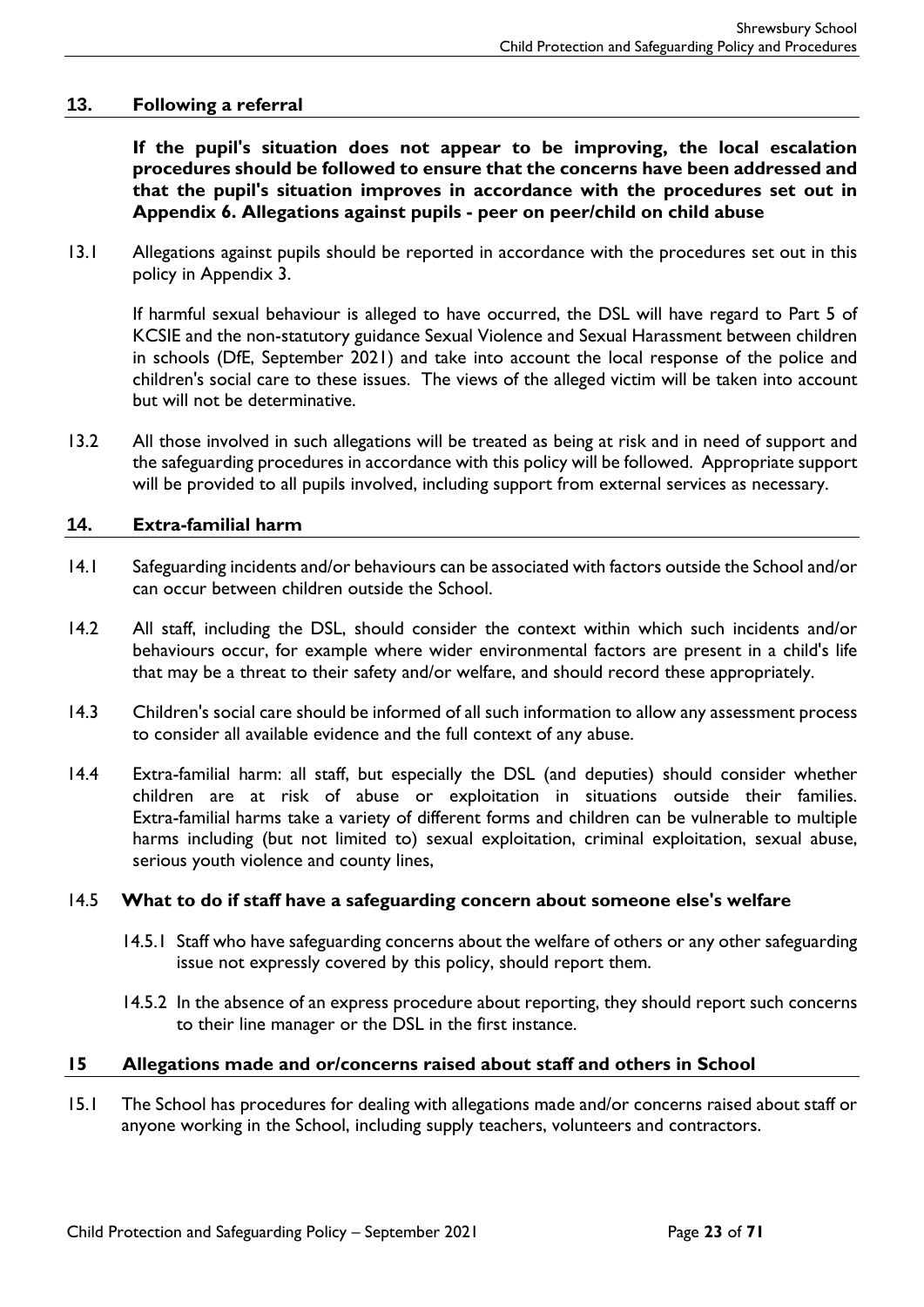- 15.2 The procedures in this policy apply to staff who pose a risk of harm to children or may behave in a way that indicates that they may be unsuitable to work with children. They also apply to low level concerns that do not meet the harms threshold. The procedures aim to strike a balance between the need to protect children from abuse and the need to protect staff from malicious, unfounded, false or unsubstantiated allegations. These procedures are set out in Appendix 4 and follow the guidance in parts 1 and 4 of KCSIE.
	- 15.2.1 The School will follow its employment procedures for dealing with any other safeguarding concern raised about staff, involving external agencies as appropriate.
	- 15.2.2 Detailed guidance is provided to staff to ensure that all staff are clear on the rules of conduct and the expectations of the School in relation to contact with pupils, parents, colleagues and any other person who comes into contact with the School. This guidance is contained in the Staff Code of Conduct which is available on the intranet and includes detail of additional safeguarding arrangements where staff engage in one-to-one teaching and meetings with pupils.

#### 15.3 **Informing parents**

- 15.3.1 Parents will normally be kept informed as appropriate of any action to be taken under these procedures. However, there may be circumstances when the DSL will need to consult the Headmaster, the Designated Officer(s), children's social care, the police and/or the pupil before discussing details with parents. In all cases, the DSL will be guided by the Shropshire Safeguarding Partnership referral threshold document.
- 15.3.2 See also Appendix 4 for details about the disclosure of information where an allegation has been made against a member of staff, volunteer or the Headmaster.

#### 15.4 **Additional reporting**

15.4.1 In addition to the reporting requirements explained above, the School will consider whether it is required to report safeguarding incidents to any other regulatory body or organisation, including but not limited to:

#### 15.4.2 **Health and Safety Executive**

(a) The School is legally required under RIDDOR to report certain incidents to the Health and Safety Executive. Please see the School's Health and Safety Policy for further details about this.

#### 15.4.3 **Charity Commission**

(a) The School is a registered charity and will report all serious incidents to the Charity Commission promptly in accordance with the guidance [How to report a](https://www.gov.uk/guidance/how-to-report-a-serious-incident-in-your-charity)  serious [incident in your charity \(Charity](https://www.gov.uk/guidance/how-to-report-a-serious-incident-in-your-charity) Commission, June 2019).

#### 15.4.4 **Disclosure and Barring Service (DBS)**

(a) A referral to the DBS will be made promptly if the criteria are met. See Appendix 4 for further details.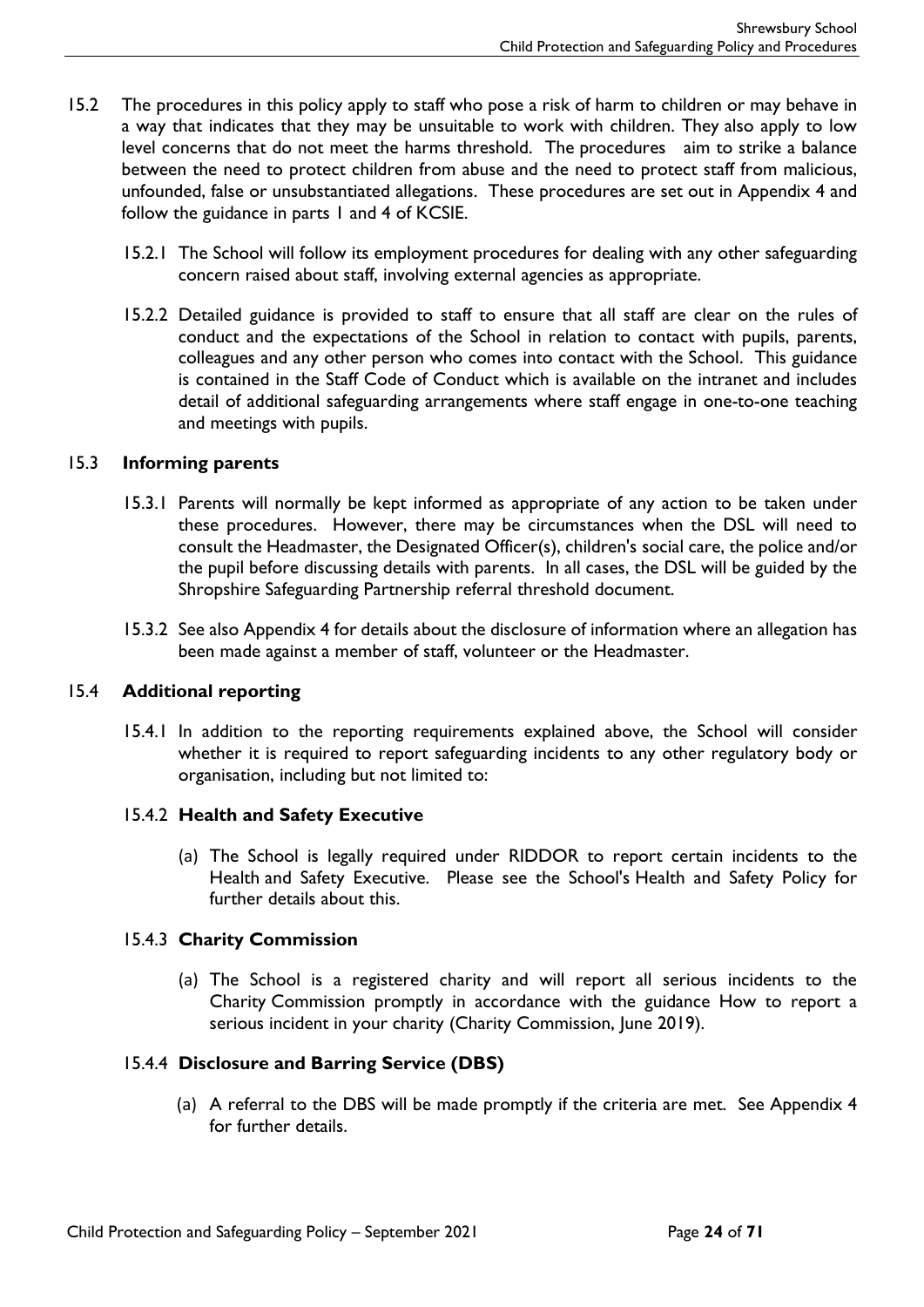# 15.4.5 **Teaching Regulation Agency (TRA)**

(a) Separate consideration will be given as to whether a referral to the TRA should be made where a teacher has been dismissed or would have been dismissed if he/ she had not resigned. See Appendix 4 for more details.

#### 15.4.6 **Insurers**

- (a) The School will consider whether it is necessary to report a safeguarding incident to the relevant insurers and/or brokers. It may be necessary to report to a number of insurers as there may be concurrent cover under existing and historic policies.
- (b) Care should be taken to ensure this is done before renewal to ensure that the school complies with its duties under the Insurance Act 2015. If the School is in any doubt with regard to the correct insurer and/or policy and/or if it is unable to locate the relevant insurer, professional advice should be sought.

#### 15.4.7 **Boarding Schools Association (BSA)**

(a) The School will report safeguarding matters to the BSA as required by their Safeguarding Charter.

#### 15.4.8 **UK Visas and Immigration**

- (a) In the event that a pupil holding a Student or Child Student visa sponsored by the School under the Points Based System goes missing, the School will report to UKVI if the pupil misses ten consecutive expected contact points.
- (b) Each time the School's attendance register is completed is treated as a contact point for these purposes
- (c) The report will be made by the School's Level 1 user via the Sponsor Management and in accordance with prevailing UKVI guidance.

#### <span id="page-24-0"></span>**16. Secure school premises**

- 16.1 The School will take all practicable steps to ensure that School premises are as secure as circumstances permit.
- 16.2 The School keeps a visitors' book at Reception. All visitors must sign in on arrival and sign out on departure and are escorted whilst on School premises by a member of staff or appropriately vetted volunteer. All visitors will be given a name badge with the title 'Visitor' which must be clearly displayed and worn at all times whilst on the School premises.
- 16.3 All visitors to the boarding houses must sign in and report to the Housemaster/Housemistress, tutor or matron immediately on arrival, and must observe the necessity to be kept under sufficient staff supervision during their visit.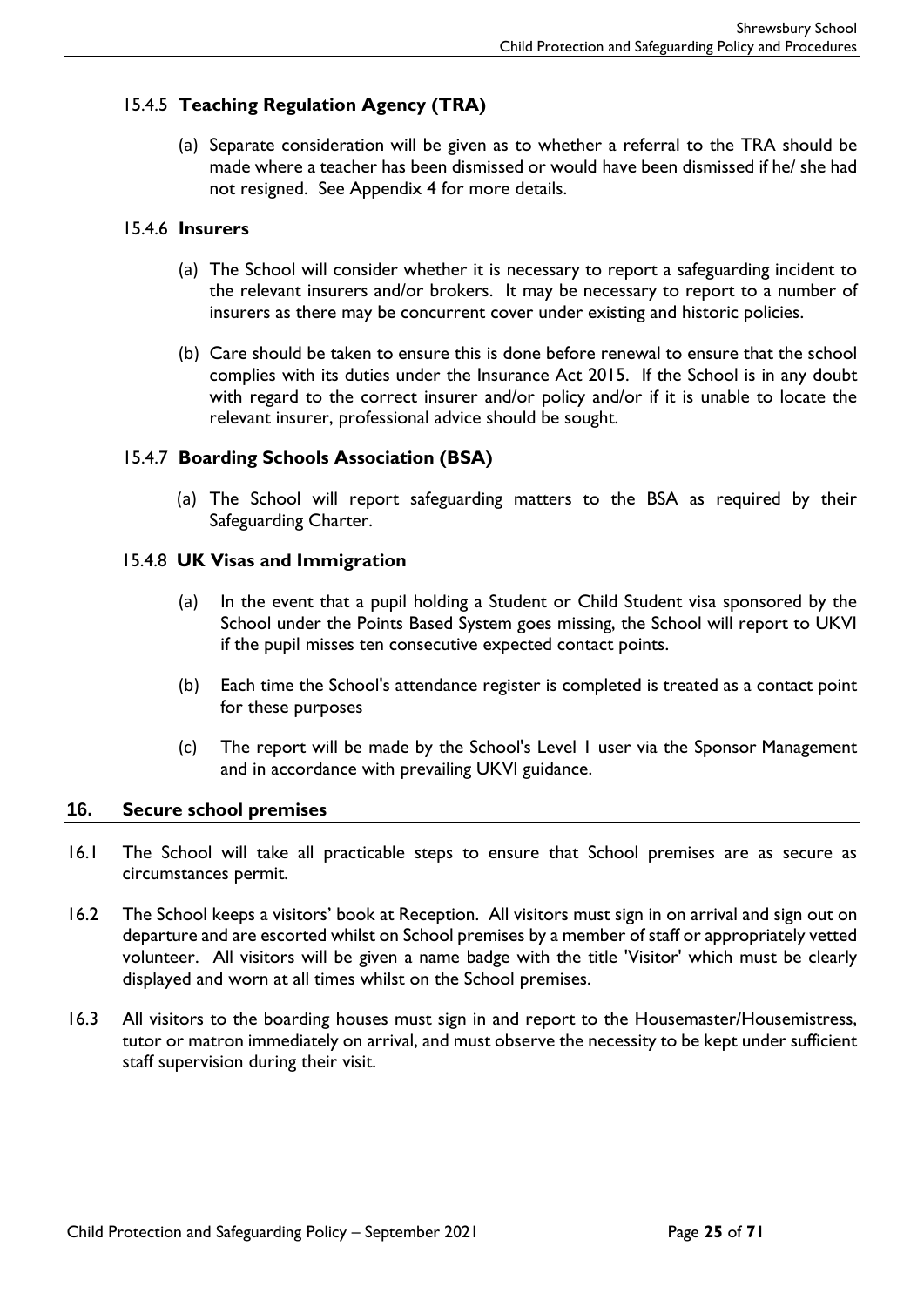#### <span id="page-25-0"></span>**17. Use of mobile technology**

- 17.1 The School's policy on the use of mobile technology, including phones and cameras, in the School is as follows:
	- 17.1.1 the School's IT Acceptable Use of Computers policy for pupils sets out the expectations on pupils in relation to the use of technology;
	- 17.1.2 all staff should use mobile technology in accordance with the guidance set out in the staff code of conduct;
	- 17.1.3 parents of all pupils may bring mobile devices onto the premises but may only take photographs during events such as plays, concerts or sporting events for personal use. Parents should be reminded that the publication of such images (including on personal social networking sites even where access to the image may be limited) may be unlawful.
- 17.2 The School allows access to the Internet onsite. Appropriate internet safety measures are taken to manage associated risks, including use of filters and monitoring of usage. The School's approach to online safety is set out in the School's Online Safety Policy.

#### <span id="page-25-1"></span>**18. Risk assessment**

- 18.1 Where a concern about a pupil's welfare is identified, the risks to that pupil's welfare will be assessed and appropriate action will be taken to reduce the risks identified.
- 18.2 The format of risk assessment may vary and may be included as part of the School's overall response to a welfare issue, including the use of individual pupil welfare plans (such as behaviour, healthcare and education plans, as appropriate). Regardless of the form used, the School's approach to promoting pupil welfare will be systematic and pupil focused.
- 18.3 The Headmaster has overall responsibility for ensuring that matters which affect pupil welfare are adequately risk assessed and for ensuring that the relevant findings are implemented, monitored and evaluated.
- 18.4 Day to day responsibility to carry out risk assessments under this policy will be delegated to the DSL who has been properly trained in, and tasked with, carrying out the particular assessment.

#### <span id="page-25-2"></span>**19. Record keeping**

- 19.1 All records created in accordance with this policy are managed in accordance with the School's policies that apply to the retention and destruction of records.
- 19.2 All concerns, discussions and decisions made and the reasons for those decisions should be recorded in writing. Information should be kept confidential and stored securely. Concerns and referrals will be kept in a separate child protection file for each child. These should include:
	- 19.2.1 a clear and comprehensive summary of the concern.
	- 19.2.2 details of how the concern was followed up and resolved;
	- 19.2.3 a note of any action taken, decisions reached and the outcome.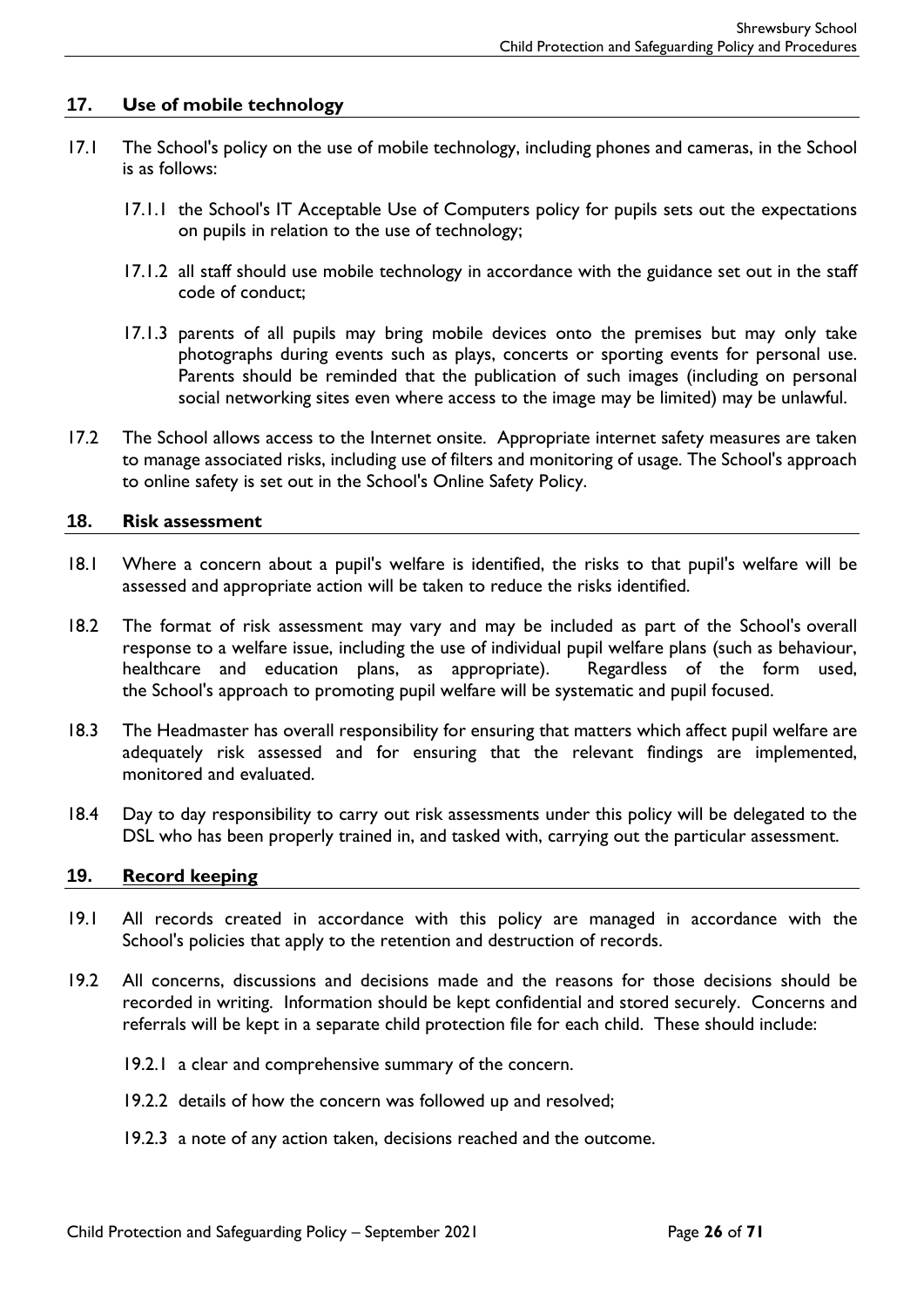- 19.3 The information created in connection with this policy may contain personal data. The School's use of this personal data will be in accordance with data protection law. The School has published privacy notices on its website which explain how the School will use personal data.
- 19.4 Insofar as pupil records are concerned:
	- 19.4.1 Staff must record all concerns about a pupil on the School's pro forma record which is available on the Safeguarding section on the School's intranet. Guidance on record keeping is set out in Appendix 2.
	- 19.4.2 The DSL will open a child protection file following a report to them of a child protection concern about a pupil. The DSL will record all discussions with both colleagues and external agencies, decisions made and the reasons for them and detail of the action taken.

#### 19.5 **Information sharing and multi-agency working**

19.5.1 The School will treat all safeguarding information with an appropriate level of confidentiality, only involving others where appropriate. The School will always act in order to safeguard and promote the welfare of others. The School understands that information sharing is essential for effective safeguarding and promoting the welfare of children and young people, including their educational outcomes.

Fears about sharing information will not stand in the way of the need to promote the welfare, and protect the safety, of pupils, which is always the School's paramount concern. Schools have clear powers to share, hold and use information for these purposes and the UK GDPR and Data Protection Act 2018 provide a framework to ensure that personal information is shared appropriately.

- 19.5.2 When the School receives a request for safeguarding information (e.g. a subject access request from a parent or a request from the police), the School will carefully consider its response to make sure that any disclosure is in accordance with its obligations under the UK GDPR and Data Protection Act 2018. The School will also have regard to its data protection policies. The School's Bursar is the Privacy and Compliance Officer and will work with the DSL as appropriate to determine what should be disclosed.
- 19.5.3 The School will co-operate with children's social care, and where appropriate the police, to ensure that all relevant information is shared for the purposes of early help assessments, and assessments and child protection investigations under the Children Act 1989.
- 19.5.4 Where allegations have been made against staff, the School will consult with the Designated Officer(s) and, where appropriate, the police and children's social care to agree the information that should be disclosed and to whom.

#### <span id="page-26-0"></span>**20. Monitoring and review**

20.1 The Designated DSL will ensure that the procedures set out in this Policy and the implementation of these procedures are updated and reviewed regularly, working with the Governors as necessary and seeking contributions from staff. The DSL will update the Leadership Team regularly on the operation of the School's safeguarding arrangements and submit a report on child protection issues to the Headmaster every term.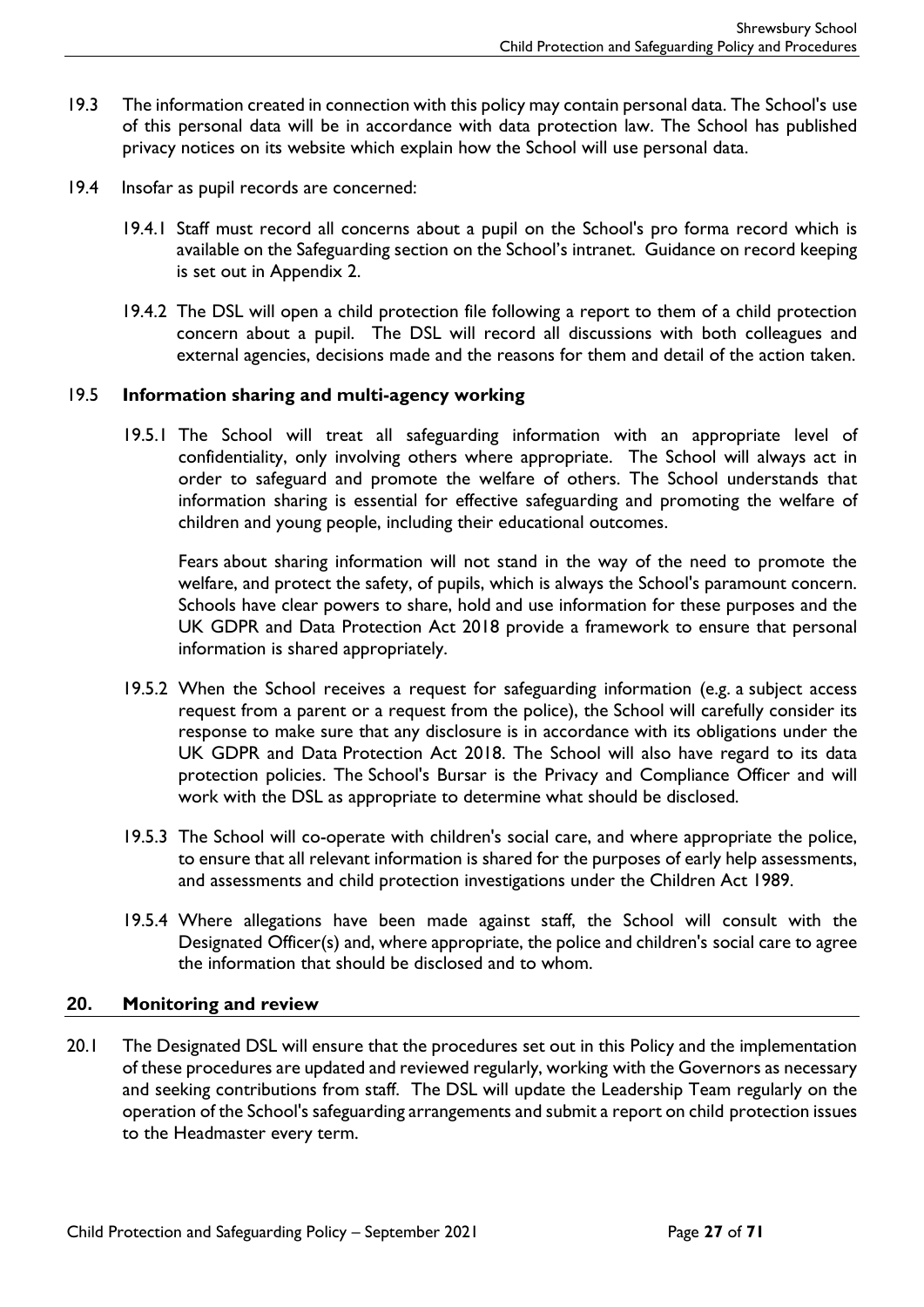- 20.2 Any safeguarding incidents at the School will be followed by a review of these procedures by the DSL and a report made to the Governing Body. Where an incident involves a member of staff, the Designated Officer(s) will be asked to assist in this review to determine whether any improvements can be made to the School's procedures. Any deficiencies or weaknesses in regard to child protection arrangements at any time will be remedied without delay.
- 20.3 The full Governing Body will undertake an annual review of this Policy and the School's safeguarding procedures, including an update and review of the effectiveness of procedures and their implementation and the effectiveness of inter-agency working. It will also undertake an annual review of its approach to online safety, supported by an annual risk assessment that considers and reflects the risks its pupils face.
- 20.4 The DSL will work with the Nominated Safeguarding Governor, preparing a written report commissioned by the full Governing Body.

The written report should address how the School ensures that this Policy is kept up to date; staff training on safeguarding; referral information; issues and themes which may have emerged in the School and how these have been handled, including lessons learned; and the contribution the School is making to multi-agency working in individual cases or local discussions on safeguarding matters. The full Governing Body should also consider independent corroboration, such as:

- 20.4.1 inspection of records or feedback from external agencies including the Designated Officer(s)
- 20.4.2 reports of ISI inspections
- 20.4.3 the outcome of any relevant complaints, claims or related proceedings; and
- 20.4.4 press reports.
- 20.5 The full Governing Body will review the report, this Policy and the implementation of its procedures and consider the proposed amendments to the Policy before giving the revised Policy its final approval. Detailed minutes recording the review by the Governing Body will be made.

| <b>Authorised by</b>                | Approved on behalf of the Governing Body         |  |
|-------------------------------------|--------------------------------------------------|--|
| <b>Signed</b>                       | <b>Tim Haynes</b><br>Chair of the Governing Body |  |
| <b>Date</b>                         |                                                  |  |
|                                     |                                                  |  |
| <b>Effective date of the policy</b> | September 2021                                   |  |
| To be reviewed                      | July 2022                                        |  |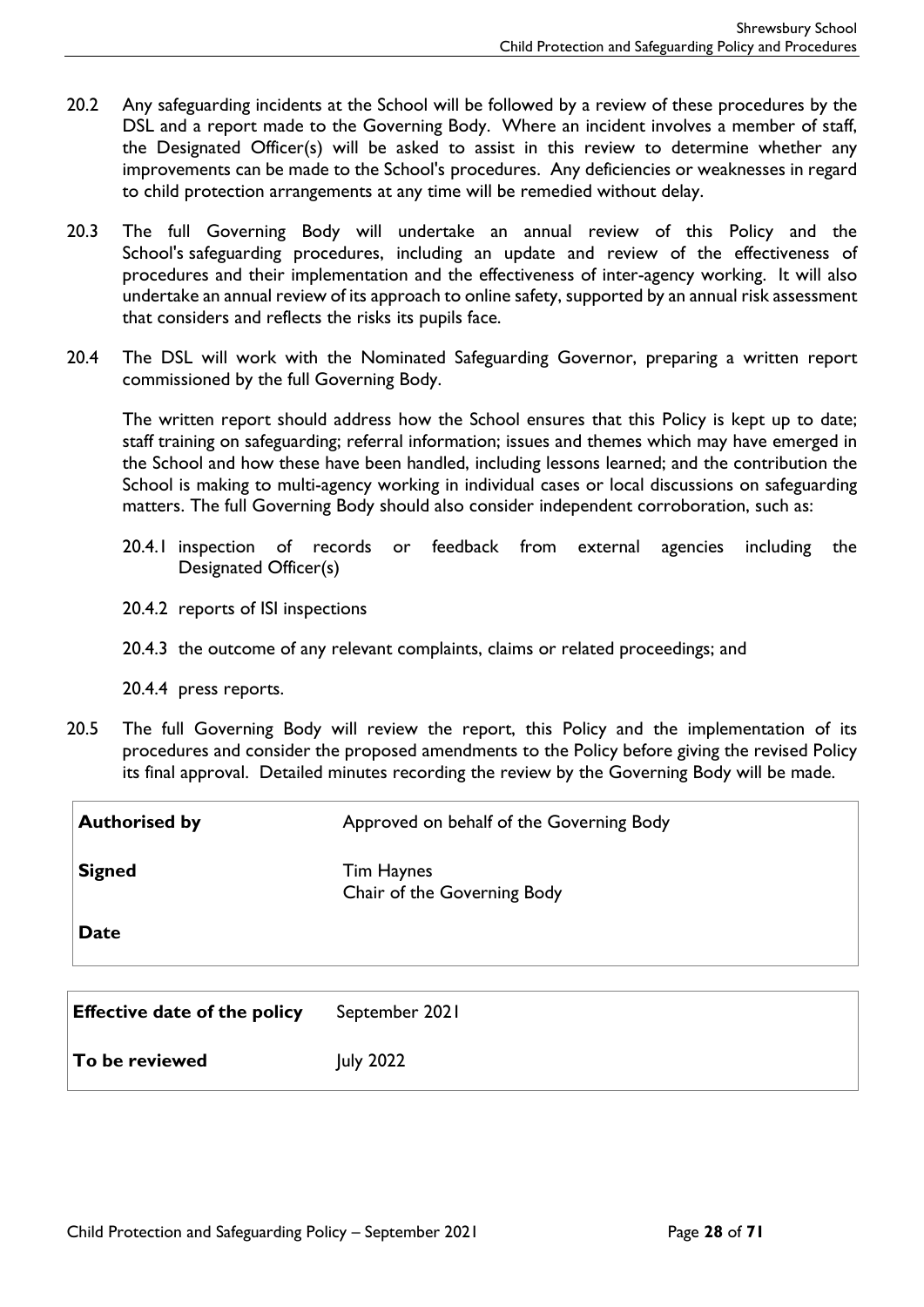## <span id="page-28-0"></span>**Appendix 1 Appendix 1 Forms of abuse and neglect and specific safeguarding issues**

#### 1 **Abuse and neglect**

- 1.1 Staff should be aware that abuse, neglect and safeguarding issues are rarely standalone events that can be covered by one definition or label and in most cases, multiple issues will overlap with one another, therefore staff should always be vigilant and always raise any concerns with the DSL (or deputy).
- 1.2 Children can also abuse their peers online, this can take the form of abusive, harassing, and misogynistic messages, the non-consensual sharing of indecent images, especially around chat groups, and the sharing of abusive images and pornography, to those who do not want to receive such content.

#### 2 **Definitions of abuse and neglect**

- 2.1 Abuse: a form of maltreatment of a child. Somebody may abuse or neglect a child by inflicting harm, or by failing to act to prevent harm. Children may be abused in a family or in an institutional or community setting by those known to them or, more rarely, by others. Abuse can take place wholly online, or technology may be used to facilitate offline abuse. They may be abused by an adult or adults or another child or children.
- 2.2 **Physical abuse:** a form of abuse which may involve hitting, shaking, throwing, poisoning, burning or scalding, drowning, suffocating or otherwise causing physical harm to a child. Physical harm may also be caused when a parent or carer fabricates the symptoms of, or deliberately induces, illness in a child.
- 2.3 **Emotional abuse**: the persistent emotional maltreatment of a child such as to cause severe and adverse effects on the child's emotional development. It may involve conveying to a child that they are worthless or unloved, inadequate, or valued only insofar as they meet the needs of another person. It may include not giving the child opportunities to express their views, deliberately silencing them or "making fun" of what they say or how they communicate. It may feature age or developmentally inappropriate expectations being imposed on children. These may include interactions that are beyond a child's developmental capability as well as overprotection and limitation of exploration and learning, or preventing the child from participating in normal social interaction. It may involve seeing or hearing the ill treatment of another. It may involve serious bullying (including cyberbullying and prejudiced-based or discriminatory bullying), causing children frequently to feel frightened or in danger, or the exploitation or corruption of children. Some level of emotional abuse is involved in all types of maltreatment of a child, although it may occur alone.
- 2.4 **Sexual abuse** involves forcing or enticing a child or young person to take part in sexual activities, not necessarily involving a high level of violence, whether or not the child is aware of what is happening. The activities may involve physical contact, including assault by penetration (for example rape or oral sex) or non-penetrative acts such as masturbation, kissing, rubbing and touching outside of clothing. They may also include non-contact activities, such as involving children in looking at, or in the production of, sexual images, watching sexual activities, encouraging children to behave in sexually inappropriate ways, or grooming a child in preparation for abuse. Sexual abuse can take place online, and technology can be used to facilitate offline abuse. Sexual abuse is not solely perpetrated by adult males. Women can also commit acts of sexual abuse, as can other children.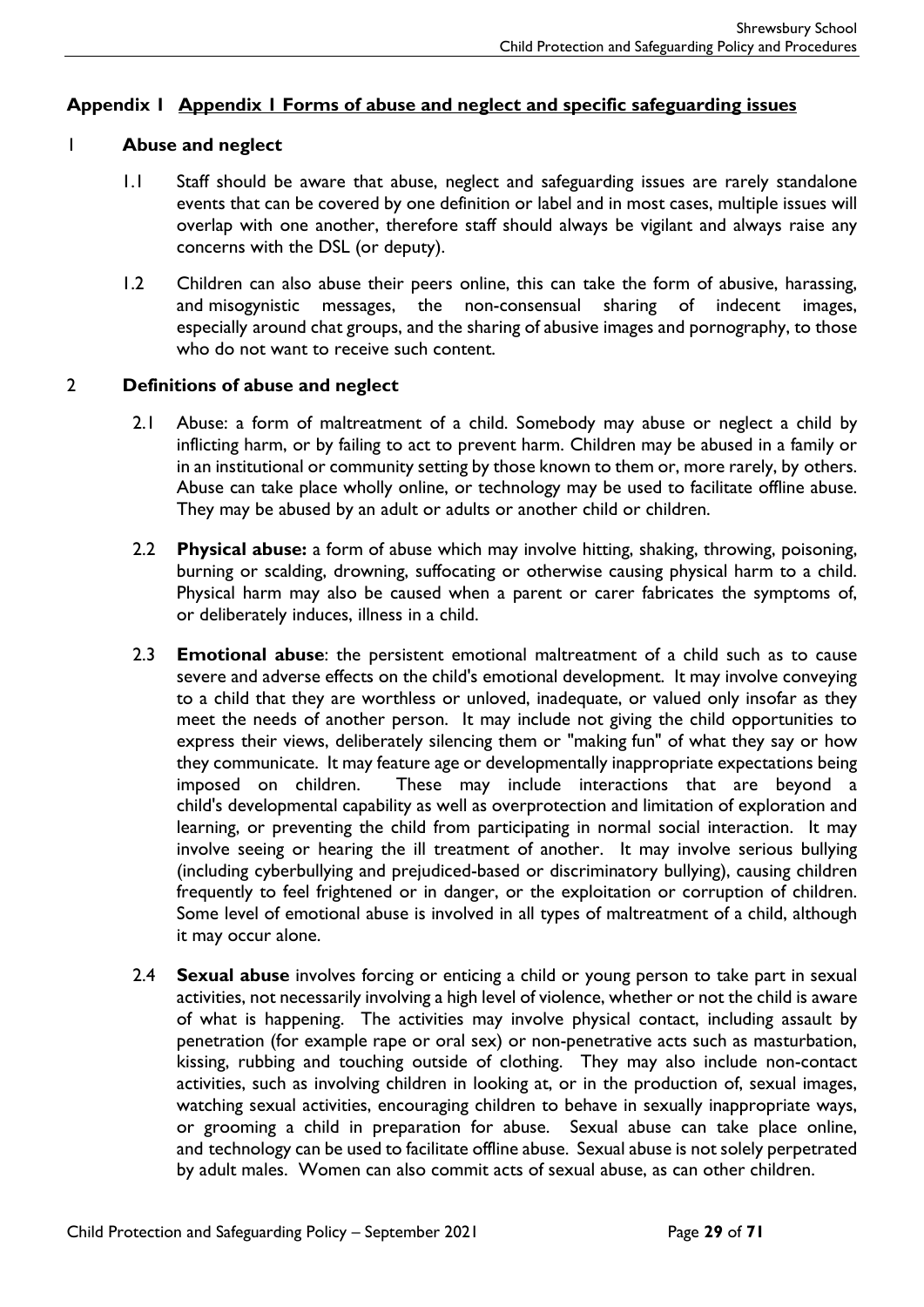The sexual abuse of children by other children is a specific safeguarding issue (also known as peer on peer abuse) in education and all staff should be aware of it. The school policy and procedures can be found in Appendix 3.

- 2.5 **Neglect**: the persistent failure to meet a child's basic physical and / or psychological needs, likely to result in the serious impairment of the child's health or development. Neglect may occur during pregnancy, for example, as a result of maternal substance abuse. Once a child is born, neglect may involve a parent or carer failing to: provide adequate food, clothing and shelter (including exclusion from home or abandonment); protect a child from physical and emotional harm or danger; ensure adequate supervision (including the use of inadequate care-givers); or ensure access to appropriate medical care or treatment. It may also include neglect of, or unresponsiveness to, a child's basic emotional needs.
- 2.6 **Physical abuse:** a form of abuse which may involve hitting, shaking, throwing, poisoning, burning or scalding, drowning, suffocating or otherwise causing physical harm to a child. Physical harm may also be caused when a parent or carer fabricates the symptoms of, or deliberately induces, illness in a child.

#### 3 **Signs of abuse**

- 3.1 Possible signs of abuse include, but are not limited to:
	- 3.1.1 the pupil says he/she has been abused or asks a question or makes a comment which gives rise to that inference;
	- 3.1.2 there is no reasonable or consistent explanation for a pupil's injury, the injury is unusual in kind or location or there have been a number of injuries and there is a pattern to the injuries;
	- 3.1.3 the pupil's behaviour stands out from the group as either being extreme model behaviour or extremely challenging behaviour, or there is a sudden or significant change in the pupil's behaviour;
	- 3.1.4 the pupil asks to drop subjects with a particular teacher and seems reluctant to discuss the reasons;
	- 3.1.5 the pupil's development is delayed, the pupil loses or gains weight or there is deterioration in the pupil's general well-being;
	- 3.1.6 the pupil appears neglected, e.g. dirty, hungry, inadequately clothed;
	- 3.1.7 the pupil is reluctant to go home, or has been openly rejected by his/her parents or carers; and
	- 3.1.8 inappropriate behaviour displayed by other members of staff or any other person working with children, for example inappropriate sexual comments; excessive one-to-one attention beyond the requirements of their usual role or responsibilities; or inappropriate sharing of images.
- 3.2 See the Shropshire Safeguarding Partnership information about the signs of abuse in Appendix 6.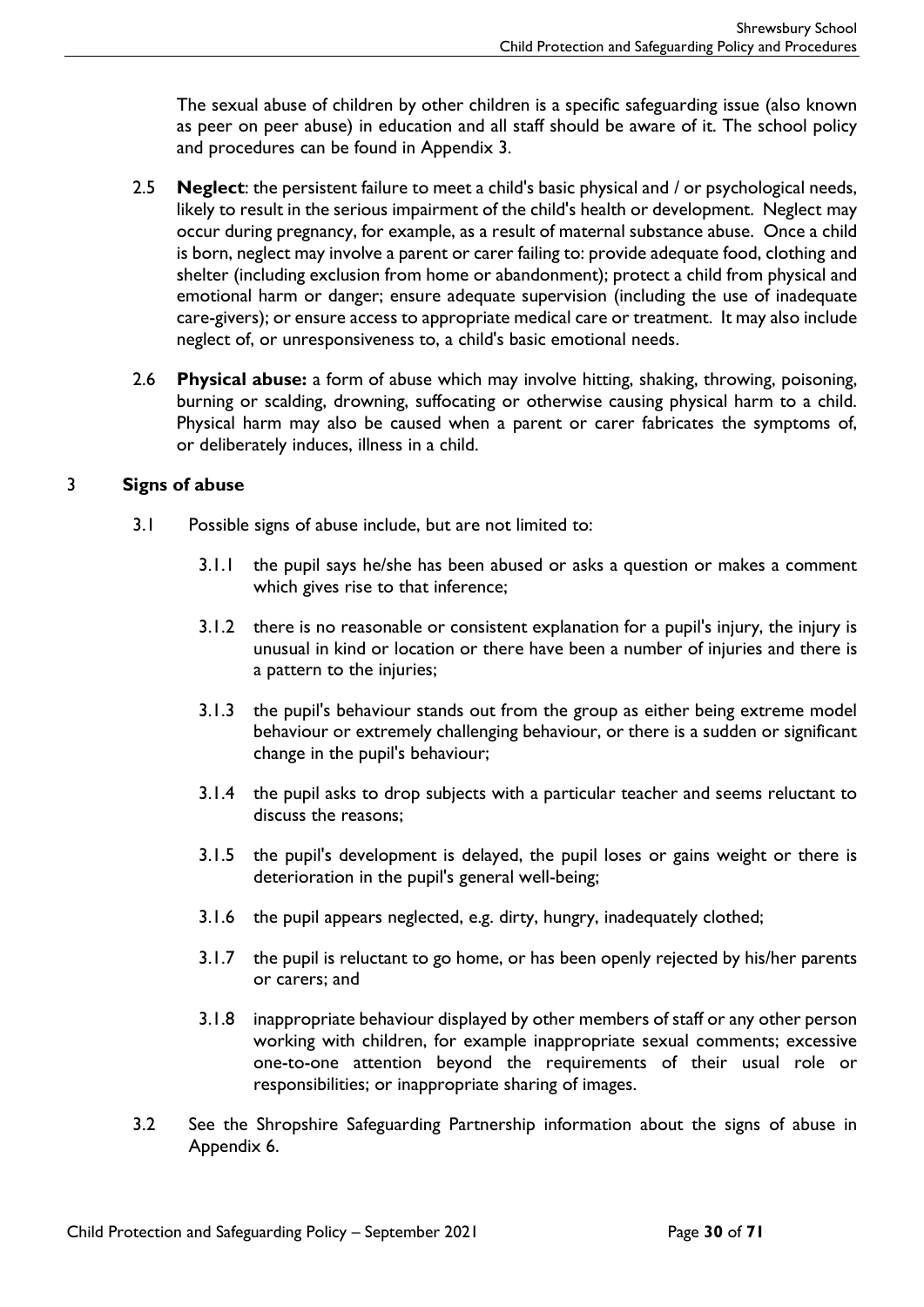3.3 The DfE advice *What to do if you're worried a child is being abused (2015)* provides advice in identifying child abuse and the NSPCC website is also a good source of information and advice.

## 4 **Specific safeguarding issues**

- 4.1 Statutory guidance acknowledges the following as specific safeguarding issues:
	- 4.1.1 child abduction and community safety incidents
	- 4.1.2 children and the court system
	- 4.1.3 children missing from education
	- 4.1.4 children with family members in prison
	- 4.1.5 child criminal sexual exploitation and child sexual exploitation (see below)
	- 4.1.6 county lines
	- 4.1.7 modern slavery and the national referral mechanism;
	- 4.1.8 cybercrime
	- 4.1.9 domestic abuse
	- 4.1.10 homelessness
	- 4.1.11 so-called 'honour-based' abuse (including Female Genital Mutilation and Forced Marriage) (see below)
	- 4.1.12 preventing radicalisation (see below)
	- 4.1.13 peer on peer/child on child abuse
	- 4.1.14 sexual violence and sexual harassment between children in schools and colleges (see below)
	- 4.1.15 upskirting.

Further advice and links to guidance on these specific safeguarding issues can be found in Annex B of KCSIE. Staff should be particularly aware of the safeguarding issues set out below.

#### 5 **Children missing from education**

5.1 Children going missing, particularly persistently, can act as a vital warning sign of a range of safeguarding issues including neglect, sexual abuse and child sexual and criminal exploitation including involvement in county lines. School attendance registers are carefully monitored to identify any trends. Action should be taken in accordance with this policy if any absence of a pupil from the School gives rise to a concern about their welfare.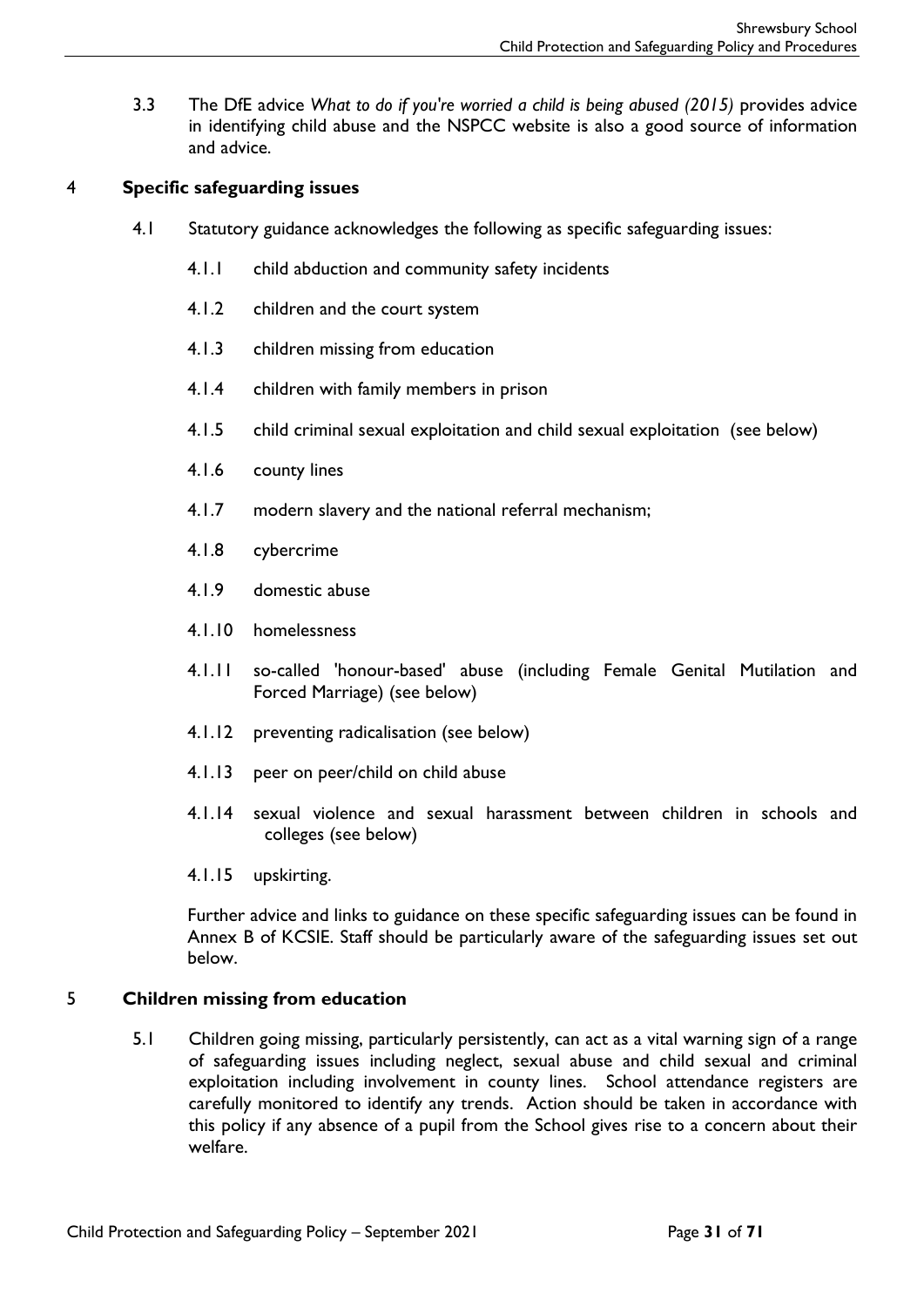- 5.2 Where reasonably possible the School will hold more than one emergency contact for each pupil.
- 5.3 The School shall inform the local authority of any pupil who is going to be added to or deleted from the School's admission register at non-standard transition points in accordance with the requirements of the Education (Pupil Registration) (England) Regulations 2006 (as amended).
- 5.4 This will assist the local authority to:
	- (a) fulfil its duty to identify children of compulsory school age who are missing from education; and
	- (b) follow up with any child who might be in danger of not receiving an education and who might be at risk of abuse, neglect or radicalisation or involvement with serious violent crime.
- 5.5 The School shall inform the local authority of any pupil who:
	- (a) fails to attend School regularly; or
	- (b) has been absent without the School's permission for a continuous period of 10 school days or more, at such intervals as are agreed between the School and the local authority (or in default of such agreement, at intervals determined by the Secretary of State).

#### 6 **Elective Home Education (EHE)**

6.1 Where a parent expresses their intention to remove a pupil from School with a view to educating at home, the School will work with the local authority and other key professionals to coordinate a meeting with parents where possible, ideally before a final decision has been made. This is to ensure parents have considered what is in the best interests of their child. This will be particularly important where a child has SEND, is vulnerable, and/or has a social worker.

#### 7 **Child Sexual Exploitation (CSE) and Child Criminal exploitation (CCE)**

- 7.1 Both CSE and CCE are forms of abuse where an individual or group (adult or another child) takes advantage of an imbalance of power to coerce, manipulate or deceive a child into taking part in sexual or criminal activity:
	- (a) in exchange for something the victim needs or wants e.g. money, gifts or affection; and/or
	- (b) for the financial advantage or increased status of the perpetrator or facilitator and/or
	- (c) through violence or threat of violence to victims (and their families).
- 7.2 Children can be exploited by adult males or females, as individuals or in groups. They may also be exploited by other children, who themselves may be experiencing exploitation where this is the case, it is important that the child perpetrator is also recognised as a victim.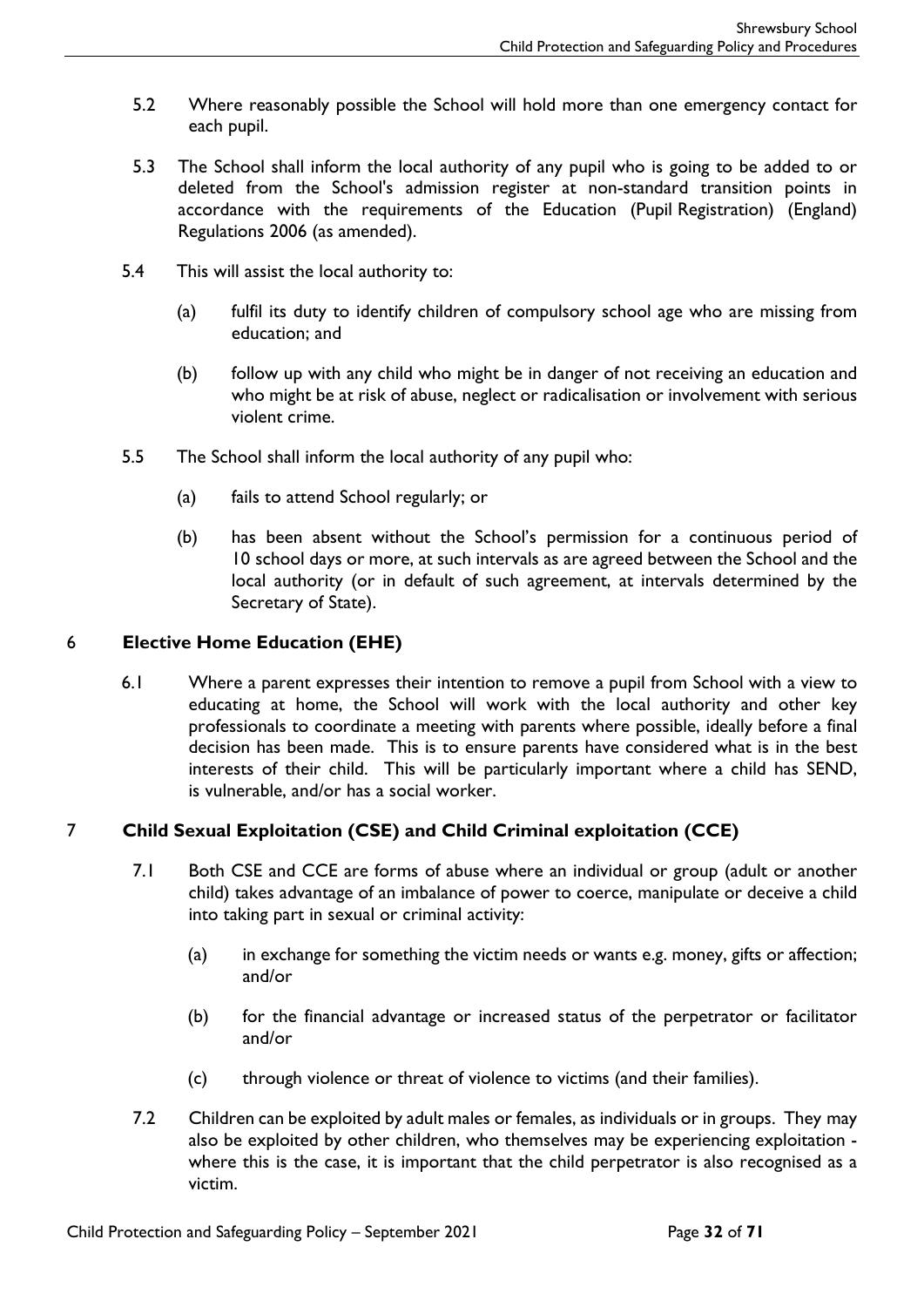- 7.3 CSE and CCE can affect children of any sex and can include children who have been moved (commonly referred to as trafficking) for the purpose of exploitation
- 7.4 The victim may have been exploited even if the activity appears consensual.
- 7.5 CCE can include children, being coerced into moving drugs or money across the country (county lines), forced to shoplift or pickpocket, or to threaten other young people.
- 7.6 Some of the following can be indicators of both CSE and including children who:
	- (a) appear with unexplained gifts, money or new possessions;
	- (b) associate with other young people involved in exploitation;
	- (c) suffer from changes in emotional well-being;
	- (d) misuse drugs and alcohol;
	- (e) go missing for periods of time or regularly come home late; and
	- (f) regularly miss school or education or do not take part in education.
- 7.7 Children who have been exploited will need additional support to help maintain them in education.
- 7.8 CSE can be a one-off occurrence or a series of incidents over time and range from opportunistic to complex organised abuse. It can involve force and/or enticement-based methods of compliance and may, or may not, be accompanied by violence or threats of violence.
- 7.9 The victim may have been sexually exploited even if the sexual activity appears consensual. CSE does not always involve physical contact; it can also occur through the use of technology. CSE can include both contact (penetrative and non-penetrative acts) and non-contact sexual activity and may occur without the child or young person's immediate knowledge (e.g. through others copying videos or images they have created and posted on social media).The above CCE indicators can also be indicators of CSE, as can children who:
	- (a) have older boyfriends or girlfriends (or);
	- (b) suffer from sexually transmitted infections or become pregnant;

#### 8 **County lines**

8.1 County lines is a term used to describe gangs and organised criminal networks involved in exporting illegal drugs (primarily crack cocaine and heroin) into one or more importing areas [within the UK], using dedicated mobile phone lines or other form of "deal line".

They are likely to exploit children and vulnerable adults to move, store and sell the drugs and money and they will often use coercion, intimidation, violence (including sexual violence) and weapons.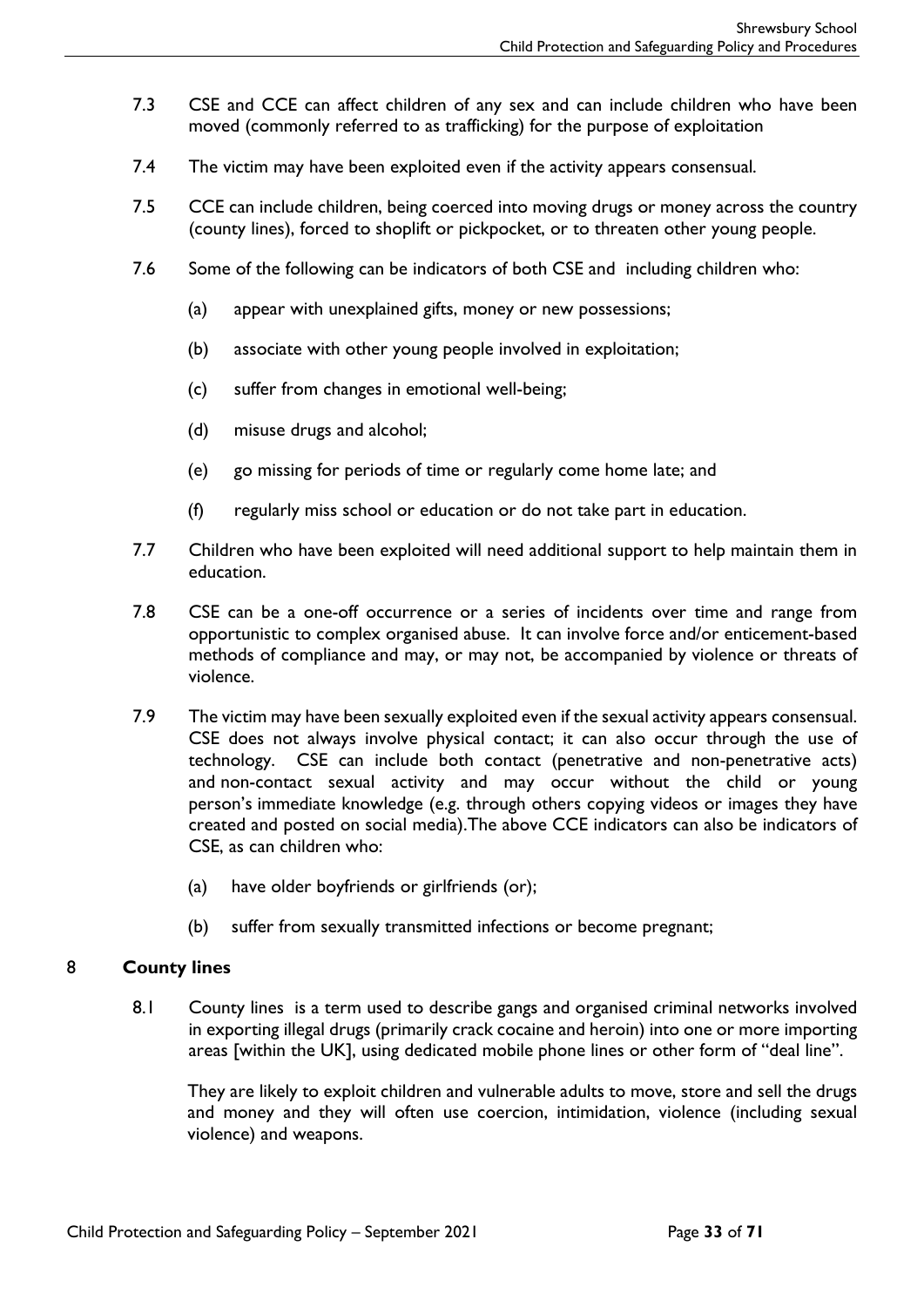- 8.2 Children are increasingly being targeted and recruited online using social media. Children can easily become trapped by this type of exploitation as county lines gangs can manufacture drug debts which need to be worked off and can threaten serious violence and kidnap towards victims (and their families) if they attempt to leave the county lines network.
- 8.3 A number of the indicators for CSE and CCE as detailed above (and in Annex B of KCSIE) may also be applicable to children involved in county lines.
- 8.4 Additional reporting duties:
	- (a) If a child is suspected to be at risk of, or involved in county lines, a safeguarding referral should be considered alongside consideration of availability of local services/third sector providers who offer support to victims of county lines exploitation.
	- (b) Where a pupil may have been trafficked for the purpose of transporting drugs, a referral to the National Referral Mechanism should be considered.

#### 9 **Serious violence**

- 9.1 Indicators which may signal children are at risk from, or are involved with serious violence crime may include:
	- 9.1.1 Increased absence from school;
	- 9.1.2 a change in friendships or relationships with older individuals or groups;
	- 9.1.3 a significant decline in performance;
	- 9.1.4 signs of self-harm or a significant change in wellbeing;
	- 9.1.5 signs of assault or unexplained injuries; and
	- 9.1.6 unexplained gifts or new positions (which may also indicate a child is at risk of criminal exploitation).
- 9.2 Staff should be aware of the range of risk factors which increase the likelihood of involvement in serious violence e.g. [being male], having frequently absent or permanently excluded from school, having experienced child maltreatment and having been involved in offending, such as theft or robbery. Further advice for schools is provided in the Home Office's Preventing youth violence and gang involvement and its Criminal exploitation of children and vulnerable adults: county lines guidance**.**

#### 10 **Cybercrime**

10.1 Cybercrime is a criminal activity committed using computers and/or the internet. It's broadly categorised as either "cyber-enabled" (crimes that can happen off-line but enabled at scale and speed online e.g. fraud, purchasing of illegal drugs, child sex abuse and exploitation) or "cyber-dependent" (crimes that can only be committed by using a computer).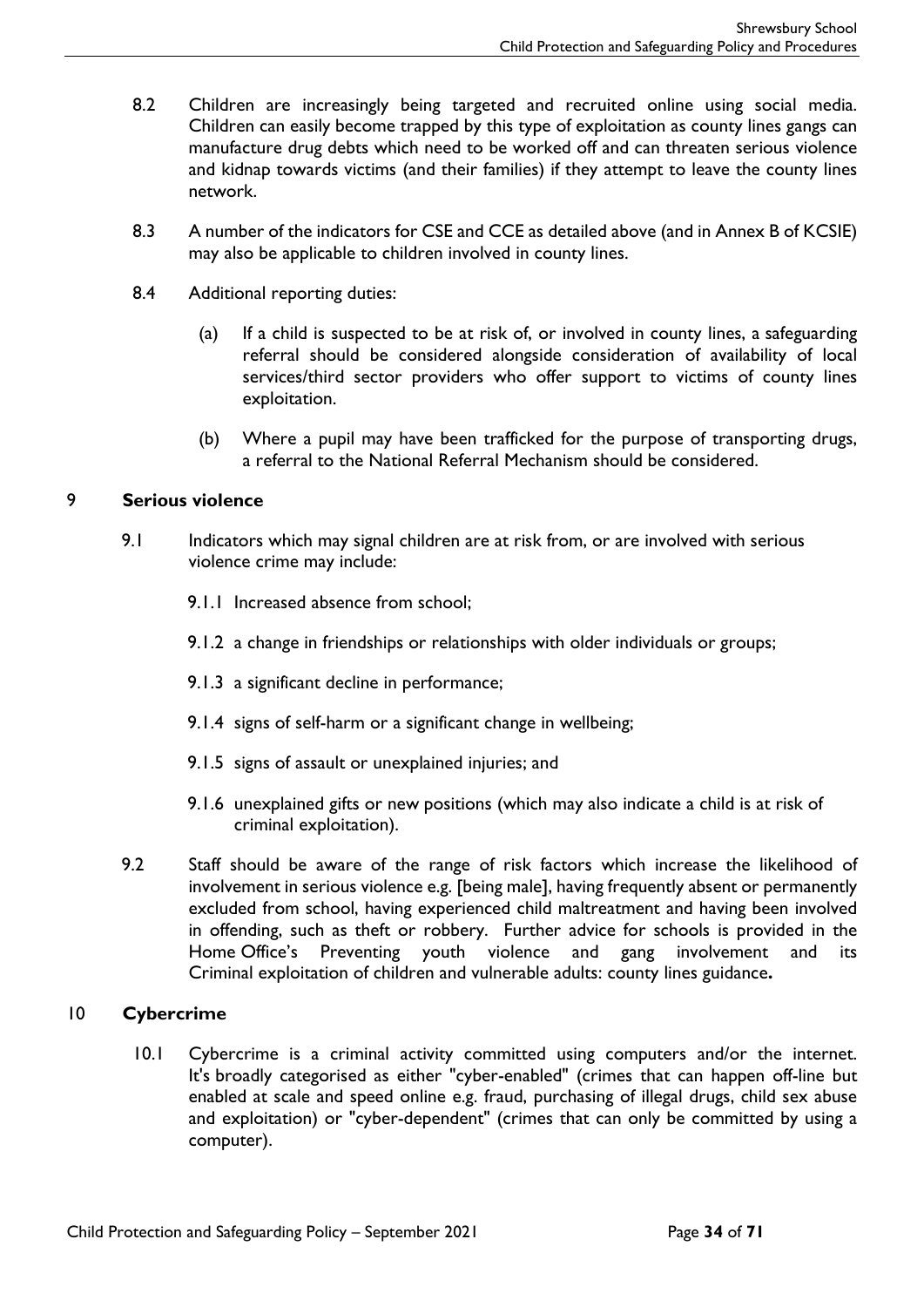- 10.2 Cyber-dependent crimes include:
	- 10.2.1 unauthorised access to computers (illegal hacking) e.g. accessing a school's computer network to look for test papers or change grades awarded;
	- 10.2.2 denial of Service (**Dos** or **DDos**) attacks or "booting" attempts to make a computer, network or website unavailable by overwhelming it with internet traffic;
	- 10.2.3 making, supplying or obtaining malware e.g. viruses, spyware, ransomware, botnets and Remote Access Trojans with intent to commit further offence.
- 10.3 Children with particular skills and interest in computing and technology may inadvertently or deliberately stray into cyber-dependent crime.
- 10.4 The DSL (or deputy) should consider referring into the Cyber Choices programme if they have concerns. This is a nationwide programme which intervenes when young people are at risk of committing, or being drawn into, low level cyber-dependent offences and divert them to a more positive use of their skills and interests.

#### 11 **Domestic abuse**

- 11.1 The statutory definition of domestic violence and abuse is based on the previous cross-government definition: it is any incident or pattern of incidents of controlling, coercive, threatening behaviour, violence or abuse between those aged 16 or over who are, or have been, intimate partners or family members regardless of gender or sexuality. The definition captures a range of different abusive behaviours, including physical, sexual, emotional and economic abuse and coercive and controlling behaviour. The Domestic Abuse Act 2021 now recognises the impact of domestic abuse on children, as victims in their own right, if they see hear or experience the effects of abuse.
- 11.2 All children can witness and be adversely affected by domestic abuse in the context of their home life where domestic abuse occurs between family members. Exposure to domestic abuse and/or violence can have a serious, long lasting emotional and psychological impact on children. In some cases, a child may blame themselves for the abuse or may have had to leave the family home as a result.
- 11.3 Further advice on identifying children who are affected by domestic abuse and how they can be helped can be found in Annex B of KCSIE 2020. This includes details about Operation Encompass which operates in all police forces across England, helping schools and police work together to provide emotional and practical help to children.

#### 12 **So called "Honour-based" abuse**

12.1 All forms of so-called "honour-based" abuse are abuse (regardless of motivation) and should be handled and escalated as such. Abuse committed in the context of preserving "honour" often involves additional risk factors such as a wider network of family or community pressure and the possibility of multiple perpetrators which should be taken into account when deciding what safeguarding action to take. Staff should speak to the DSL if they have any doubts.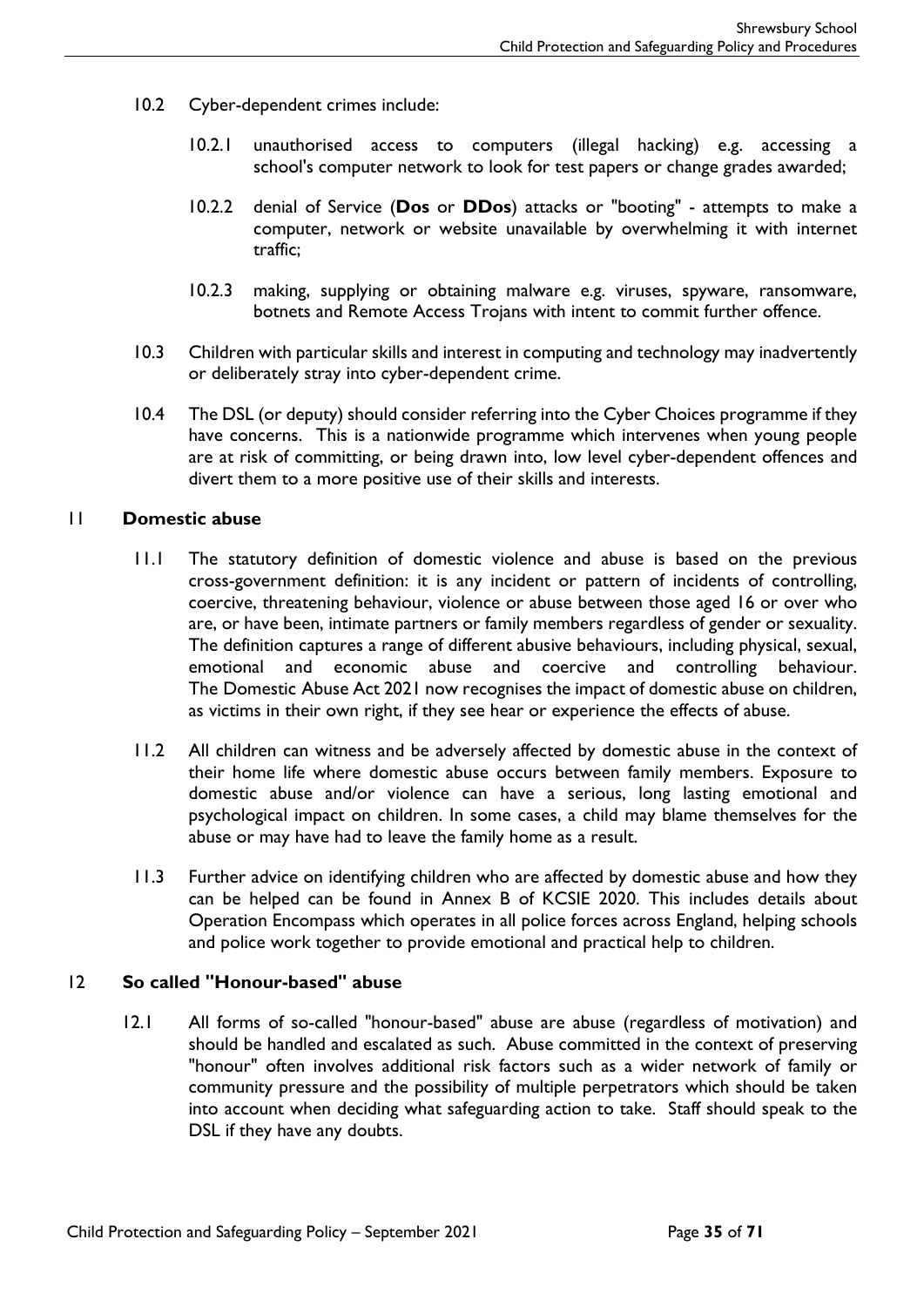12.2 If appropriate, the DSL will activate local safeguarding procedures, using existing national and local protocols for multiagency liaison with police and children's social care.

#### 13 **Female genital mutilation (FGM)**

- 13.1 FGM is a form of so called "Honour Based" Abuse. It comprises all procedures involving partial or total removal of the external female genitalia or other injury to the female genital organs. It is illegal in the UK and a form of child abuse with long-lasting harmful consequences.
- 13.2 There is a range of potential indicators that a child or young person may be at risk of FGM. Guidance on the warning signs that FGM may be about to take place, or may have already taken place, can be found on pages 38-43 of the [Multi-agency statutory guidance](https://www.gov.uk/government/publications/multi-agency-statutory-guidance-on-female-genital-mutilation)  [on FG](https://www.gov.uk/government/publications/multi-agency-statutory-guidance-on-female-genital-mutilation)M (HM Government, July 2020) (pages 61-63 focus on the role of schools).
- 13.3 All staff must be aware of the requirement for teachers to report to the police where they discover (either through disclosure by the victim or visual evidence) that FGM appears to have been carried out on a girl under 18. Those failing to report such cases will face disciplinary sanctions. The report should be made orally by calling 101, the single non-emergency number
- 13.4 It will be rare for teachers to see visual evidence, and they should not be examining pupils. Unless the teacher has a good reason not to, they should still consider and discuss any such case with the DSL and involve children's social care as appropriate.
- 13.5 If the teacher is unsure whether this reporting duty applies, they must refer the matter to the DSL in accordance with this policy. See the Home Office guidance Mandatory Reporting of Female Genital Mutilation - procedural information (January 2020) for further details about the duty.
- 13.6 Guidance published by the [Department for Health](https://www.gov.uk/government/publications/fgm-mandatory-reporting-in-healthcare) also provides useful information and support for health professionals which will be taken into account by the School's medical staff. The National FGM Centre has also produced [FGM guidance](http://nationalfgmcentre.org.uk/wp-content/uploads/2019/06/FGM-Schools-Guidance-National-FGM-Centre.pdf) to help schools understand their role in safeguarding girls, engaging parents and teaching about FGM,

#### 14 **Forced marriage**

- 14.1 Forced marriage is also a form of so called "Honour Based" Abuse. Forcing a person into marriage is a crime in England and Wales. A forced marriage is one entered into without the full and free consent of one or both parties and where violence, threats or any other form or coercion is used to cause a person to enter into a marriage. Threats can be physical or emotional and psychological. A lack of full and free consent can be where a person does not consent or where they cannot consent (if they have learning disabilities, for example). Nevertheless, some communities use religion and culture as a way to coerce a person into marriage.
- 14.2 Guidance on the warning signs that forced marriage may be about to take place, or may have already taken place, can be found on pages 13-14 of the [Multi-agency guidelines:](https://www.gov.uk/government/uploads/system/uploads/attachment_data/file/322307/HMG_MULTI_AGENCY_PRACTICE_GUIDELINES_v1_180614_FINAL.pdf)  [Handling case of forced marriage](https://www.gov.uk/government/uploads/system/uploads/attachment_data/file/322307/HMG_MULTI_AGENCY_PRACTICE_GUIDELINES_v1_180614_FINAL.pdf) (HM Government, June 2014).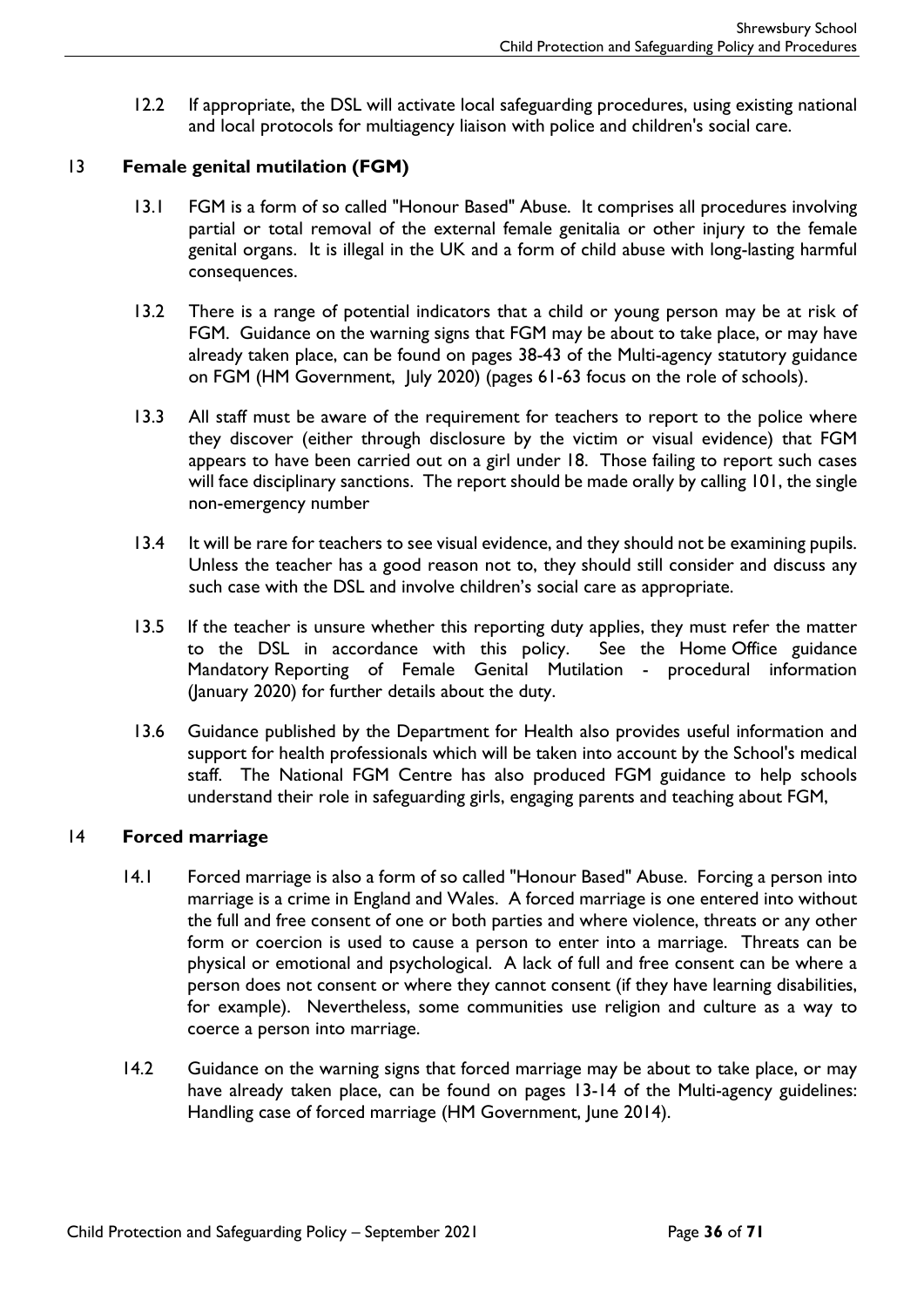14.3 Staff should speak to the DSL if they have any concerns. Pages 32-36 of the [Multi-agency](https://www.gov.uk/government/uploads/system/uploads/attachment_data/file/322307/HMG_MULTI_AGENCY_PRACTICE_GUIDELINES_v1_180614_FINAL.pdf)  [guidelines: Handling case of forced marriage](https://www.gov.uk/government/uploads/system/uploads/attachment_data/file/322307/HMG_MULTI_AGENCY_PRACTICE_GUIDELINES_v1_180614_FINAL.pdf) (HM Government, June 2014). focus on the role of schools in detecting and reporting forced marriage and the Forced marriage Unit can be contacted on 020 7008 0151 or [fmu@fco.gov.uk f](mailto:fmu@fco.gov.uk)or advice and information.

#### 15 **Radicalisation and the Prevent duty**

- 15.1 The School has a legal duty to have due regard to the need to prevent people from being drawn into terrorism.
- 15.2 The School aims to build pupils' resilience to radicalisation by promoting fundamental British values and enabling them to challenge extremist views. Being drawn into terrorism includes not just violent extremism but also non-violent extremism, which can create an atmosphere conducive to terrorism and can popularise views which terrorists exploit. The School is committed to providing a safe space in which children, young people and staff can understand and discuss sensitive topics, including terrorism and the extremist ideas that are part of terrorist ideology, understand the risks associated with terrorism and develop the knowledge and skills to be able to challenge extremist arguments.
- 15.3 The School has adopted the Government's definitions for the purposes of compliance with the Prevent duty:
- 15.4 **Extremism**: "vocal or active opposition to fundamental British values, including democracy, the rule of law, individual liberty and mutual respect and tolerance of different faiths and beliefs. We also include in our definition of extremism calls for the death of members of our armed forces, whether in this country or overseas".
- 15.5 **Radicalisation:** "the process by which a person comes to support terrorism and forms of *extremist ideologies associated with terrorist groups.*"
- 15.6 **Terrorism**: "an action that endangers or causes serious violence to a person/people; causes serious damage to property; or seriously interferes or disrupts an electronic system. The use or threat must be designed to influence the government or to intimidate the public and made for the purpose of advancing a political, religious or ideological cause."
- 15.7 There is no single way of identifying an individual who is likely to be susceptible an extremist ideology. Background factors combined with specific influences such as family and friends may contribute to a child's vulnerability. Radicalisation can occur through many different methods (such as social media) and settings (such as the internet).
- 15.8 It is possible to protect vulnerable people from extremist ideology and intervene to prevent those at risk of radicalisation being radicalised. As with managing other safeguarding risks, staff should be alert to changes in children's behaviour which could indicate that they may be in need of help or protection. School staff should use their professional judgement in identifying children who might be at risk of radicalisation and act proportionately which may include the DSL making a Prevent referral.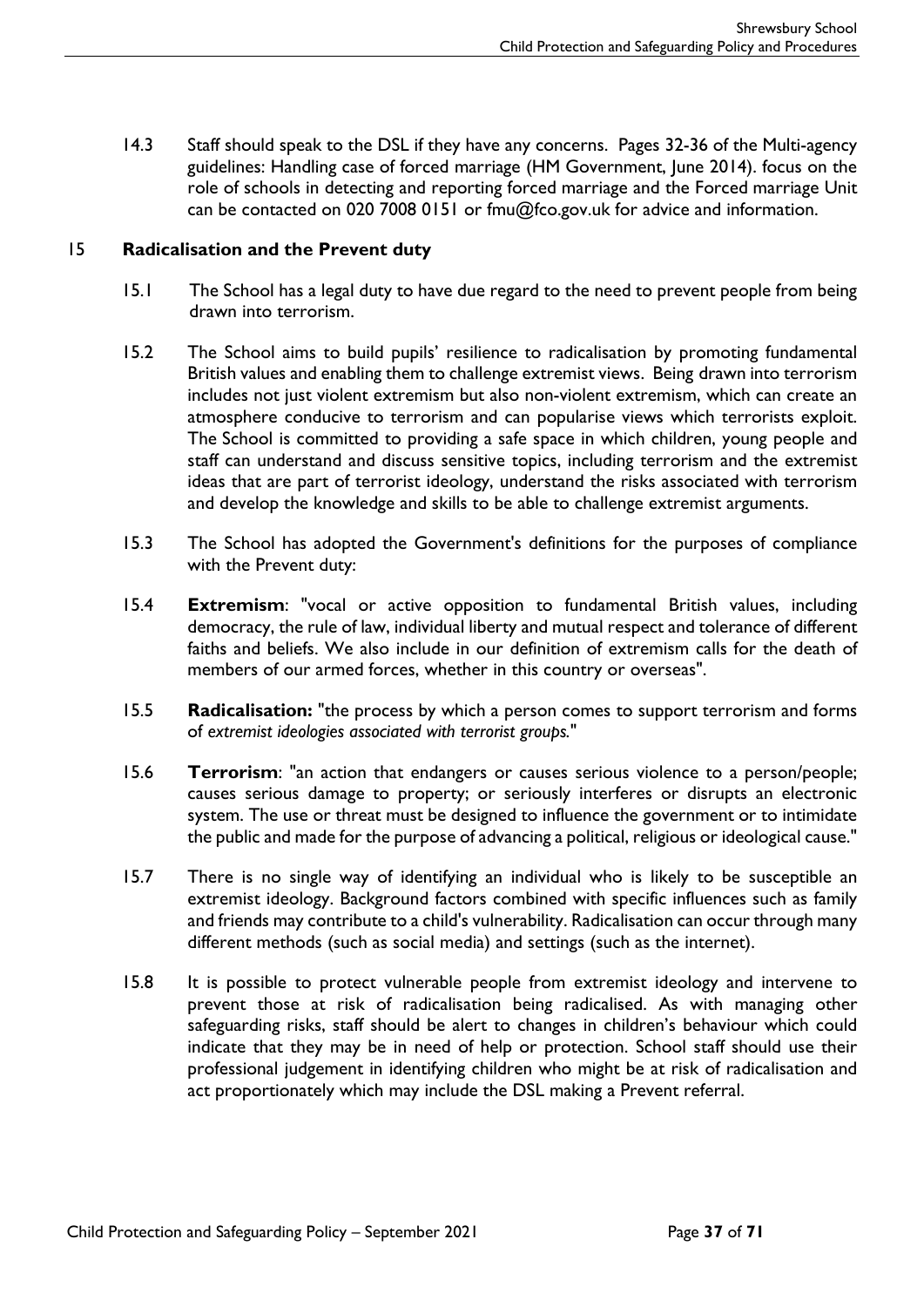15.9 Prevent referrals may be passed to a multi-agency Channel panel, which will discuss the individual referred to determine whether they are vulnerable to being drawn into terrorism and consider the appropriate support required. An individual's engagement with the programme is entirely voluntary at all stages.

Guidance on Channel is available at: Channel duty guidance: protecting vulnerable people from being drawn into terrorism (HM Government, February 2021) The DfE and Home Office's briefing note The use of social media for online radicalisation (DfE, July 2015) includes information on how social media is used to radicalise young people and guidance on protecting pupils at risk.

#### 16 **Peer on peer/child on child abuse**

- 16.1 All staff should be aware that children can abuse other children (often referred to as peer on peer abuse) and that it can happen both inside and outside of school or online.
- 16.2 The School's policy and procedures for dealing with peer on peer abuse can be found in Appendix 3 below.

#### 17 **Online safety**

- 17.1 All staff should be aware that technology is a significant component in many safeguarding and wellbeing issues. Children are at risk of abuse online as well as face to face. In many cases abuse will take place concurrently via online channels and in daily life.
- 17.2 It is essential that children are safeguarded from potentially harmful and inappropriate online material. An effective, whole school approach to online safety empowers a school to protect and educate pupils, and staff in their use of technology and establishes mechanisms to identify, intervene in, and escalate any concerns where appropriate.
- 17.3 The breadth of issues classified within online safety is considerable, but can be categorised into four areas of risk:
	- 17.3.1 **content**: being exposed to illegal, inappropriate or harmful content, for example: pornography, fake news, racism, misogyny, self-harm, suicide, anti-Semitism, radicalisation and extremism.
	- 17.3.2 **contact**: being subjected to harmful online interaction with other users; for example: peer to peer pressure, commercial advertising and adults posing as children or young adults with the intention to groom or exploit them for sexual, criminal, financial or other purposes.
	- 17.3.3 **conduct**: personal online behaviour that increases the likelihood of, or causes, harm; for example, making, sending and receiving explicit images (e.g. consensual and non-consensual sharing of nudes and semi-nudes and / or pornography, sharing other explicit images and online bullying; and
	- 17.3.4 **commerce**: risks such as online gambling, inappropriate advertising, phishing and or financial scams. If pupils, students or staff are at risk, it should be reported to the Anti-Phishing Working Group.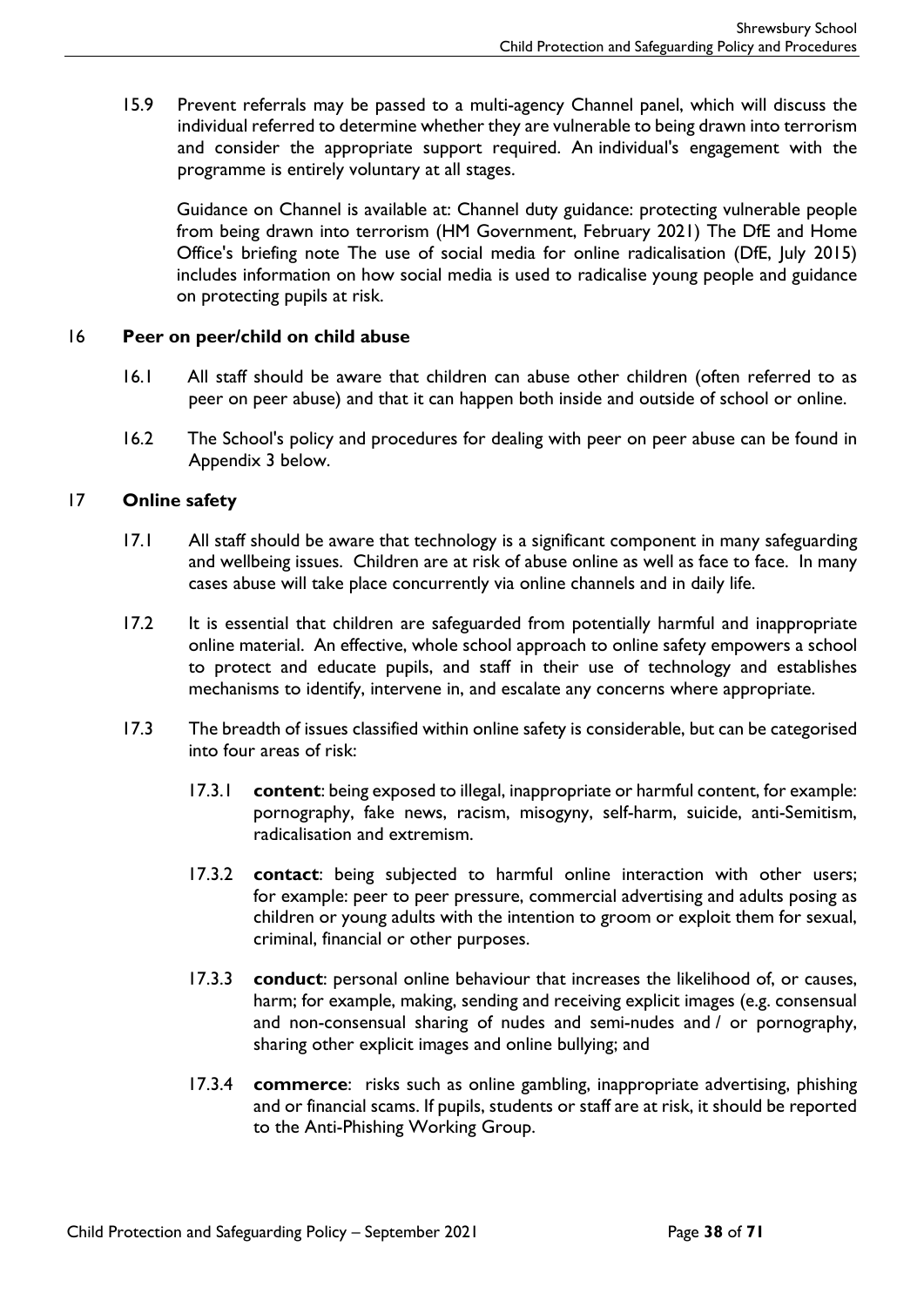#### 18 **Sharing nudes and semi-nude images and videos**

- 18.1 Consensual and non-consensual sharing of nudes and semi-nude images and/or videos can be signs that children are at risk.
- 18.2 "Sharing nudes and semi-nudes" means the taking and sending or posting of nude or semi-nude images, videos or live streams by young people under the age of 18 online. This could be via social media, gaming platforms, chat apps or forums. It can also involve sharing between devices offline e.g. via Apple's AirDrop. This is also known as sexting or youth produced sexual imagery.
- 18.3 The School treats all incidences of sharing nudes and semi-nude images as safeguarding matters to be actioned in accordance with this policy.
- 18.4 Members of staff must not intentionally view any nude or semi-nude images which are reported to them, or copy, print or share the images under any circumstances. In referring any incident of sharing images, members of staff should describe the content of the images as reported to them.
- 18.5 The DSL may in exceptional circumstances view images with the prior approval of the Headmaster and only where:
	- 18.5.1 it is the only way to make a decision whether to involve other agencies, as there is insufficient information available as to its contents;
	- 18.5.2 it is necessary to report the image to a website, app or suitable reporting agency to have it taken down, or to support the pupil or parent in making a report; or
	- 18.5.3 a pupil has reported the image directly to a member of staff in circumstances where viewing the image is unavoidable or images have been found on the school's devices or network.
- 18.6 Where viewing an image is unavoidable:
	- 18.6.1 viewing should take place on School premises wherever possible;
	- 18.6.2 the image should be viewed by a person of the same sex as the person alleged to be shown in the image (where this is known);
	- 18.6.3 a senior member of staff should be present to monitor and support the person viewing the image. This member of staff should not view the image;
	- 18.6.4 full details of the viewing must be recorded in the School's safeguarding records, including who was present, the date and time, the nature of the image and the reasons for viewing it;
	- 18.6.5 any member of staff who views an indecent image should be given appropriate support.
- 18.7 If any devices need to be confiscated (whether in order to view the image(s) or to pass evidence to the appropriate authority), they should be turned off and locked away securely until they are required.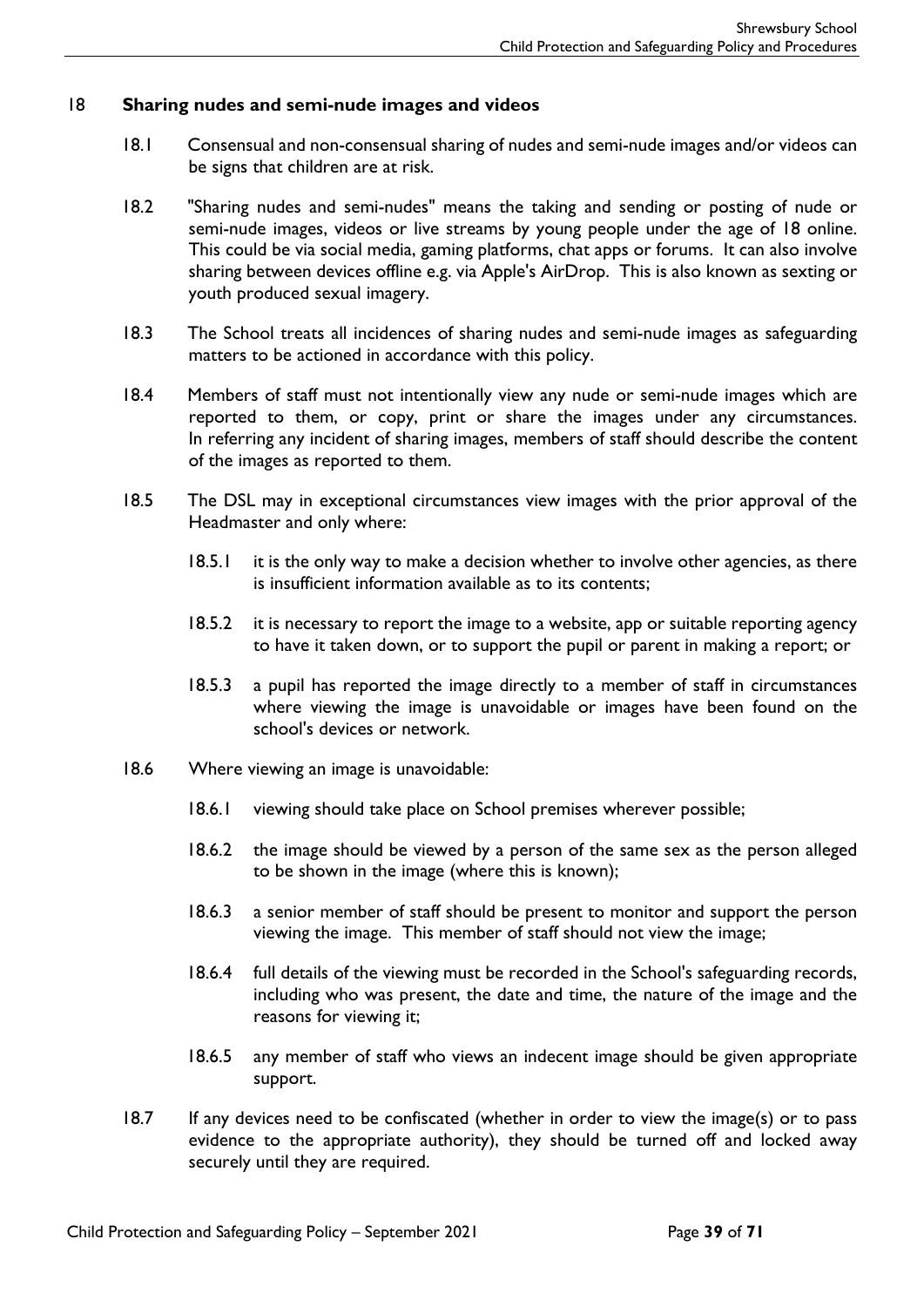- 18.8 If an electronic device that is prohibited by the school rules has been seized and the member of staff has reasonable grounds to suspect that it contains evidence in relation to an offence, or that it contains a pornographic image of a child or an extreme pornographic image, the device will be given to the police.
- 18.9 If external agencies do not need to be involved, the School must consider the deletion of any images. Pupils should be asked to delete images themselves and to confirm that this is done. Members of staff should not search devices to delete images.
- 18.10 If images have been shared online and cannot now be deleted by the person who shared them, the School should consider reporting the images to the relevant web host or service provider (if an option is provided), or contacting the Internet Watch Foundation or ChildLine (if the website does not provide this option).
- 18.11 Where a pupil receives unwanted images, the School should advise the pupil and his/her parents of options that may be available to block the sender or to change the pupil's mobile phone number or email address.
- 18.12 The UK Council for Internet Safety's advice note Sharing nudes and semi-nudes: advice for education settings working with children and young people (DCMS and UKCIS, December 2020) contains details of support agencies and provides further information for schools on how to responding to incidents of sexting
- 18.13 The Home Office has published Indecent images of children: guidance for young people (Home Office, November 2019) to help young people understand the law on indecent images of children and how to navigate the internet confidently and safely within legal boundaries.

#### 19 **Upskirting**

- 19.1 Upskirting typically involves taking a picture under a person's clothing (note necessarily a skirt) without their permission or knowledge, with the intention of viewing their genitals or buttocks (with or without underwear) to obtain sexual gratification, or cause the victim humiliation, distress or alarm. Anyone of any gender can be a victim.
- 19.2 Upskirting is a criminal offence. Attempting to commit an act of upskirting may also be a criminal offence e.g. if actions are taken to do something that is more than merely preparatory to committing the offence such as attempting to take a photograph on a telephone or camera but failing to do so because of lack of storage space or battery.
- 19.3 The School will treat incidences of upskirting as a breach of discipline and also as a safeguarding matter under the School's child protection procedures.
- 19.4 All matters relating to upskirting images and devices which may have been used in connection with an allegation of upskirting will be dealt with in a similar manner to sharing sexual images/sexting.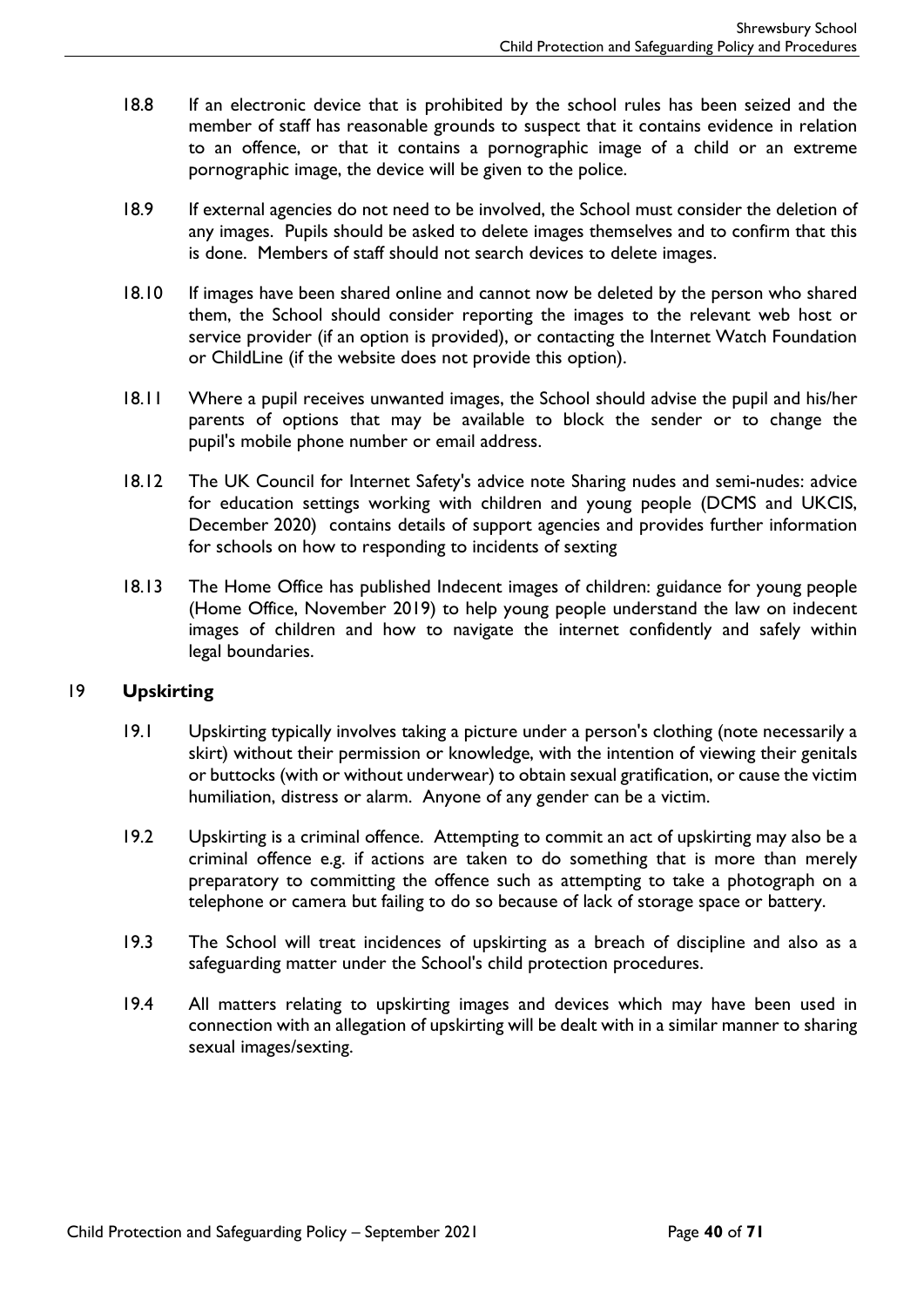#### 20 **Special educational needs and disabilities or physical health issues**

- 20.1 The School welcomes pupils with special educational needs and disabilities (SEND) will do all that is reasonable to ensure that the School's curriculum, ethos, culture, policies, procedures and premises are made accessible to everyone. See the School's Policy on Special Educational Needs and Learning Difficulties and Disability Policy [SENDA].
- 20.2 Additional barriers can exist when detecting the abuse or neglect of pupils with a special educational need or disability or certain heath conditions that can create additional safeguarding challenges for those involved in safeguarding and promoting the welfare of this group of children. The School is mindful that:
	- 20.2.1 assumptions that indicators of possible abuse such as behaviour, mood and injury relate to the pupil's condition without further exploration;
	- 20.2.2 pupils with SEND or certain health conditions may be more prone to peer group pressure and isolation and can be disproportionately impacted by bullying (including prejudice-based and discriminatory bullying) without outwardly showing any signs; and
	- 20.2.3 there may be communication barriers which are difficult to overcome to identify whether action under this policy is required.
- 20.3 the School should consider providing extra pastoral support and attention for these pupils, along with ensuring any appropriate support for communication is in place.

#### 21 **Looked after children and previously looked after children**

- 21.1 The Governing Body ensures that staff have the skills, knowledge and understanding to keep looked after children safe and the information they need in relation to a child's looked after legal status, for example:
	- 21.1.1 whether they are looked after under voluntary arrangements with consent of parents or on an interim or full care order;
	- 21.1.2 contact arrangements with birth parents or those with parental responsibility;
	- 21.1.3 information about a child's care arrangements and the levels of authority delegated to the carer by the authority looking after him/her.
	- 21.2 The DSL maintains these details, including contact details of the child's social worker.

#### 22 **Care leavers**

22.1 The DSL maintains details of the local authority personal advisor appointed to guide and support care leavers and liaises with them as necessary regarding any issues of concern.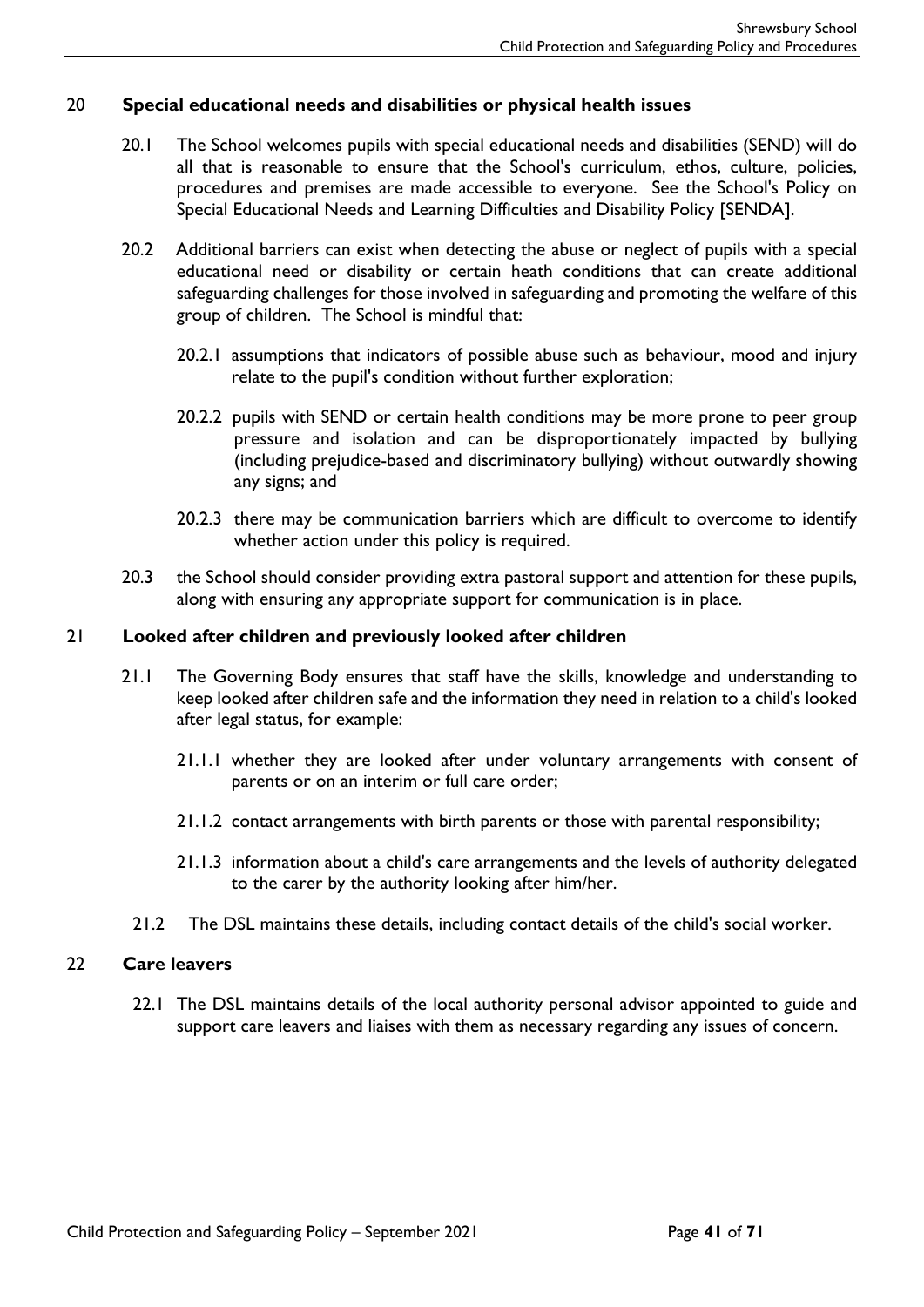# <span id="page-41-0"></span>**Appendix 2 Concerns about a child – Guidance for staff**

#### 1 **Receiving a disclosure**

- 1.1 Listen carefully to the child and keep an open mind. Do not take a decision as to whether or not the abuse has taken place;
- 1.2 Do not ask leading questions, i.e. a question which suggests its own answer; Use "tell me, explain to me, describe to me" (**TED**) questioning.
- 1.3 Reassure the pupil they are being taken seriously and they will be supported and kept safe.
- 1.4 Do not give a guarantee of absolute confidentiality. Explain the need to pass on the information in accordance with this Policy so that the correct action can be taken; and
- 1.5 Keep a sufficient written record of the conversation (see [2](#page-41-1) below).
- 1.6 All other evidence, for example, scribbled notes, mobile phones containing text messages, clothing, computers, must be kept securely with the written record and passed on when reporting the matter in accordance with this Policy.

#### <span id="page-41-1"></span>2 **Recording a concern**

- 2.1 Staff must record all concerns in writing.
- 2.2 Records should be factual and signed and dated, with the name of the signatory clearly printed in writing. Records should include:
	- 2.2.1 the child's details: name, date of birth, address and family details;
	- 2.2.2 date and time of the event / concern / conversation;
	- 2.2.3 a clear and comprehensive summary of the event /concern/conversation;
	- 2.2.4 details of how the concern was followed up and resolved,
	- 2.2.5 a note of any action taken and by whom, decisions reached and the outcome;
	- 2.2.6 the name and position of the person making the record.
- 2.3 Anyone who has a concern regarding child protection should put the concern in writing, then date, sign and submit it to the DSL. The record can be completed after an initial discussion with the DSL and completed with the DSL where appropriate.

#### 3 **Use of reasonable force**

- 3.1 There are circumstances when it would be appropriate for staff to use reasonable force to safeguard pupils. 'Reasonable' in these circumstances means using no more force than is needed.
- 3.2 Staff should refer to the School's behaviour and discipline policy and the staff code of conduct for more detailed guidance about the use of reasonable force.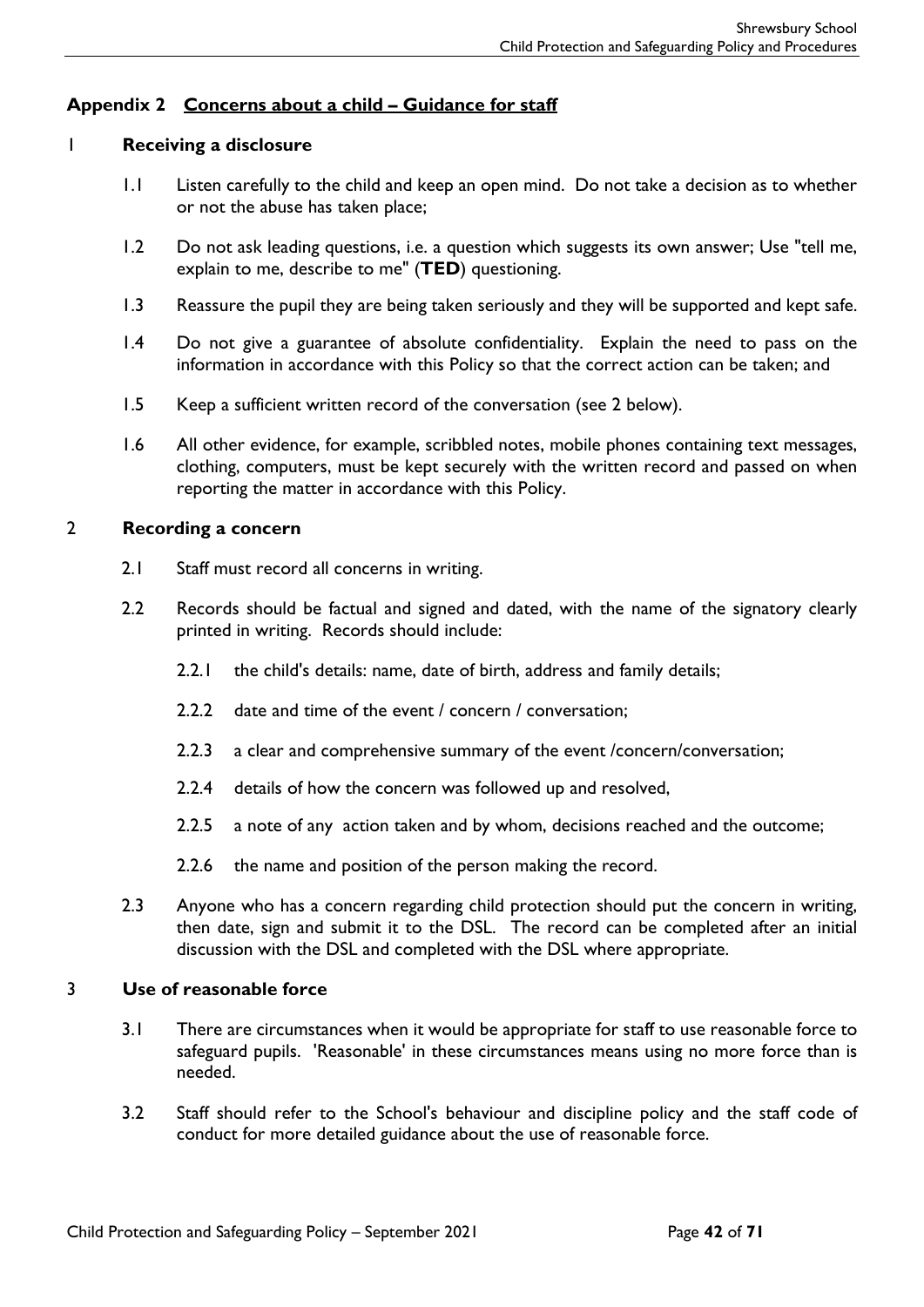## <span id="page-42-0"></span>**Appendix 3 Dealing with allegations of peer on peer/child on child abuse**

#### 1 **Peer on peer/child on child abuse**

- 1.1 Children of any age can abuse other children (often referred to as peer on peer abuse) and this can happen inside and / or outside school and / or online. This includes, but is not limited to:
	- 1.1.1 bullying (including cyber-bullying and prejudice-based and discriminatory bullying);
	- 1.1.2 abuse within intimate personal relationships between peers;
	- 1.1.3 physical abuse such as hitting, kicking, biting, hair pulling, or otherwise causing physical harm (this may include an online element which facilitates and /or encourages physical abuse);
	- 1.1.4 sexual violence, such as rape, assault by penetration and sexual assault (including grabbing bottoms, breasts and genitalia under or over clothes, flicking bra, unwanted kisses or embraces) possibly with an online element which encourages sexual violence;
	- 1.1.5 sexual harassment, such as sexual comments, remarks, jokes and online sexual harassment, which may be standalone or part of a broader pattern of abuse;
	- 1.1.6 causing someone to engage in sexual activity without consent, such as forcing someone to strip, touch themselves sexually, or to engage in sexual activity with a third party;
	- 1.1.7 consensual and non-consensual sharing of nude and semi-nude images (also known as "sexting" or "youth produced sexual imagery") means the taking and sending or posting of nude or semi-nude images, videos or lives streams by young people under the age of 18 online. This could be via social media, gaming platforms, chat apps or forums. It can also involve sharing between devices offline, for example via Apple's AirDrop;
	- 1.1.8 upskirting, typically involving taking a picture under a person's clothing without their permission, with the intention of viewing their genitals or buttocks (with or without underwear) to obtain sexual gratification, or cause the victim humiliation, distress or alarm;
	- 1.1.9 initiation/hazing type violence and rituals (this could include activities involving harassment, abuse or humiliation used as a way of initiating a person into a group and may include an online element);

#### 2 **The School's approach to peer on peer abuse**

2.1 Such behaviour is never accepted and should be considered as both a safeguarding issue and potentially a disciplinary one. The School will adopt a zero-tolerance approach to abuse. Downplaying certain behaviours (by, for example, dismissing sexual harassment as "banter", "having a laugh" or "part of growing up" can lead to a culture of unacceptable behaviours, an unsafe environment for children and its worst to a culture that normalises abuse.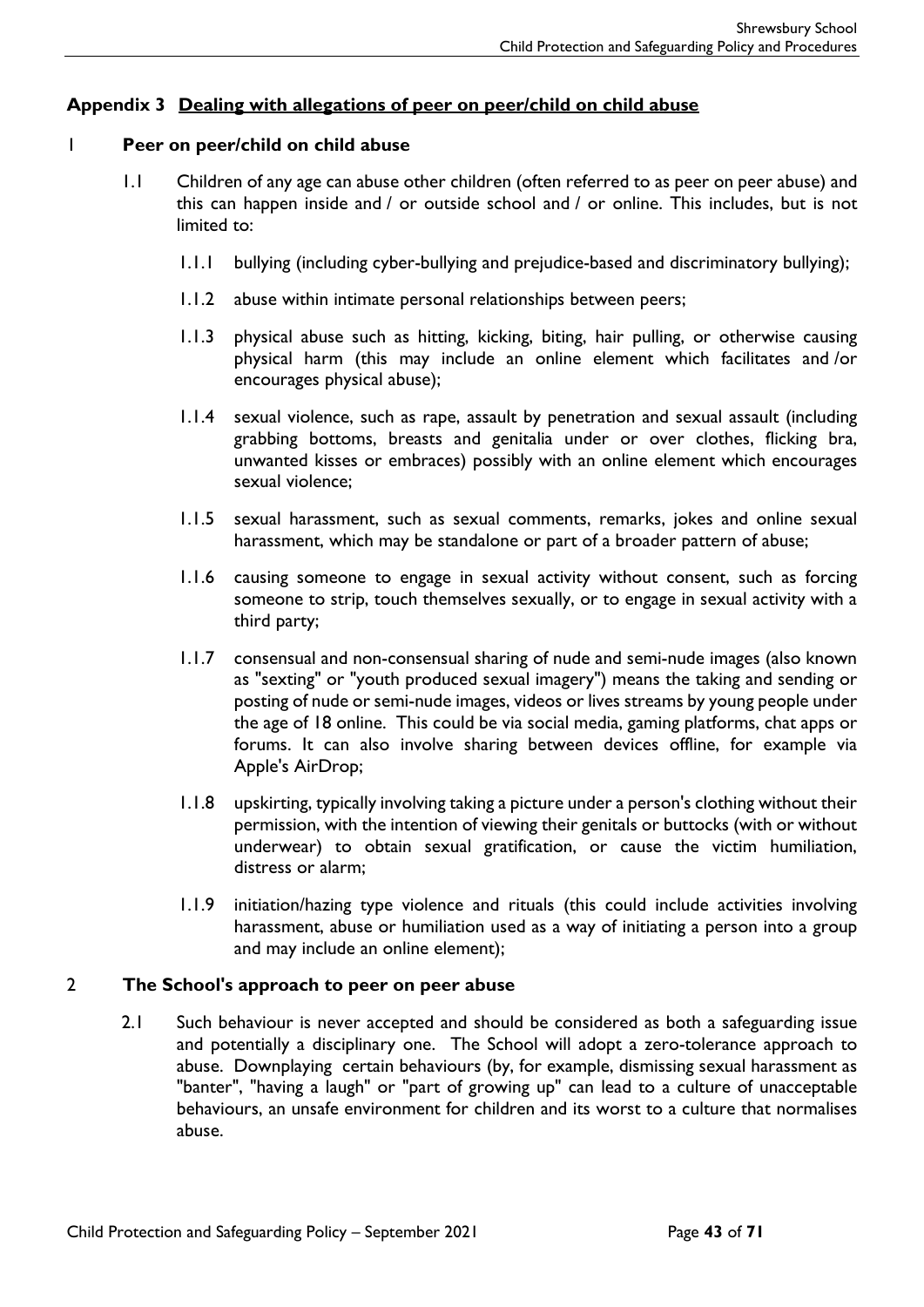- 2.2 All staff should challenge inappropriate behaviour between pupils and anyone who suffers, witnesses or hears of abuse of any form between pupils is asked to report it in accordance with this policy and / or the school's behaviour and discipline and anti-bullying policies, so that appropriate action can be taken.
- 2.3 Appropriate action will involve supporting all members of the school community who may be involved as a priority. This may require investigation by the school or other agencies. Until investigations have been undertaken and findings made, the school will work on the basis that the allegations may or may not be true and undertake careful risk assessment of the welfare of those involved to determine how best to manage the situation. This should be undertaken whether or not the incident is alleged to have occurred at school, or when the pupil involved was under the school's care and whether or not the pupil is under 18, as an issue which may impact pupil welfare. Disciplinary action will follow separately, if appropriate.

#### 3 **Sexual violence and sexual harassment (SVSH)**

- 3.1 Where the misconduct may constitute sexual violence (rape, assault by penetration, sexual assault or causing someone to engage in sexual activity without consent) or sexual harassment (unwanted conduct of a sexual nature), it should be reported to the DSL and will be managed in accordance with this policy. SVSH is never acceptable.
	- 3.2 SVSH can occur between two or more children of any age or sex from primary to secondary stage. It can also occur online. It can also occur through a group of children sexually assaulting or sexually harassing a single child or group of children. SVSH exists on a continuum and may overlap. Addressing inappropriate behaviour (even where it seems to be relatively innocuous) can be an important intervention which helps to prevent problematic or abusive behaviour in the future by setting and enforcing clear expectations of behaviour, supporting victims and encouraging them and others to speak out and facilitating targeted support for those demonstrating harmful sexual behaviour.
	- 3.3 The 2021 Ofsted report concluded that whether or not schools are aware of reported instances of SVSH in their community, it is likely to be occurring. The school acknowledges this and that children are likely to report such matters, if at all, to people they trust. All staff are therefore trained to identify signs of abuse and on how to respond to a report.

#### 4 **Management of allegations of child on child SVSH**

#### 4.1 **The initial report**

- 4.1.1 The School recognises that it is not easy for children to tell staff about abuse. Staff are trained in signs of abuse and required to look out for them and act upon them; and to respond to all reports of abuse, however they are reported and whether they are made by victims directly or third parties.
- 4.1.2 The School acknowledges that the initial response is incredibly important and may impact not just the management of that issue, but others of SVSH. Staff are also trained in how to receive a report. Where possible they should be accompanied by the DSL or other member of staff.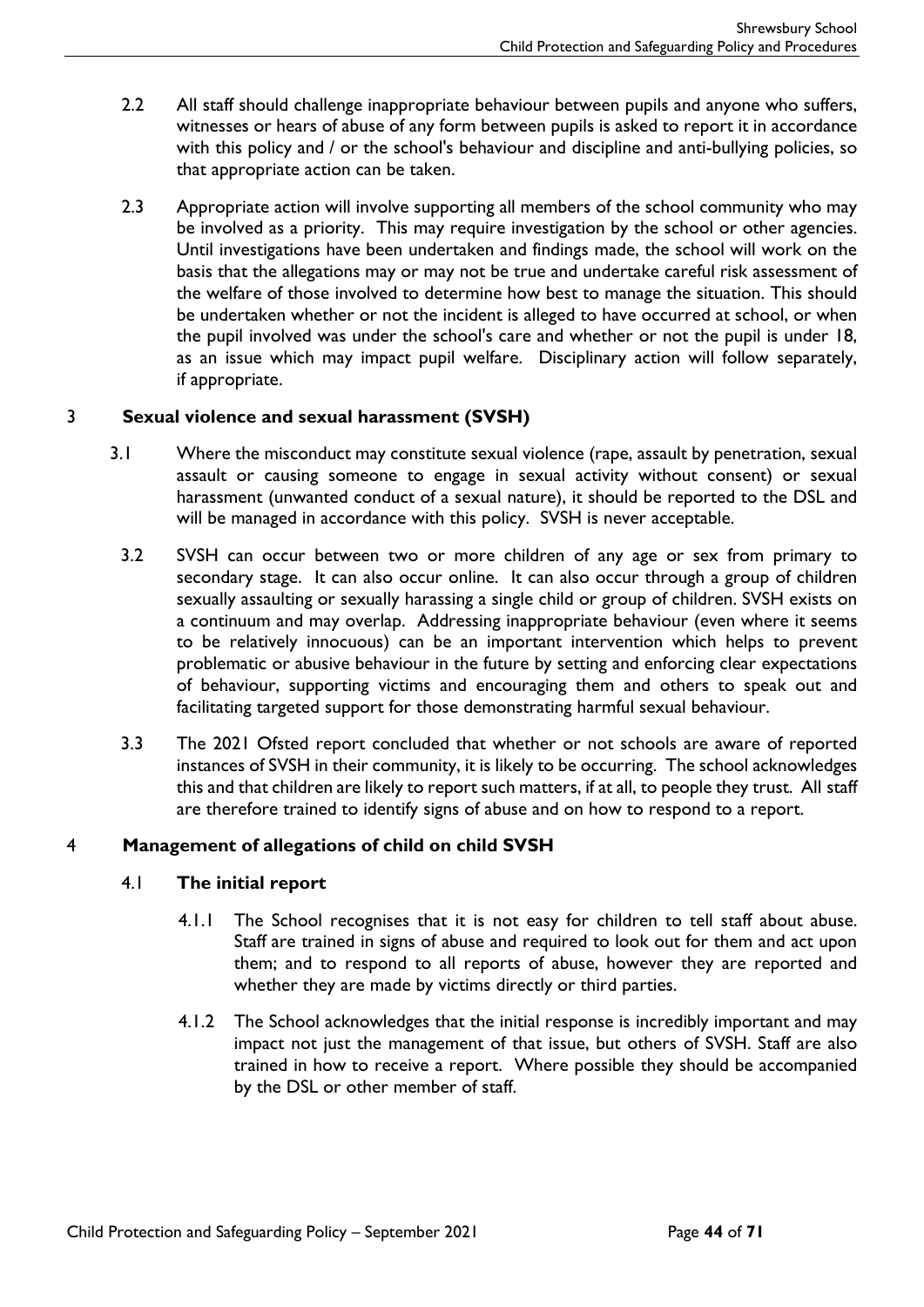- 4.1.3 They should:
	- (a) listen carefully and respectfully, reassuring the person making the report that they are being taken seriously and offer support without promising confidentiality or making a judgement about its veracity;
	- (b) where possible they should ask open questions about whether pupil(s) have been harmed, the nature of the harm or if they may be at risk of harm;
	- (c) where there is an online element, considering the searching, screening and /or confiscation of devices and the UKCIS Sharing nudes and semi-nudes: advice for education settings working with children and young people. The key consideration is for staff not to view or forward illegal images of a child;
	- (d) explain the next steps and how the report will be progressed;
	- (e) make a written record of the report (recording the facts as the child has presented them);
	- (f) inform the DSL (or deputy) as soon as practically possible, if they are not involved in the initial report and then only share the report with those necessary in order to progress it.

#### 4.2 **DSL's considerations**

4.2.1 Reports of SVSH are often complex and require difficult professional decisions to be made. Further disclosures may follow and the facts may be difficult to establish. These decisions are made on a case by case basis taking all of the circumstances into account, in the best interest of the pupils involved. The School's response is led by the DSL who will always have regard to Part 5 of KCSIE and the more detailed non-statutory Sexual violence and sexual harassment between children in schools and colleges (DfE, September 2021) in the management of the issue.

#### 4.3 **School's considerations**

- 4.3.1 The school will consider:
	- (a) the victim's wishes in terms of how they want to proceed. Victims should be given as much control as is reasonably possible over decisions made about investigation and support, but their wishes will not always be determinative as the school may have to take action to protect other children;
	- (b) the nature of the alleged incident (including whether it was a one-off or sustained pattern), whether a crime may have been committed and whether harmful sexual behaviour has been displayed;
	- (c) the ages and developmental stages of the children involved and any imbalance between them;
	- (d) if there is an intimate personal relationship between the children;
	- (e) whether there are any ongoing risks to those involved;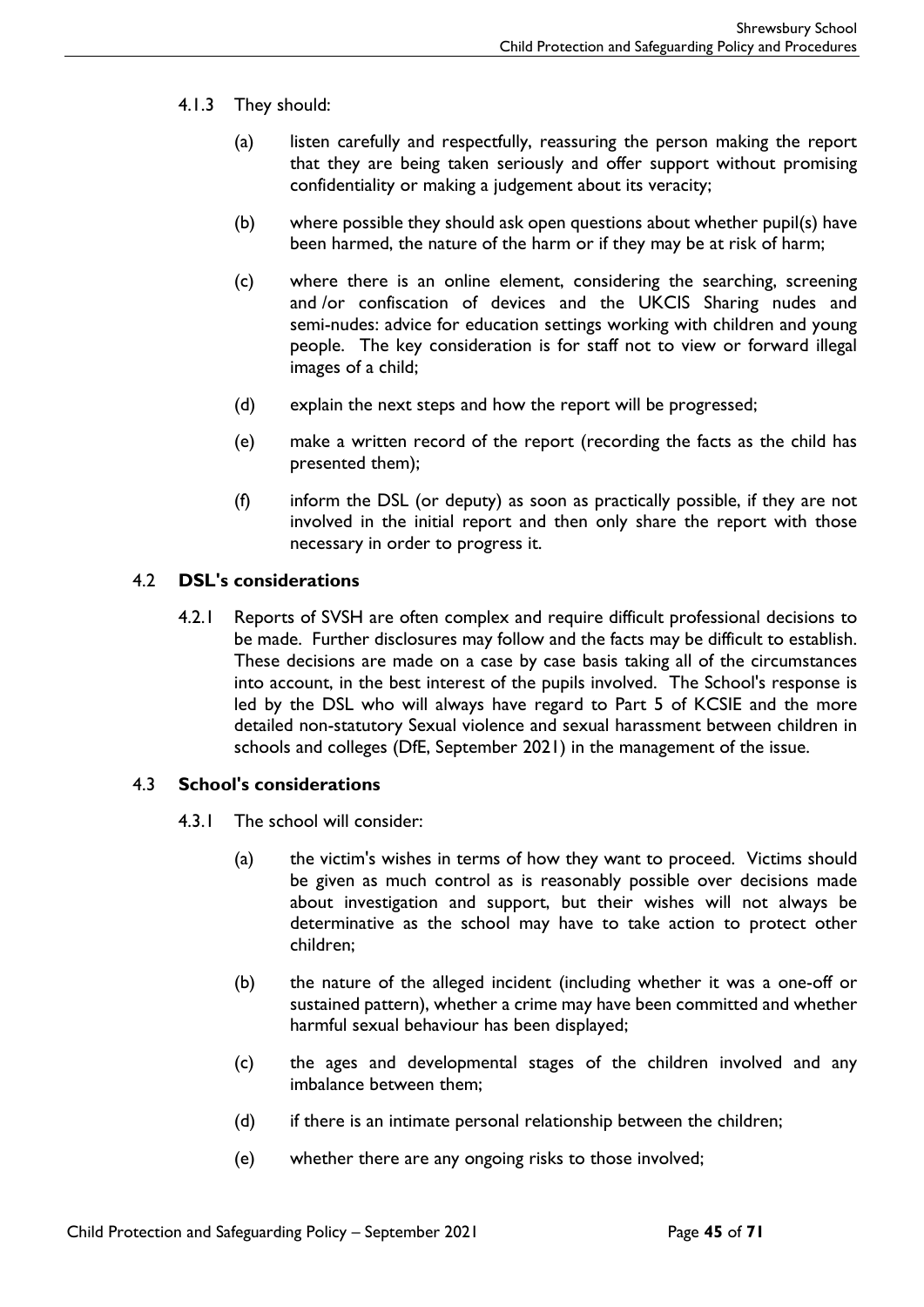- (f) the wider context.
- 4.3.2 Before deciding how best to support and protect those involved. This will include:
	- (a) Immediate risk and needs assessments: these will be undertaken in cases of sexual violence and considered otherwise. Where appropriate, they will be discussed with those involved and their parents. This may involve suspension pending investigation. Risk and needs assessments will be recorded and kept under review in the knowledge that police investigation and criminal proceedings can take several months to conclude.
	- (b) On what, if any, further action is appropriate. The School will make a proportionate response to these matters in light of the circumstances and the factors identified above.

#### 5 **Investigations and findings**

- 5.1 The School will record the findings of investigations undertaken by the police and/or the CPS, and if the police decide not to take any further action, will consider whether investigation should be undertake or commissioned by the School to enable it to determine, whether or not it is likely that the allegations are substantiated, unsubstantiated, unfounded, false or malicious. There may be circumstances whether this is not appropriate, as it may prejudice a possible future investigation, for example if a victim does not currently wish to make a victim statement. In those circumstances the School should consider whether a limited investigation is appropriate. The concerns, discussions, decisions and reasons for these should be recorded.
- 5.2 The School should continue to support those involved, with reference to the range of support options set out in Part 5 of KCSIE and should also consider whether further referral and/or disciplinary action may be appropriate against either the perpetrator where concerns are substantiated and/ or harmful sexual behaviours identified or the victim where concerns were found to be deliberately invented or malicious.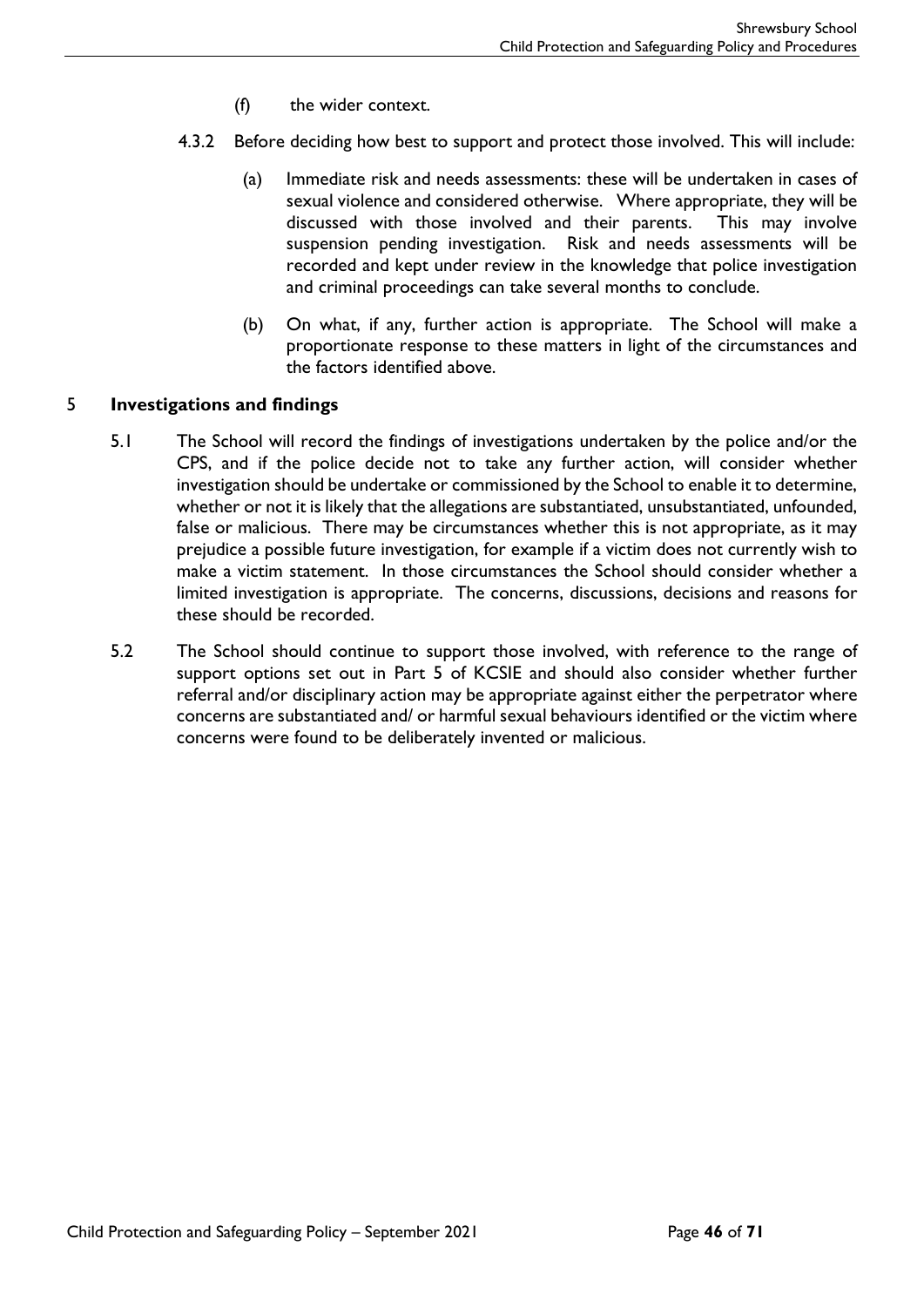## <span id="page-46-0"></span>**Appendix 4 Dealing with allegations made and/or concerns raised against members of staff, supply staff, volunteers and contractors**

#### 1 **The School's procedures**

- 1.1 The School promotes an open and transparent culture in which all concerns about all members of staff working in or behalf of the School, in a paid or unpaid capacity, including supply staff, volunteers and contractors are dealt with promptly and appropriately, whether they are low level concerns or constitute an allegation that the person poses a risk of harm.
- 1.2 By doing this, it aims to identify any concerning, problematic or inappropriate behaviour early, in order to minimise the risk of abuse, support everyone affected and to inform members of staff, supply staff, volunteers and contractors of any behaviour which is or could be deemed inappropriate or to cross acceptable professional boundaries and help them to reflect, manage and learn from this.
- 1.3 The School has procedures for dealing with two levels of allegations made Headmaster/ concerns raised about staff. Supply staff, volunteers and contractors These cover:
	- 1.3.1 Allegations / concerns that do not meet the harms threshold, otherwise known as "low level concerns".
	- [1](#page-46-1).3.2 allegations that may meet the harms threshold $^1$

#### 2 **Low level concerns**

- 2.1 The School encourages everyone affected by its operation to report any concern, even if no more than one which causes a sense of unease or a "nagging doubt", they may have that a member of staff, supply staff, volunteer or contractor working in or on behalf of the School may have acted in a way that is inconsistent with expected professional standards and/or the staff code of conduct to the Headmaster, so that the appropriate action can be taken.
- 2.2 All members of staff, supply staff, volunteers and contractors are themselves encouraged to self-refer, where, for example, they have found themselves in a situation which could be misinterpreted, might appear compromising to others, and / or on reflection they believe they have behaved in such a way that they consider may fall below the expected standards.
- 2.3 The Headmaster will usually share the concern with the DSL (or deputy) and they will address the concern in a proportionate manner. They will consider whether the matter is a low level concern - one which does not meet the allegations threshold (as set out in this section) or is otherwise not considered serious enough to consider a referral to the Designated Officer(s), or whether it is sufficiently serious to meet the harms threshold.
- 2.4 The School considers that all concerns about members of staff, supply staff, volunteers and contractors should be shared responsibly with the right person, that they should be recorded and that they should be dealt with appropriately. In most cases that will involve some form of investigation and a discussion with the person raising the concern and the person about whom the concerns have been raised.

<span id="page-46-1"></span> $<sup>1</sup>$  The harms test is explained on the DBS website and "harm" is defined in section 31 (9) of the Children Act 1989 (as amended by the Adoption and Children</sup> Act 2002).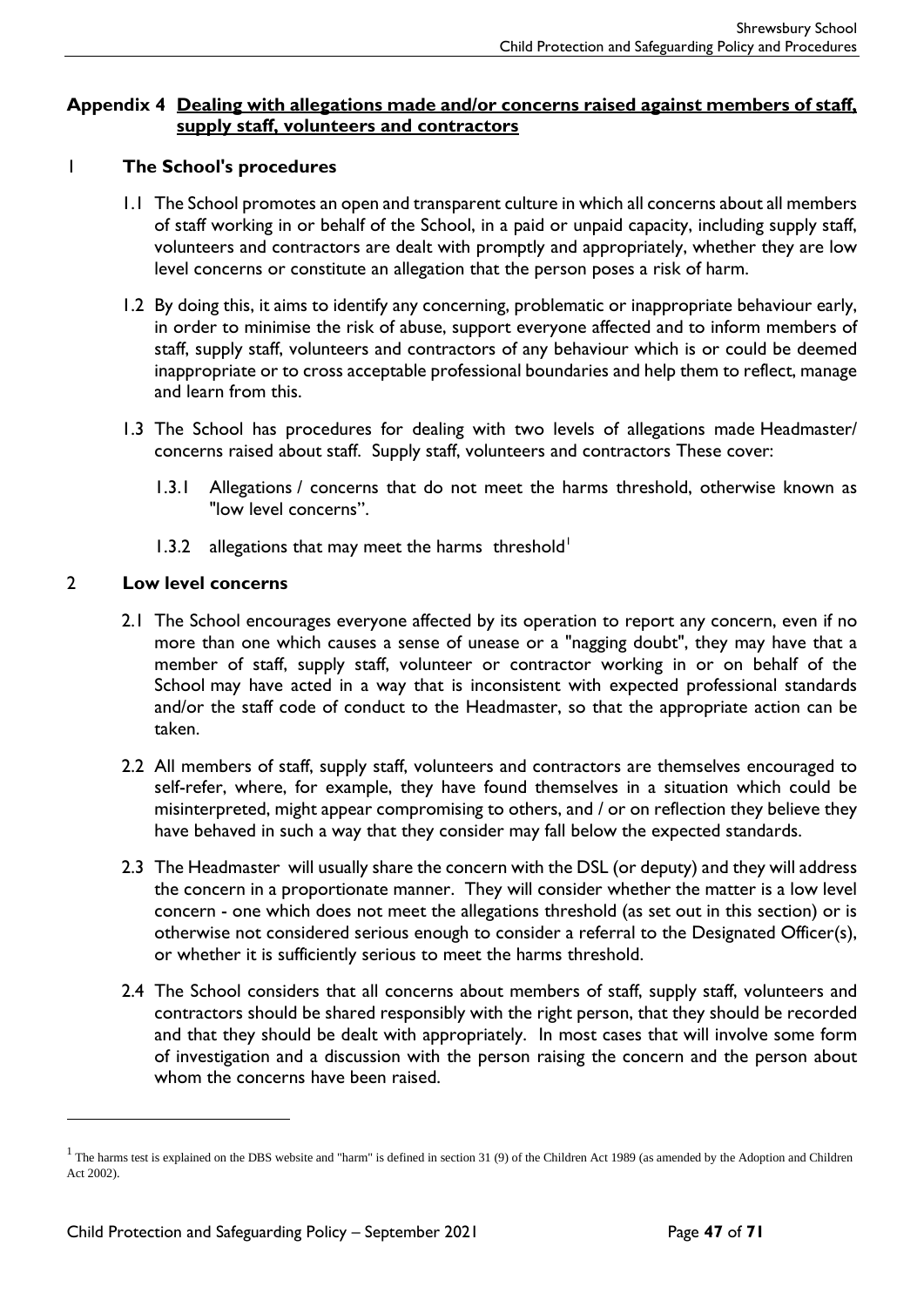The information collected will help to categorise the type of behaviour and determine what further action may need to be taken. This should be recorded along with the context, the rationale for the decisions made and action taken. This information should be kept confidential and stored securely. The name of individuals sharing concerns should also be noted, but a wish to remain anonymous should be respected as far as reasonably possible.

- 2.5 The Headmaster will consider whether reports about supply staff and contractors should be notified to their employers, so any potential patterns of inappropriate behaviour can be identified.
- 2.6 Low level concerns should not be included in staff, supply staff, volunteer and contractor references unless they relate to issues which would normally be included e.g. misconduct or poor performance. Those that relate exclusively to safeguarding should not be referred unless they meet the threshold for referral to the Designated Officer(s) and are found to be substantiated.

#### 3 **Allegations that may meet the harms threshold**

- 3.1 Allegations that may meet the harms threshold are those that might indicate a person would pose a risk of harm if they continue to work in their present position, or in any capacity with children in the school, for example where the member of staff, supply staff, volunteer or contractor has:
	- 3.1.1 behaved in a way that has harmed a child, or may have harmed a child; and/or
	- 3.1.2 possibly committed a criminal offence against or related to a child; and/or
	- 3.1.3 behaved towards a child or children in a way that indicates he or she would pose a risk of harm to children; and/or
	- 3.1.4 behaved or may have behaved in a way that indicates they may not be suitable to work with children. This includes behaviour that may have happened outside school and creates a transferable risk.
- 3.2 The School should consider whether any allegations not meeting these criteria should be dealt with as low-level concerns - see paragraph 29. Advice from the local authority Designated Officer(s) will be sought in borderline cases.
- 3.3 All such allegations must be dealt with as a priority without delay.
- 3.4 The local authority has designated a particular officer, or team of officers, to be involved in the management and oversight of allegations against people that work with children (Designated Officer(s)). The Designated Officer(s) will be informed immediately and in any event within one working day of all allegations that come to the School's attention and appear to meet the criteria in paragraph 2.1.1 above.
- 3.5 Allegations against a teacher who is no longer teaching and historical allegations will be referred to the police and may also be discussed with the Designated Officer.

#### 4 **Reporting an allegation**

4.1 Where an allegation or complaint is made against any member of staff (other than the Headmaster), including the DSL, the matter should be reported immediately to the Headmaster. The allegation will be discussed immediately with the Designated Officer(s) before further action is taken. Where appropriate, the Headmaster will consult with the DSL.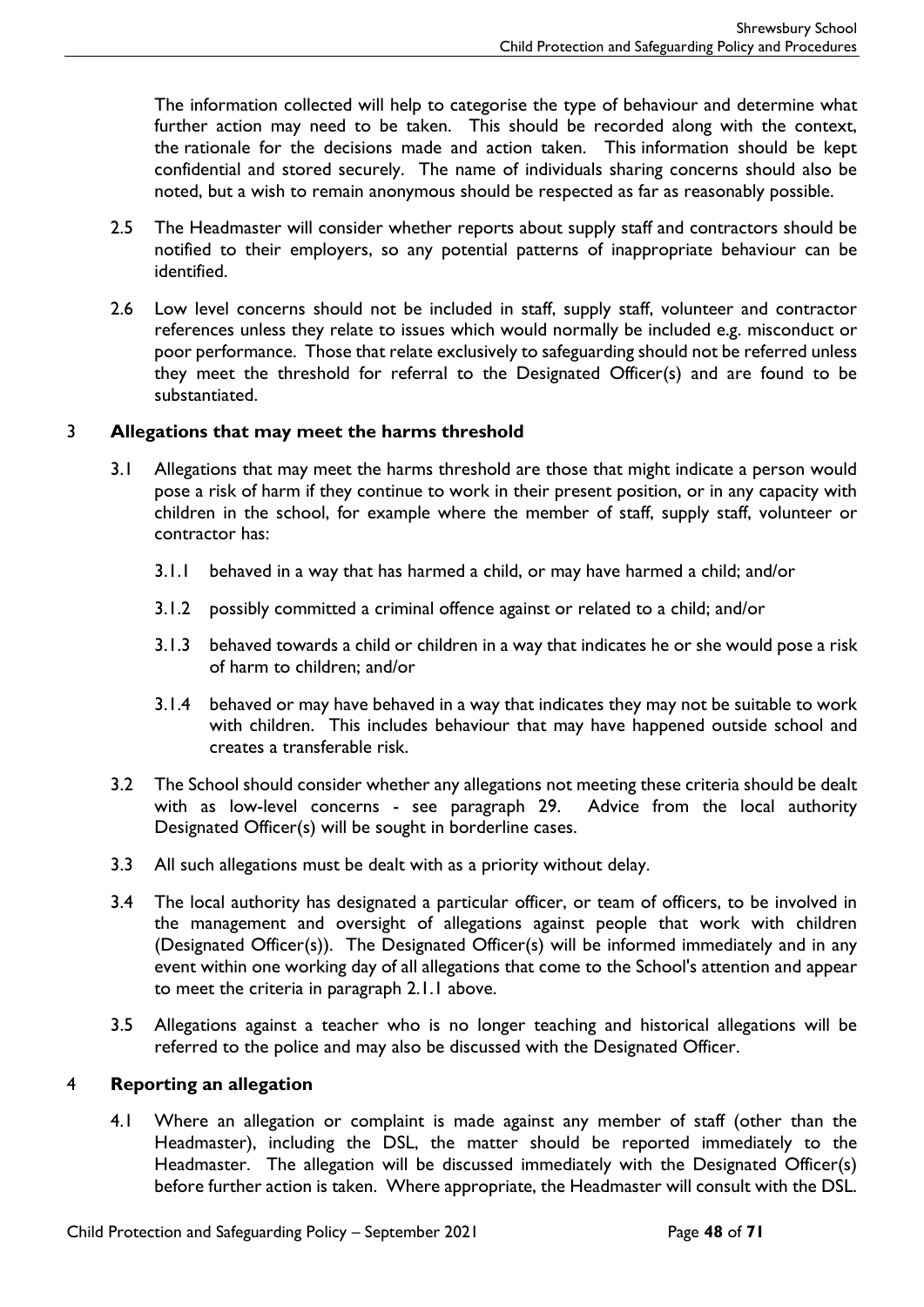- 4.2 Where an allegation or complaint is made against the Headmaster, the matter should be reported immediately to the Chair of Governors or the Nominated Safeguarding Governor, without first notifying the Headmaster $^2$  $^2$ . The allegation will be discussed immediately with the Designated Officer(s) before further action is taken. The Chair of Governors will consult the Nominated Safeguarding Governor, and vice versa.
- 4.3 Where an allegation is made against any Governor, the matter should be reported immediately to the Chair of Governors or the Nominated Safeguarding Governor. If either the Chair of Governors or the Nominated Safeguarding Governor are the subject of an allegation, the matter should be reported to the other. The allegation will be discussed immediately with the Designated Officer(s) before further action is taken. Where appropriate, the Chair of Governors will consult the Nominated Safeguarding Governor, and vice versa.
- 4.4 If it is not possible to report to the Headmaster or Chair of Governors or Nominated Safeguarding Governor in the circumstances set out above, a report should be made immediately to the DSL. The DSL will take action in accordance with these procedures and will as soon as possible inform the Headmaster or, where appropriate, the Chair of Governors and the Nominated Safeguarding Governor.
- 4.5 The person taking action in accordance with the procedures in this Appendix is known as the Case Manager.

#### 5 **Disclosure of information**

- 5.1 The Case Manager will inform the accused person of the allegation as soon as possible after the Designated Officer(s) has been consulted.
- 5.2 The parents or carers of the child / children involved will be informed of the allegation as soon as possible if they do not already know of it. They may also be kept informed of the progress of the case, only in relation to their child - no information can be shared regarding the staff member. The timing and extent of disclosures, and the terms on which they are made, will be dependent upon and subject to the laws on confidence and data protection and the advice of external agencies.
- 5.3 Where the Designated Officer(s) advises that a strategy discussion is needed, or the police or children's social care need to be involved, the Case Manager will not inform the accused or the parents or carers until these agencies have been consulted and it has been agreed what information can be disclosed.
- 5.4 The reporting restrictions preventing the identification of a teacher who is the subject of such an allegation in certain circumstances will be observed.

#### 6 **Further action to be taken by the School**

<span id="page-48-0"></span>6.1 A school has a duty of care towards its employees and as such, it must ensure that effective support is provided for anyone facing an allegation. The School will take action in accordance with Part 4 of KCSIE and the School's employment procedures.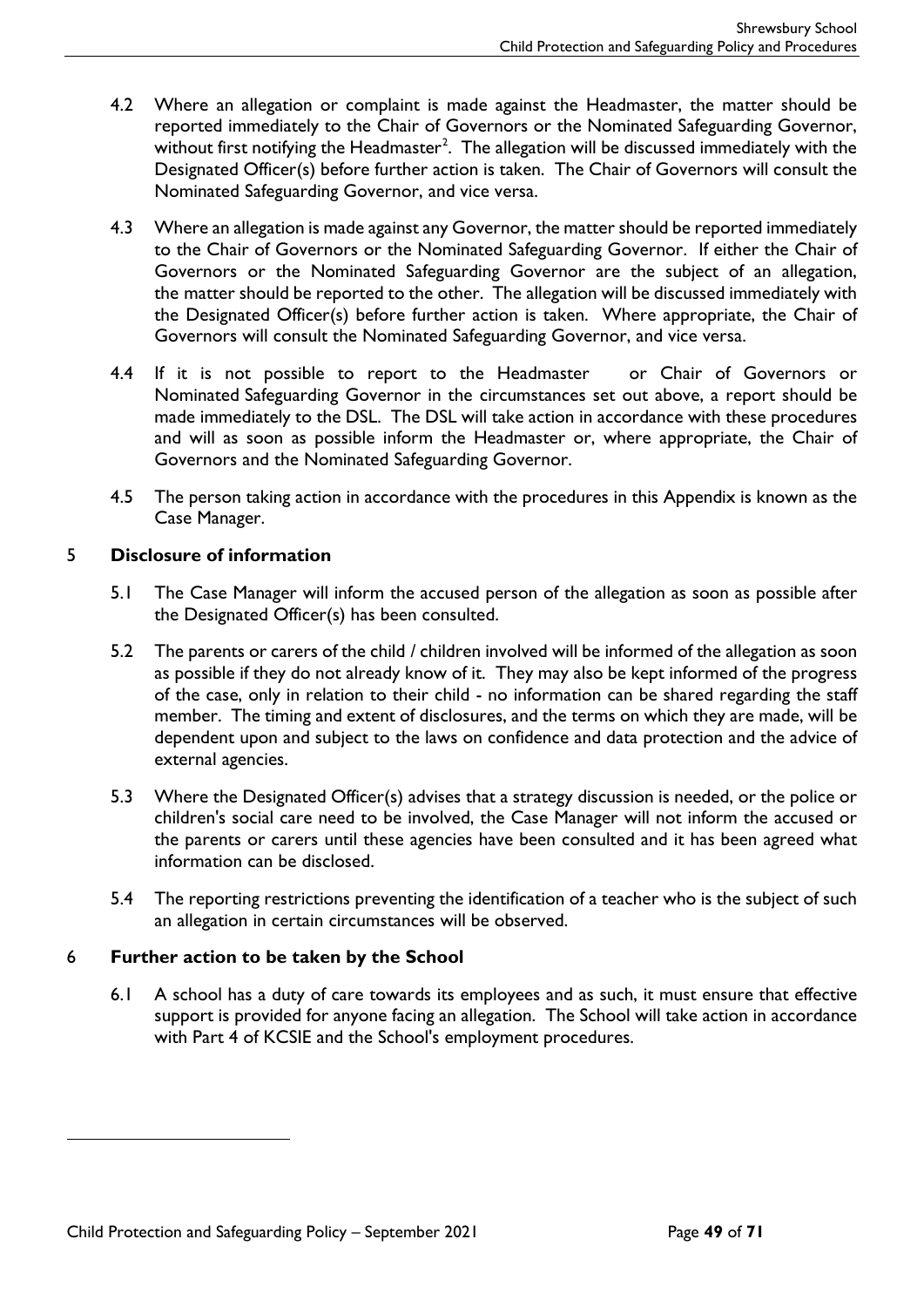- 6.2 Where the School is not an employer of an individual about whom safeguarding concerns are raised with the School, it will still have responsibility to ensure allegations are dealt with appropriately and will liaise with relevant parties. This includes supply staff, volunteers and contractors. Any action taken will be in accordance with Part 4 of KCSIE. As stated above, reports about supply staff and contractors which do not meet the referral threshold, should be notified to their employers, so any potential patterns of inappropriate behaviour can be identified.
- 6.3 Where a member of boarding staff is suspended pending an investigation of a child protection nature, arrangements for alternative accommodation away from children will be made for the member of staff.

#### **7 Ceasing to use staff**

- 7.1 If the School ceases to use the services of a member of staff because they are unsuitable to work with children, a settlement agreement will not be used and a referral to the Disclosure and Barring Service (DBS) will be made promptly if the criteria for a referral are met. Any such incidents will be followed by a review of the safeguarding procedures within the School, with a report being presented to the Proprietor without delay. The School may also need to consider a referral to the DBS if a member of staff is suspended or deployed to another area of work that is not regulated activity.
- 7.2 If a member of staff tenders his or her resignation, or ceases to provide his or her services at a time when child protection concerns exist in relation to that person, those concerns will still be followed up by the School in accordance with this policy and a referral to the DBS will be made promptly if the criteria for referral are met.
- 7.3 Separate consideration will be given as to whether a referral to the Teaching Regulation Agency (TRA) should be made where a teacher has been dismissed, or would have been dismissed had he/she not resigned, because of unacceptable professional conduct, conduct that may bring the profession into disrepute, or a conviction at any time for a relevant offence. An interim referral to the TRA may also be considered and made if appropriate.
- 7.4 When an allegation is made, an investigation should be carried out to gather enough evidence to establish if it has foundation, and employers should ensure they have sufficient information to meet the referral duty criteria explained in the DBS referral guidance.

#### 8 **Malicious allegations**

- 8.1 Where an allegation by a pupil is shown to have been deliberately invented or malicious, the Headmaster will consider whether to take disciplinary action in accordance with the School's behaviour and discipline policy.
- 8.2 Where a parent has made a deliberately invented or malicious allegation the Headmaster will consider whether to require that parent to withdraw their child or children from the School on the basis that they have treated the School or a member of staff unreasonably.
- 8.3 Whether or not the person making the allegation is a pupil or a parent (or other member of the public), the School reserves the right to contact the police to determine whether any action might be appropriate.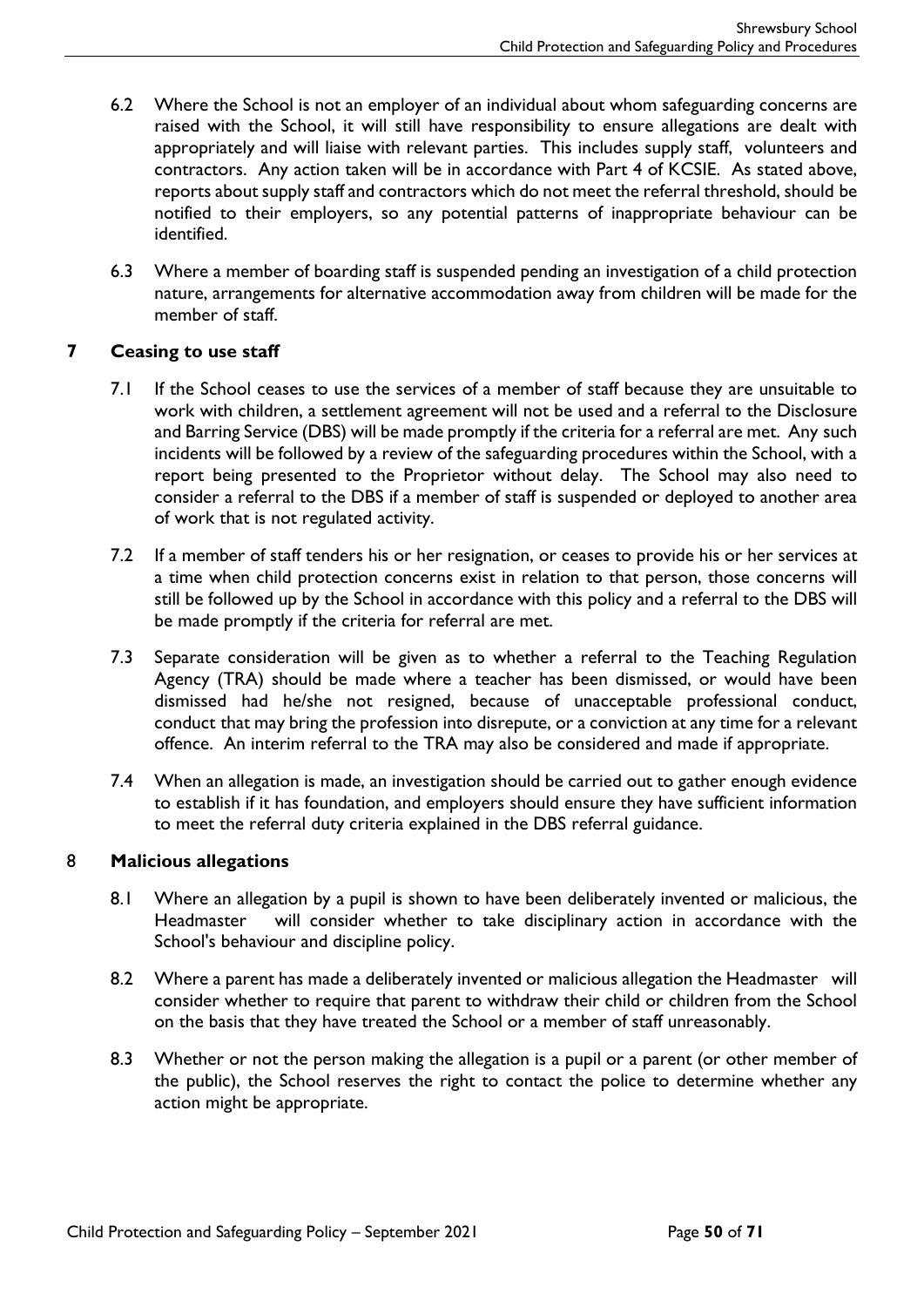## 9 **Record keeping**

- 9.1 Details of allegations found to be malicious will be removed from personnel records.
- 9.2 For all other allegations, full details will be recorded on the confidential personnel file of the person accused.
- 9.3 An allegation proven to be false, unsubstantiated or malicious will not be referred to in employer references. In accordance with KCSIE, a history of repeated concerns or allegations which have all been found to be false, unfounded, unsubstantiated or malicious will also not be included in any reference. Substantiated allegations should be included in references provided that the information is factual and does not include opinions.
- <span id="page-50-0"></span>9.4 The School will retain all safeguarding records and relevant personnel records for so long as reasonably required.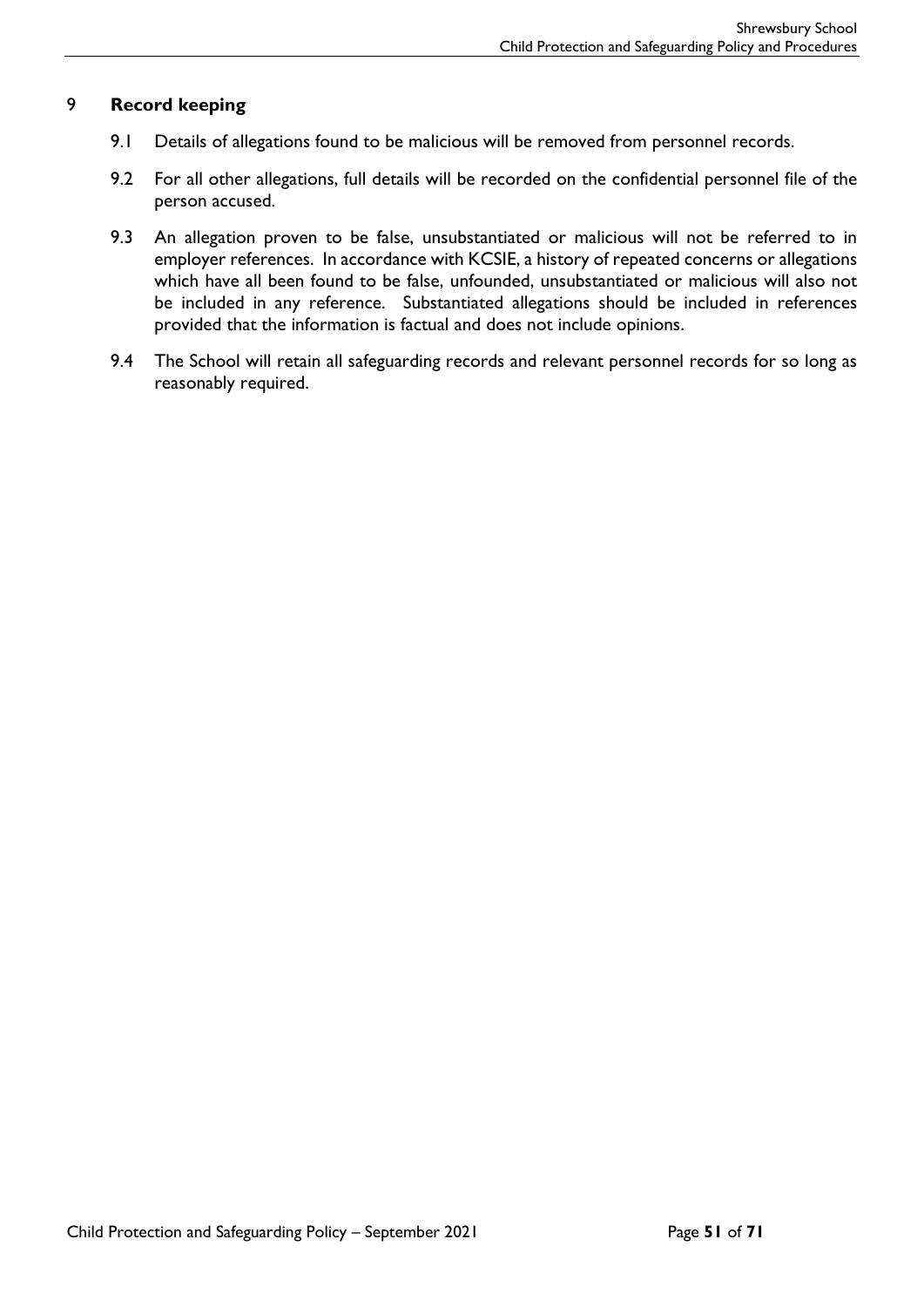# **Appendix 5 Charity safeguarding procedures**

## 1 **Charity safeguarding duties**

- 1.1 As trustees of a charity, the trustees as Proprietor of the School, acknowledge in addition to their statutory duties to safeguard and protect children and adults at risk, they have a duty to take reasonable steps to protect everyone associated with the charity from harm, abuse or mistreatment. This protection of the people involved in the charity is central to its culture. The full extent of these additional Safeguarding duties is set out in the Charity Commission guidance: Safeguarding and Protecting People for Charities and Trustees. This guidance lists risks to be aware of, including discrimination, health and safety, cyber abuse and data breaches.
- 1.2 The contents of the School's Safeguarding and data protection suites of policies, the staff handbook and the Health and safety policy set out how many concerns about these issues will be handled. If anyone has any Safeguarding concerns which have caused or may cause harm to anyone associated with the charity which are not expressly covered by those or other School policies, they should contact Anna Peak - DSL, Sara Hankin - Nominated Safeguarding Governor and Maylin Ware – Clerk, without delay.
- 1.3 The trustees fulfil these duties by:
	- 1.3.1 leading by example and promoting a fair, inclusive and positive culture, ensuring that everyone involved with the charity feels able to report any concerns they may have, confident that they will be heard and responded to;
	- 1.3.2 setting and regularly (at least annually) reviewing the suitability of policies and procedures as a Board to ensure they remain fit for purpose and that they are followed in practice;
	- 1.3.3 establishing appropriate delegation arrangements for the effective governance and management of safeguarding matters within the charity;
	- 1.3.4 exercising proper oversight of the management of individual Safeguarding matters and a review of the performance of the charity's Safeguarding function, including consultation with stakeholders and appropriate trend analysis;
	- 1.3.5 being quick to respond to concerns, to carry out appropriate investigations and take necessary action;
	- 1.3.6 being open and transparent and not ignoring harm or downplaying failures;
	- 1.3.7 managing conflicts of interest and / or loyalty
	- 1.3.8 ensuring that staff receive training in Safeguarding at a level which is commensurate with their role;
	- 1.3.9 having clear recruitment and contracting processes and ensuring that proper due diligence is undertaken on the suitability of:
		- (a) staff;
		- (b) partner organisations
		- (c) contractors;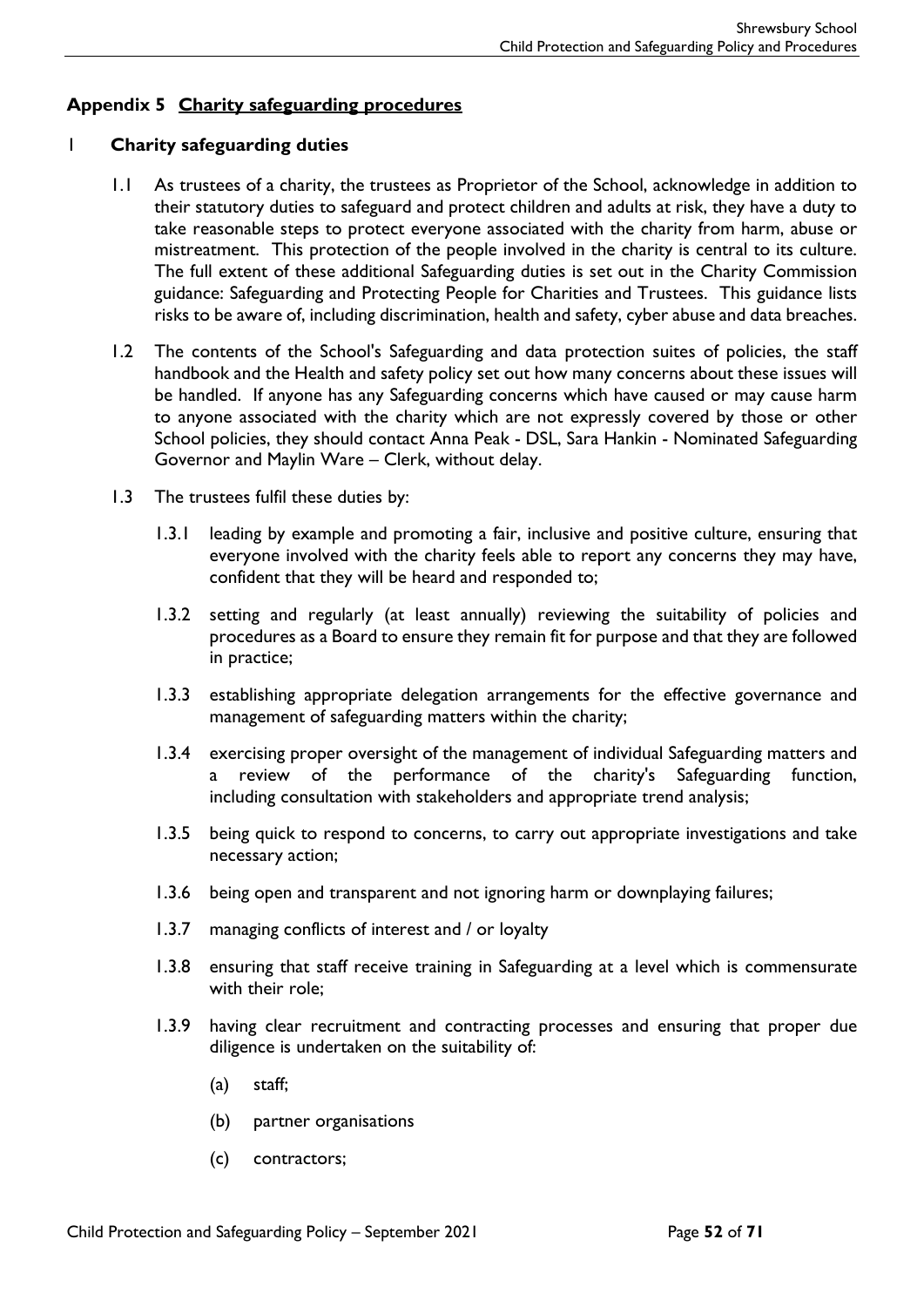- (d) beneficiaries.
- 1.3.10 other third parties (whether those who provide services to the Charity or directly to its beneficiaries (including pupils)) and enter into appropriate agreements with them covering the relationship, their respective roles and monitoring and reporting requirements; $3$
- 1.3.11 review its premises and security arrangements and arrangements for third party use to ensure appropriate measures are in place to keep people safe;
- 1.3.12 reviewing any grant-making undertaken to ensure appropriate policies and procedures are in place;
- 1.3.13 implementing suitable reporting and monitoring processes in place for any work overseas;
- 1.3.14 set out risks and how it will manage them in a risk register;
- 1.3.15 allocating sufficient funds for the effective management of Safeguarding and arranging arrange appropriate insurance cover.
- 1.3.16 Ensuring a sufficient level of oversight of the charity's operations to manage risk and report any incidents which materially affect the charity's operations, finances, people or reputation can be reported to the Charity Commission in line with How to report a serious incident in your charity (Charity Commission, June 2019).

<span id="page-52-0"></span><sup>3</sup> https://www.gov.uk/government/publications/charities-due-diligence-checks-and-monitoring-end-use-of-funds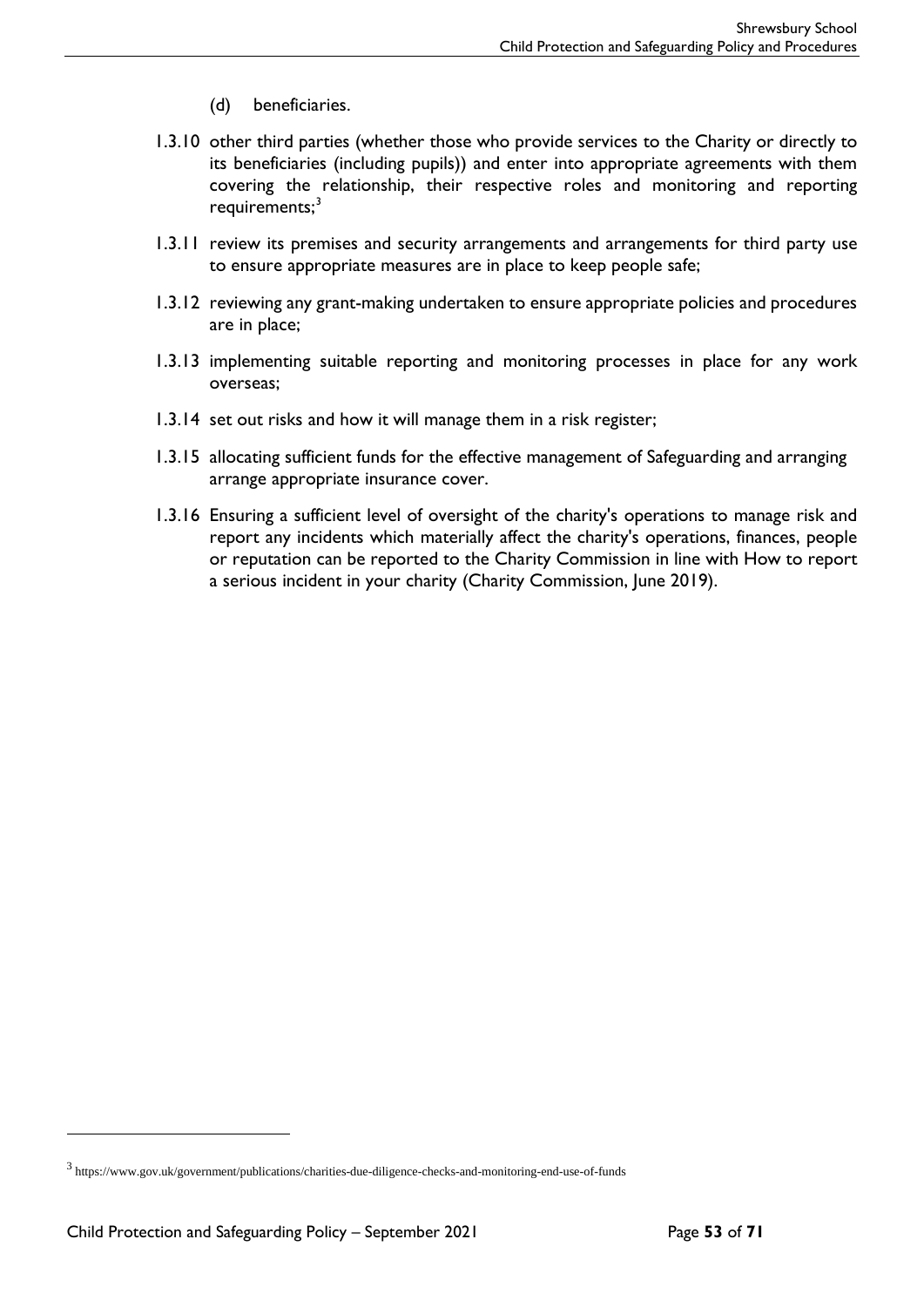# **6. Local arrangements**

## **Shropshire Safeguarding Partnership Contact Numbers**

#### **Reporting concerns**

If you think a child or young person is being harmed or at risk of being harmed you **must** contact the First Point of Contact (FPOC), Children's Services and tell them your concerns. It might be you that's being harmed. Don't delay, please contact us straight away - we're here to help you.

Please report your concerns to FPOC on 0345 678 9021.

If you need to report concerns out of office hours, then please contact the Emergency Duty Team on 0345 6789040.

If you are a professional reporting concerns then you will need to follow this up in writing using the [Multi-agency Referral Form \(MARF\).](http://westmidlands.procedures.org.uk/local-content/zgjN/multi-agency-referral-reporting-concerns-marf/?b=Shropshire)

Alternatively, you can report your concerns online to the NSPCC via the ['Report child abuse online -](http://www.nspcc.org.uk/what-you-can-do/report-abuse/) [NSPCC website'.](http://www.nspcc.org.uk/what-you-can-do/report-abuse/)

You can also speak to:

- Protecting Vulnerable People (West Mercia Police): 0300 333 3000
- NSPCC: 0800 800 5000
- Childline: 0800 1111

**If a child is in immediate danger**

If you think a child is in immediate danger, **call the emergency services on 999.**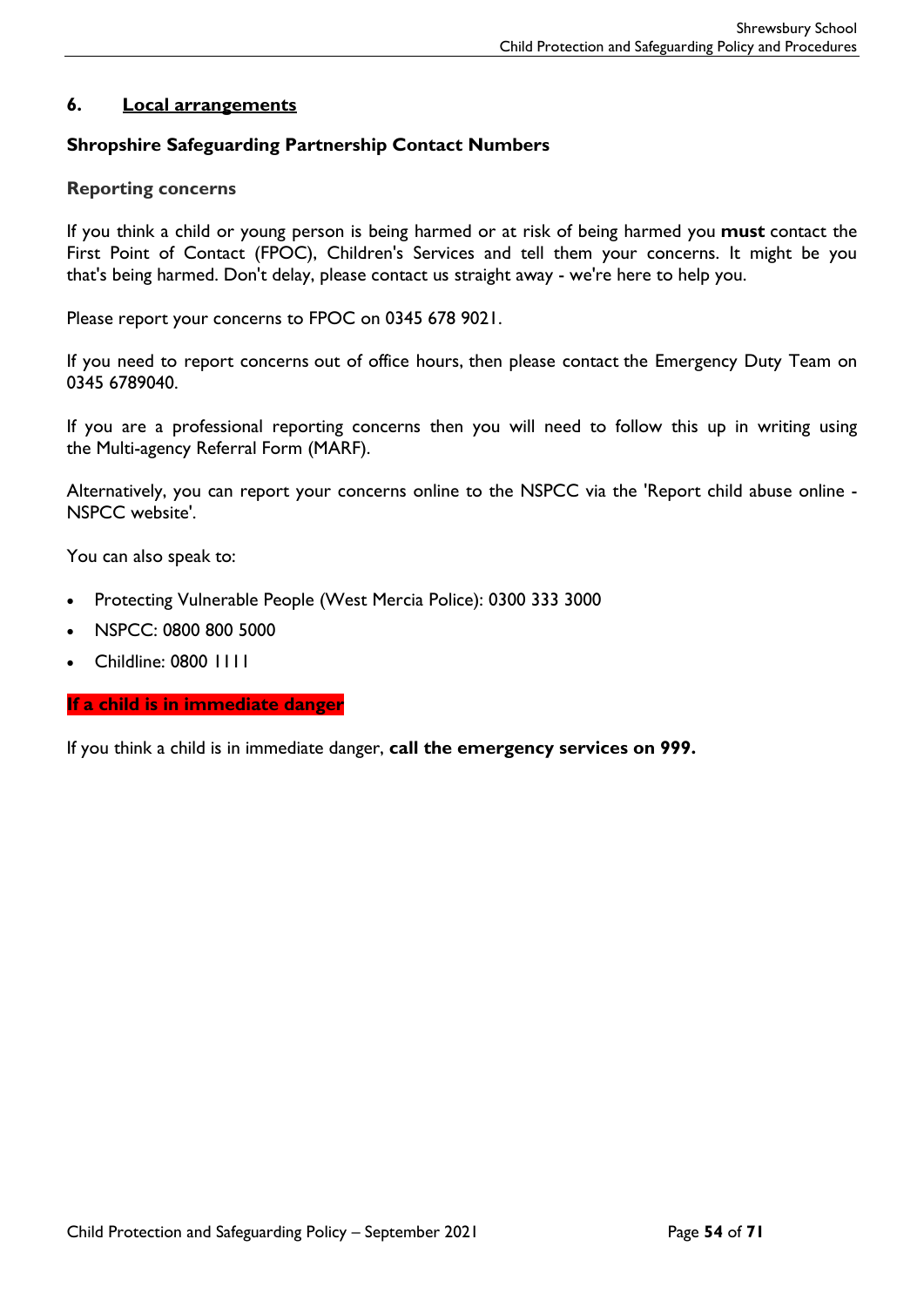# **DEFINITIONS OF ABUSE**

| Ι. | <b>Neglect</b>                                                                                                                                                            |                                                                                               |  |  |
|----|---------------------------------------------------------------------------------------------------------------------------------------------------------------------------|-----------------------------------------------------------------------------------------------|--|--|
|    | The persistent failure to meet the child's basic physical and/or psychological needs, likely to result<br>in the serious impairment of the child's health or development. |                                                                                               |  |  |
|    | Neglect may occur during pregnancy as a result of maternal substance abuse.                                                                                               |                                                                                               |  |  |
|    | Once a child is born, neglect may involve a parent or carer failing to:                                                                                                   |                                                                                               |  |  |
|    | provide adequate food, clothing and shelter (including exclusion from home or abandonment);<br>Π.                                                                         |                                                                                               |  |  |
|    | п                                                                                                                                                                         | protect a child from physical and emotional harm or danger;                                   |  |  |
|    | п<br>appropriate medical care or treatment.                                                                                                                               | ensure adequate supervision (including the use of inadequate caregivers); or ensure access to |  |  |
|    | It may also include neglect of, or unresponsiveness to a child's basic emotional needs.                                                                                   |                                                                                               |  |  |
|    | Working Together to Safeguard Children 2018 - Indicators of Neglect                                                                                                       |                                                                                               |  |  |
|    | <b>Neglect - Physical Observations</b>                                                                                                                                    | <b>Neglect - Behavioural Observations</b>                                                     |  |  |
|    | These may include:                                                                                                                                                        | These may include:                                                                            |  |  |
|    | Poor personal hygiene                                                                                                                                                     | constant hunger or tiredness                                                                  |  |  |
|    | Poor state of clothing                                                                                                                                                    | frequent lateness or non-attendance at school                                                 |  |  |
|    | Poor growth pattern                                                                                                                                                       | arrive early or leaving late from school                                                      |  |  |
|    | Untreated medical problems<br>п                                                                                                                                           | destructive tendencies                                                                        |  |  |
|    | Non-organic 'failure to thrive'                                                                                                                                           | low self esteem                                                                               |  |  |
|    | Poor skin tone and hair tone<br>٠                                                                                                                                         | neurotic behaviour                                                                            |  |  |
|    | Emaciation, pot belly, short stature<br>п                                                                                                                                 | no social relationships                                                                       |  |  |
|    |                                                                                                                                                                           | running away                                                                                  |  |  |
|    |                                                                                                                                                                           | compulsive stealing or scavenging                                                             |  |  |
| 2. | <b>Physical Abuse</b>                                                                                                                                                     |                                                                                               |  |  |
|    | A form of abuse which may involve hitting, shaking, throwing, poisoning, burning or scalding,<br>drowning, suffocating, or otherwise causing physical harm to a child.    |                                                                                               |  |  |
|    | Physical harm may also be caused when a parent or carer fabricates the symptoms of,<br>or deliberately induces, illness in a child.                                       |                                                                                               |  |  |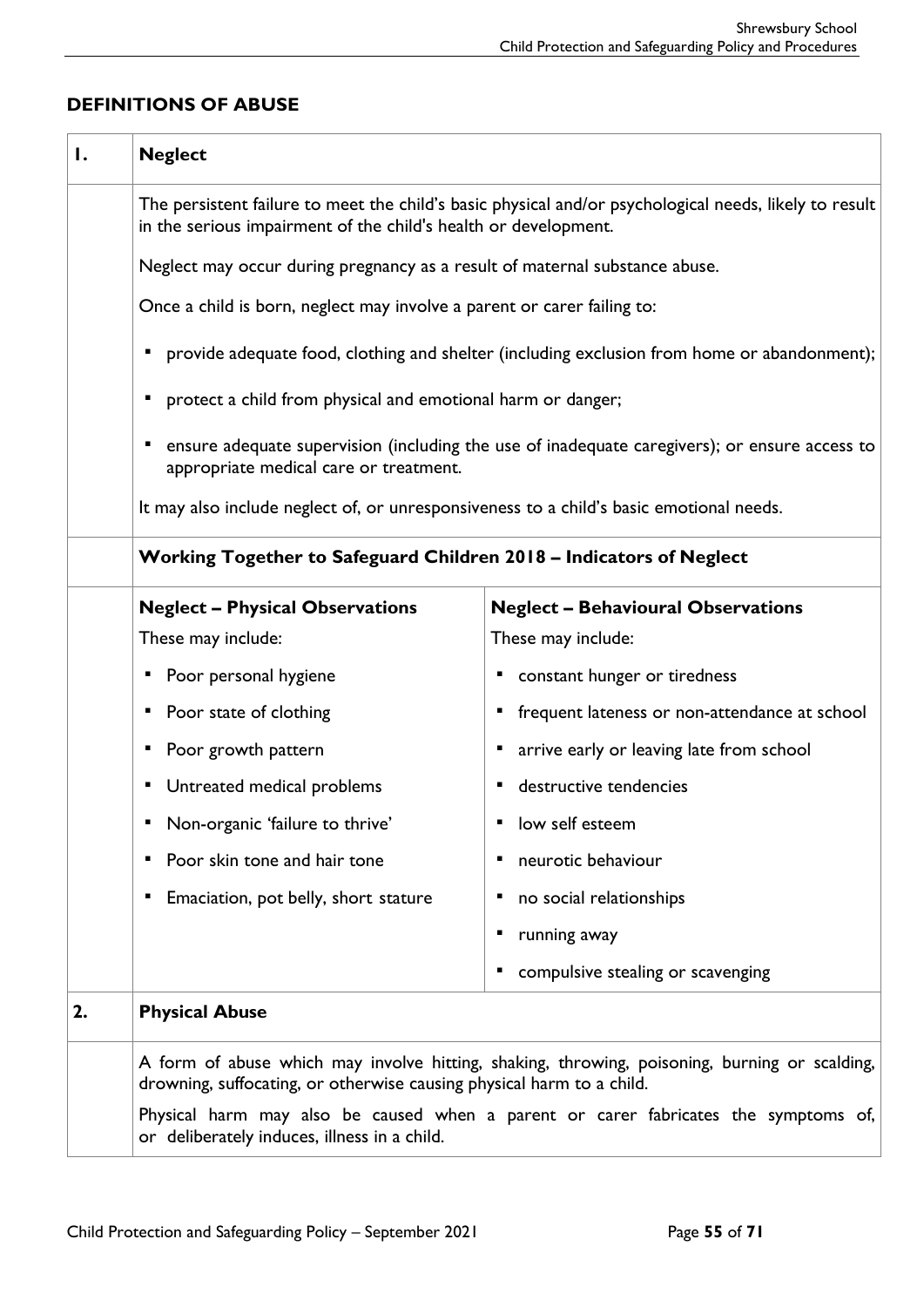| <b>Signs of non-accidental</b><br><b>Physical - Behavioral Observations</b><br>These may include:<br>These may include:<br>Injuries may be bruising, grasp marks,<br>unusually fearful with adults<br>linear marks, scalds or burns and other<br>unnaturally compliant to parents<br>types of injuries i.e. factures, torn<br>refusal to discuss injuries or a fear of medical<br>frenulum<br>help<br>• Burns and scalds<br>withdrawal from physical contact<br>Cigarette burns<br>٠<br>aggression towards others<br>Swelling and lack of normal use of limbs<br>٠<br>wearing cover-up clothing<br>Human bite marks<br>٠<br>any behaviours that you would not expect to<br><b>Untreated injuries</b><br>see in a child, at their age or stage in<br>Any serious injury with no explanation<br>development<br>or conflicting explanations<br>" Ligature marks<br><b>Common sites for accidental injuries</b> ; Nose, forehead, chin, forearm, elbows, elbows,<br>bony spine, hip, knees.<br><b>Female genital mutilation (FGM)</b><br>Is illegal in the UK. It's also illegal to take a British national or permanent resident abroad for FGM<br>or to help someone trying to do this.<br>The maximum sentence for carrying out FGM or helping it to take place is 14 years in prison.<br>FGM is any procedure that's designed to alter or injure a girl's (or woman's) genital organs for<br>non-medical reasons.<br>It's sometimes known as 'female circumcision' or 'female genital cutting'. It's mostly carried out on<br>young girls.<br>FGM procedures can cause: severe bleeding, infections, problems with giving birth later in life,<br>including the death of the baby | <b>Common sites for Non-accidental injuries include;</b> eyes, ears and mouth, skull and neck,<br>cheek, side of the face, genitals, upper and inner arm, chest and shoulders, back, buttocks, thighs,<br>knees. |  |  |
|-----------------------------------------------------------------------------------------------------------------------------------------------------------------------------------------------------------------------------------------------------------------------------------------------------------------------------------------------------------------------------------------------------------------------------------------------------------------------------------------------------------------------------------------------------------------------------------------------------------------------------------------------------------------------------------------------------------------------------------------------------------------------------------------------------------------------------------------------------------------------------------------------------------------------------------------------------------------------------------------------------------------------------------------------------------------------------------------------------------------------------------------------------------------------------------------------------------------------------------------------------------------------------------------------------------------------------------------------------------------------------------------------------------------------------------------------------------------------------------------------------------------------------------------------------------------------------------------------------------------------------------------------------------------------------------|------------------------------------------------------------------------------------------------------------------------------------------------------------------------------------------------------------------|--|--|
|                                                                                                                                                                                                                                                                                                                                                                                                                                                                                                                                                                                                                                                                                                                                                                                                                                                                                                                                                                                                                                                                                                                                                                                                                                                                                                                                                                                                                                                                                                                                                                                                                                                                                   |                                                                                                                                                                                                                  |  |  |
|                                                                                                                                                                                                                                                                                                                                                                                                                                                                                                                                                                                                                                                                                                                                                                                                                                                                                                                                                                                                                                                                                                                                                                                                                                                                                                                                                                                                                                                                                                                                                                                                                                                                                   |                                                                                                                                                                                                                  |  |  |
|                                                                                                                                                                                                                                                                                                                                                                                                                                                                                                                                                                                                                                                                                                                                                                                                                                                                                                                                                                                                                                                                                                                                                                                                                                                                                                                                                                                                                                                                                                                                                                                                                                                                                   |                                                                                                                                                                                                                  |  |  |
|                                                                                                                                                                                                                                                                                                                                                                                                                                                                                                                                                                                                                                                                                                                                                                                                                                                                                                                                                                                                                                                                                                                                                                                                                                                                                                                                                                                                                                                                                                                                                                                                                                                                                   |                                                                                                                                                                                                                  |  |  |
|                                                                                                                                                                                                                                                                                                                                                                                                                                                                                                                                                                                                                                                                                                                                                                                                                                                                                                                                                                                                                                                                                                                                                                                                                                                                                                                                                                                                                                                                                                                                                                                                                                                                                   |                                                                                                                                                                                                                  |  |  |
|                                                                                                                                                                                                                                                                                                                                                                                                                                                                                                                                                                                                                                                                                                                                                                                                                                                                                                                                                                                                                                                                                                                                                                                                                                                                                                                                                                                                                                                                                                                                                                                                                                                                                   |                                                                                                                                                                                                                  |  |  |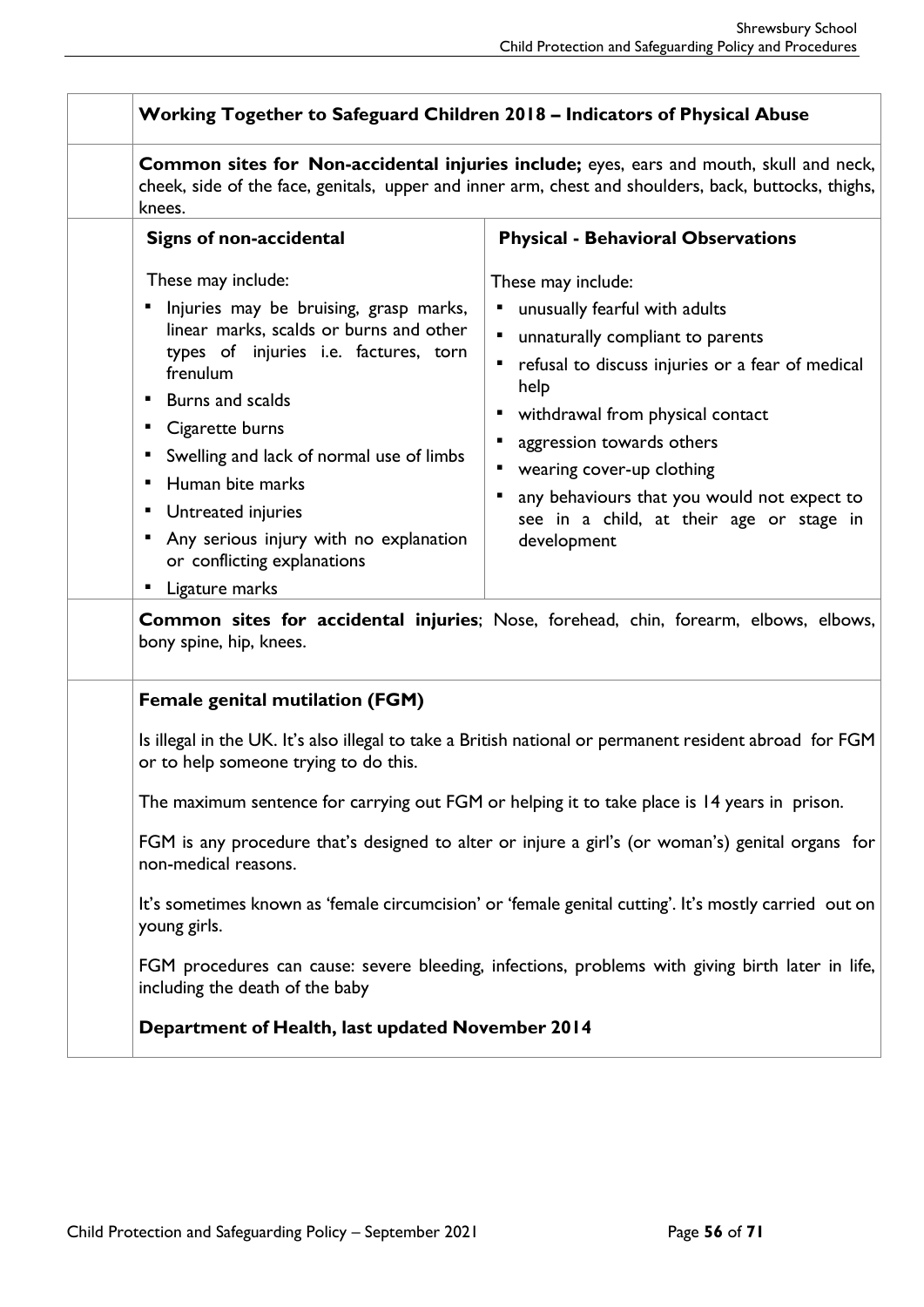| 3. | <b>Sexual Abuse</b>                                                                                                                                                                                                                                                                                                                                                    |                                                                                                                                                                                                                                                                                                                                                                                        |  |
|----|------------------------------------------------------------------------------------------------------------------------------------------------------------------------------------------------------------------------------------------------------------------------------------------------------------------------------------------------------------------------|----------------------------------------------------------------------------------------------------------------------------------------------------------------------------------------------------------------------------------------------------------------------------------------------------------------------------------------------------------------------------------------|--|
|    | Involves forcing or enticing a child or young person to take part in sexual activities, not necessarily<br>involving a high level of violence, whether or not the child is aware of what is happening.                                                                                                                                                                 |                                                                                                                                                                                                                                                                                                                                                                                        |  |
|    | The activities may involve physical contact, including assault by penetration (for example, rape or<br>oral sex) or non-penetrative acts such as masturbation, kissing, rubbing and touching outside of<br>clothing                                                                                                                                                    |                                                                                                                                                                                                                                                                                                                                                                                        |  |
|    | They may also include non-contact activities, such as involving children in looking at, or in the<br>production of, sexual images, watching sexual activities, encouraging children to behave in sexually<br>inappropriate ways, or grooming a child in preparation for abuse (including via the internet).                                                            |                                                                                                                                                                                                                                                                                                                                                                                        |  |
|    | as can other children.                                                                                                                                                                                                                                                                                                                                                 | Sexual abuse is not solely perpetrated by adult males. Women can also commit acts of sexual abuse,                                                                                                                                                                                                                                                                                     |  |
|    | <b>Working Together to Safeguard Children 2018</b>                                                                                                                                                                                                                                                                                                                     |                                                                                                                                                                                                                                                                                                                                                                                        |  |
|    |                                                                                                                                                                                                                                                                                                                                                                        | <b>Sexual Abuse - Physical Observations</b>                                                                                                                                                                                                                                                                                                                                            |  |
|    | <b>Signs of non-accidental</b>                                                                                                                                                                                                                                                                                                                                         | <b>Physical - Behavioral Observations</b>                                                                                                                                                                                                                                                                                                                                              |  |
|    | These may include:                                                                                                                                                                                                                                                                                                                                                     | These may include:                                                                                                                                                                                                                                                                                                                                                                     |  |
|    | Damage/soreness in genital area, anus or<br>mouth                                                                                                                                                                                                                                                                                                                      | <b>• Bruising giving the impression of sexual assault</b><br>• Unexplained recurrent urinary tract infections                                                                                                                                                                                                                                                                          |  |
|    | <b>Sexually transmitted infections</b>                                                                                                                                                                                                                                                                                                                                 | and discharges or abdominal pain                                                                                                                                                                                                                                                                                                                                                       |  |
|    | • Unexpected pregnancy especially in very<br>young girls                                                                                                                                                                                                                                                                                                               |                                                                                                                                                                                                                                                                                                                                                                                        |  |
|    |                                                                                                                                                                                                                                                                                                                                                                        | <b>Sexual Abuse - Behavioural Observations</b>                                                                                                                                                                                                                                                                                                                                         |  |
|    | <b>Signs of non-accidental</b>                                                                                                                                                                                                                                                                                                                                         | <b>Physical - Behavioral Observations</b>                                                                                                                                                                                                                                                                                                                                              |  |
|    | These may include:<br>sexual knowledge inappropriate for age<br>Ξ<br>sexualised behaviour in young children<br>Ξ<br>sexually<br>provocative<br>behaviour/<br>Е<br>promiscuity<br>hinting at sexual activity, and about<br>Ξ<br>secrets they cannot tell<br>inexplicable<br>falling off in<br>school<br>Ξ<br>performance<br>sudden apparent changes in personality<br>Е | These may include:<br>socially withdrawn<br>poor trust in significant adults<br>regressive behaviour, onset of<br>wetting, by day or night<br>onset of insecure, clinging behaviour<br>٠<br>running away from home<br>suicide attempts, self mutilation, self disgust<br>eating disorders, hysteria attacks in<br>adolescents<br>substance, alcohol misuse<br>severe sleep disturbance |  |
|    | lack of concentration, restlessness,<br>Е<br>aimlessness                                                                                                                                                                                                                                                                                                               | low self image/ low self esteem<br>п                                                                                                                                                                                                                                                                                                                                                   |  |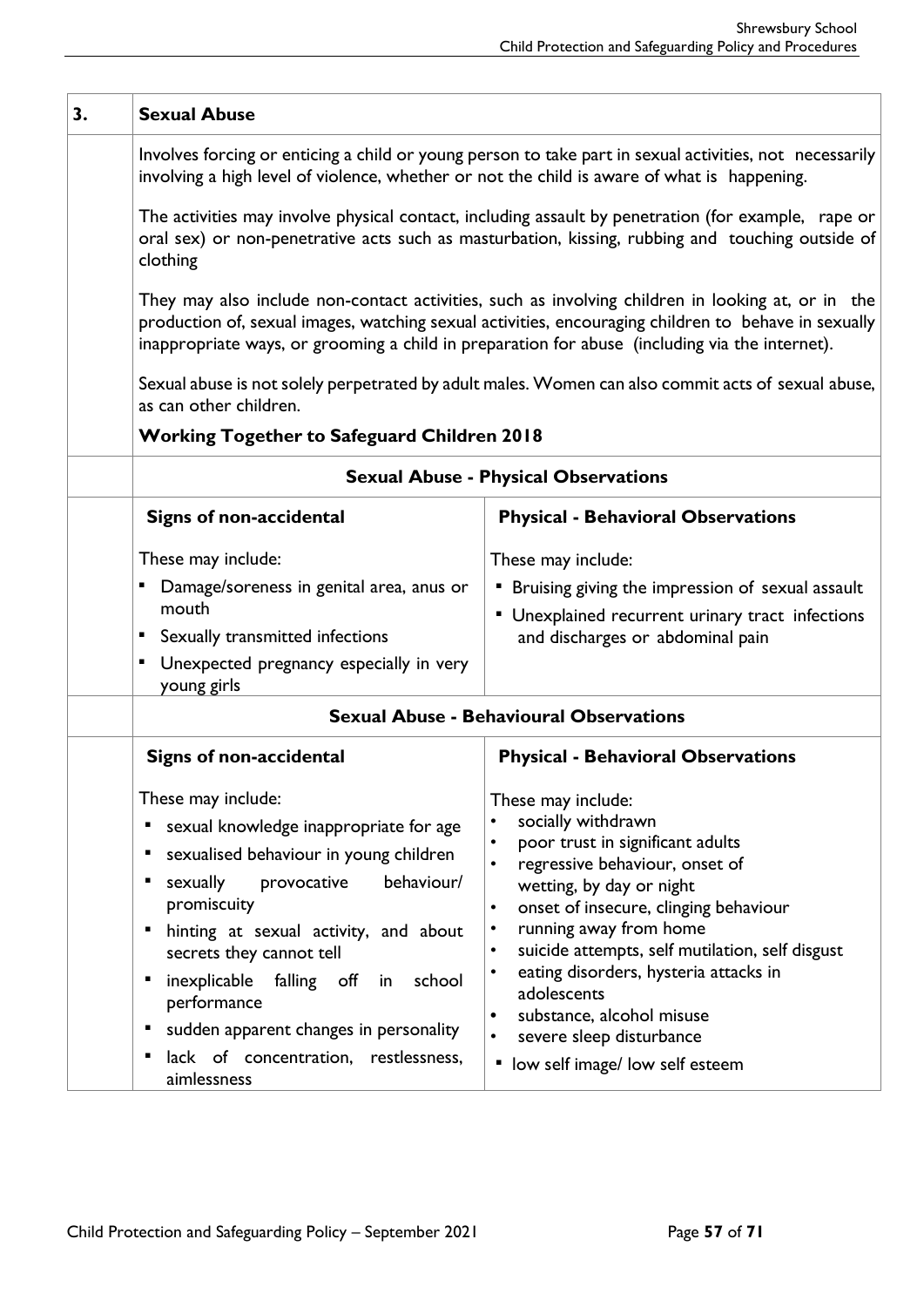| 4. | <b>Child Sexual Exploitation</b>                                                                                                                                                                                                                                                                                                                                                                                                                                                                                                                                                                                                                                                                                                                                                                              |  |
|----|---------------------------------------------------------------------------------------------------------------------------------------------------------------------------------------------------------------------------------------------------------------------------------------------------------------------------------------------------------------------------------------------------------------------------------------------------------------------------------------------------------------------------------------------------------------------------------------------------------------------------------------------------------------------------------------------------------------------------------------------------------------------------------------------------------------|--|
|    | Sexual exploitation of children and young people under 18 involves exploitative situations, contexts<br>and relationships where young people (or a third person or persons) receive 'something' (e.g. food,<br>accommodation, drugs, alcohol, cigarettes, affection, gifts, money) as a result of them performing,<br>and/or another or others performing on them, sexual activities. Child sexual exploitation can occur<br>through the use of technology without the child's immediate recognition; for example being<br>persuaded to post sexual images on the Internet/mobile phones without immediate payment or<br>gain. In all cases, those exploiting the child/young person have power over them by virtue of their<br>age, gender, intellect, physical strength and/or economic or other resources. |  |
|    | Violence, coercion and intimidation are common, involvement in exploitative relationships being<br>characterised in the main by the child or young person's limited availability of choice resulting from<br>their social/economic and/or emotional vulnerability.                                                                                                                                                                                                                                                                                                                                                                                                                                                                                                                                            |  |
|    | Safeguarding Children and Young People from Sexual Exploitation June 2009<br>http://mesmac.co.uk/blast                                                                                                                                                                                                                                                                                                                                                                                                                                                                                                                                                                                                                                                                                                        |  |
| 5. | <b>Emotional Abuse</b>                                                                                                                                                                                                                                                                                                                                                                                                                                                                                                                                                                                                                                                                                                                                                                                        |  |
|    | The persistent emotional maltreatment of a child such as to cause severe and persistent adverse<br>effects on the child's emotional development.                                                                                                                                                                                                                                                                                                                                                                                                                                                                                                                                                                                                                                                              |  |
|    | It may involve conveying to children that they are worthless or unloved, inadequate, or valued only<br>insofar as they meet the needs of another person.                                                                                                                                                                                                                                                                                                                                                                                                                                                                                                                                                                                                                                                      |  |
|    | It may include not giving the child opportunities to express their views, deliberately silencing them<br>or 'making fun' of what they say or how they communicate.                                                                                                                                                                                                                                                                                                                                                                                                                                                                                                                                                                                                                                            |  |
|    | It may feature age or developmentally inappropriate expectations being imposed on children.<br>These may include interactions that are beyond the child's developmental capability, as well as<br>overprotection and limitation of exploration and learning, or preventing the child participating in<br>normal social interaction.                                                                                                                                                                                                                                                                                                                                                                                                                                                                           |  |
|    | It may involve seeing or hearing the ill-treatment of another.                                                                                                                                                                                                                                                                                                                                                                                                                                                                                                                                                                                                                                                                                                                                                |  |
|    | It may involve serious bullying (including cyberbullying), causing children frequently to feel<br>frightened or in danger, or the exploitation or corruption of children. Some level of emotional<br>abuse is involved in all types of maltreatment of a child, though it may occur alone.                                                                                                                                                                                                                                                                                                                                                                                                                                                                                                                    |  |
|    | <b>Working Together to Safeguard Children 2018</b>                                                                                                                                                                                                                                                                                                                                                                                                                                                                                                                                                                                                                                                                                                                                                            |  |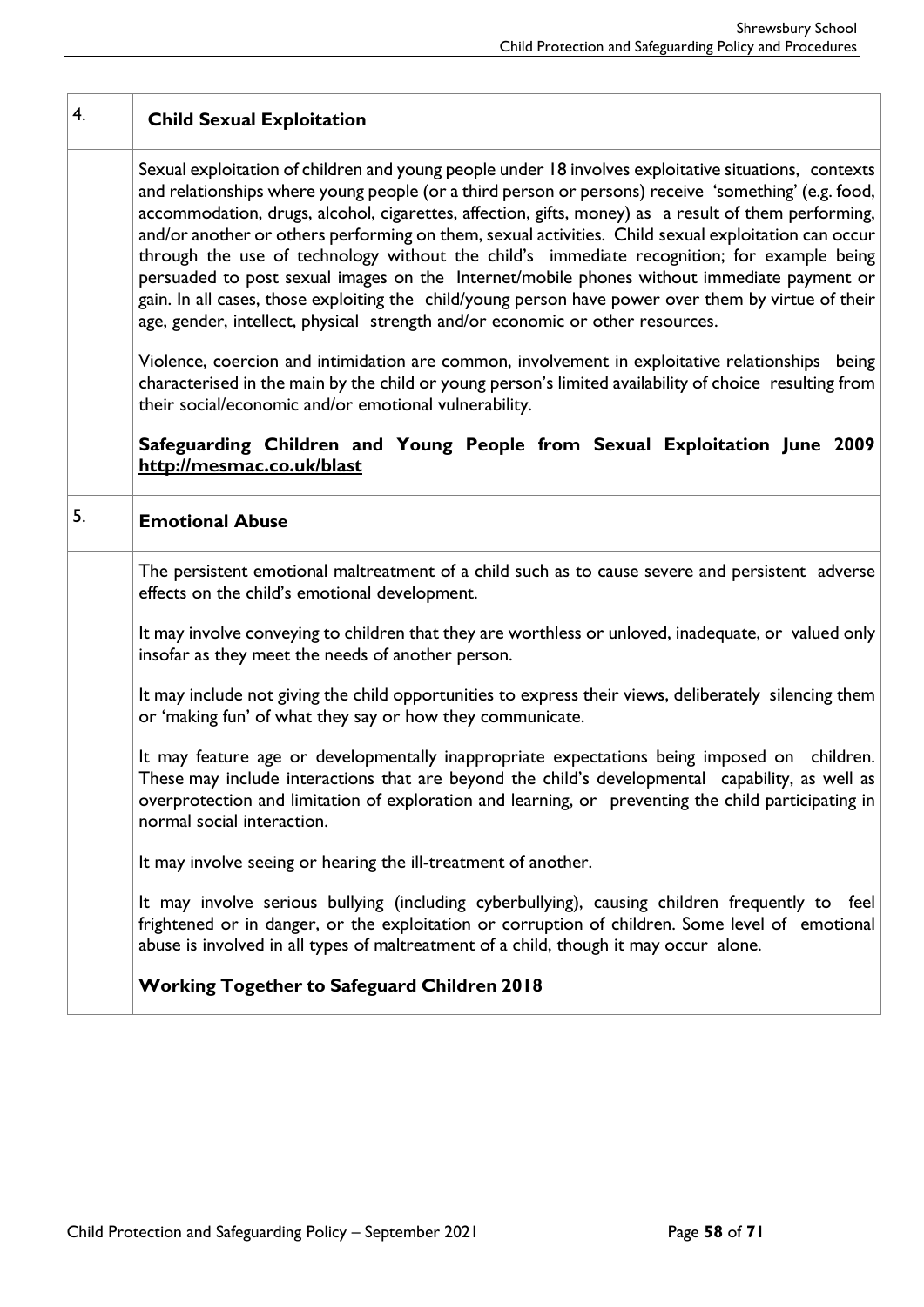|    | <b>Emotional - Behavioural Observations</b>                                                                                                                                                                                                                                                                                                                                                                                                                                             |                                                                                                                                                                                                                                                                                                  |  |
|----|-----------------------------------------------------------------------------------------------------------------------------------------------------------------------------------------------------------------------------------------------------------------------------------------------------------------------------------------------------------------------------------------------------------------------------------------------------------------------------------------|--------------------------------------------------------------------------------------------------------------------------------------------------------------------------------------------------------------------------------------------------------------------------------------------------|--|
|    | Signs of non-accidental                                                                                                                                                                                                                                                                                                                                                                                                                                                                 | <b>Physical - Behavioral Observations</b>                                                                                                                                                                                                                                                        |  |
|    | These may include:<br>emotional<br>physical,<br>mental<br>and<br>development lags<br>acceptance of punishment which appears<br>excessive<br>over-reaction to mistakes<br>continual self-deprecation<br>п<br>sudden speech disorders/language delay<br>fear of new situations                                                                                                                                                                                                            | These may include:<br>inappropriate emotional responses to painful<br>situations<br>neurotic behaviour (such as hair twisting,<br>thumb sucking, rocking)<br>self-mutilation<br>fear of parents being contacted<br>extremes of passivity or aggression<br>٠<br>being the scapegoat in the family |  |
| 6. | <b>Domestic Abuse</b>                                                                                                                                                                                                                                                                                                                                                                                                                                                                   | coldness/hostility/constant criticism<br>п                                                                                                                                                                                                                                                       |  |
|    |                                                                                                                                                                                                                                                                                                                                                                                                                                                                                         |                                                                                                                                                                                                                                                                                                  |  |
|    | The cross-government definition of domestic violence and abuse is:<br>any incident or pattern of incidents of controlling, coercive, threatening behaviour, violence or<br>abuse between those aged 16 or over who are, or have been, intimate partners or family members<br>regardless of gender or sexuality. The abuse can encompass, but is not limited to: psychological,<br>physical, sexual, financial, emotional,<br>https://www.gov.uk/guidance/domestic-abuse-how-to-get-help |                                                                                                                                                                                                                                                                                                  |  |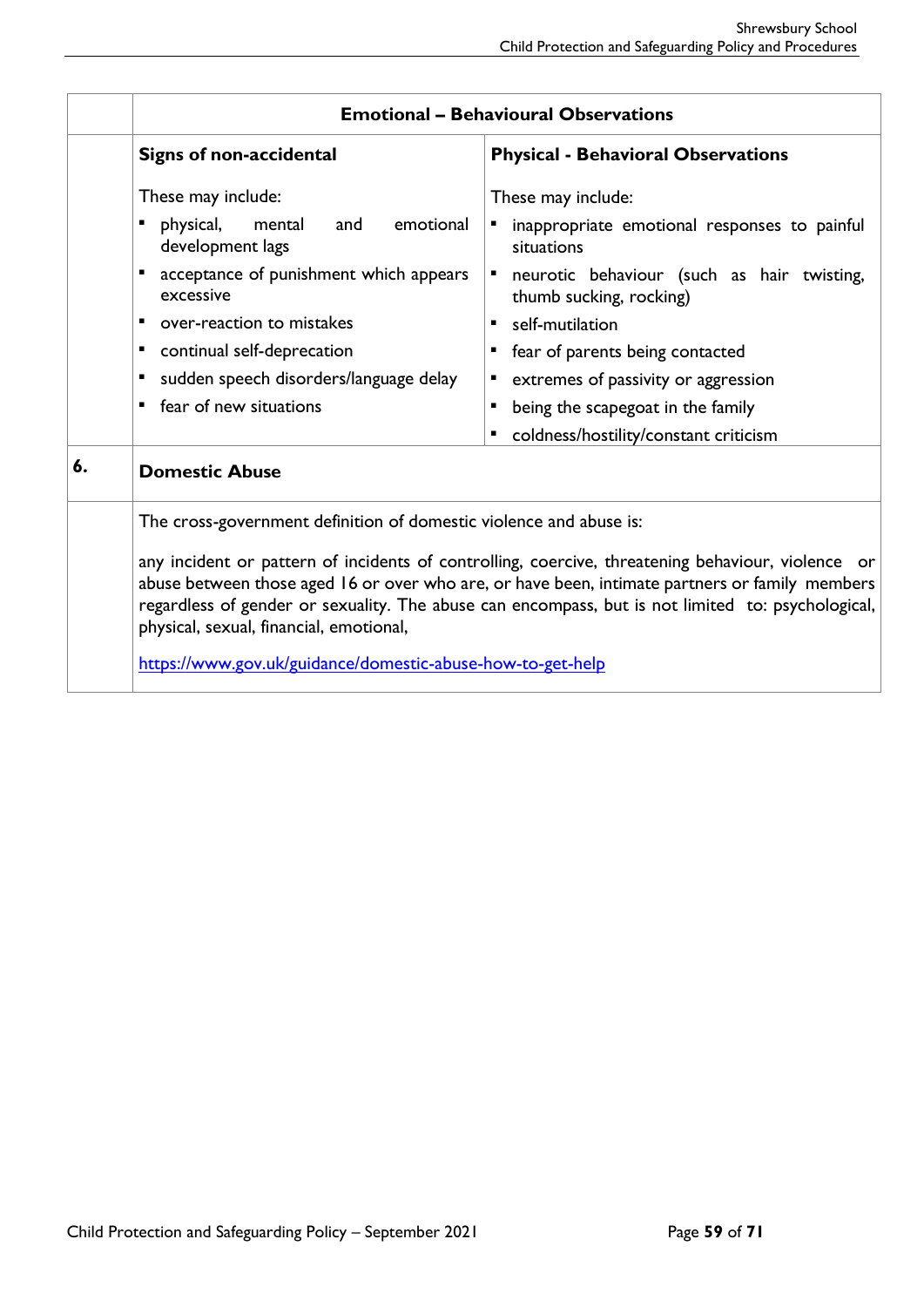

# **SHROPSHIRE SAFEGUARDING PARTNERSHIP**

# **REPORT 2019**‐**2020**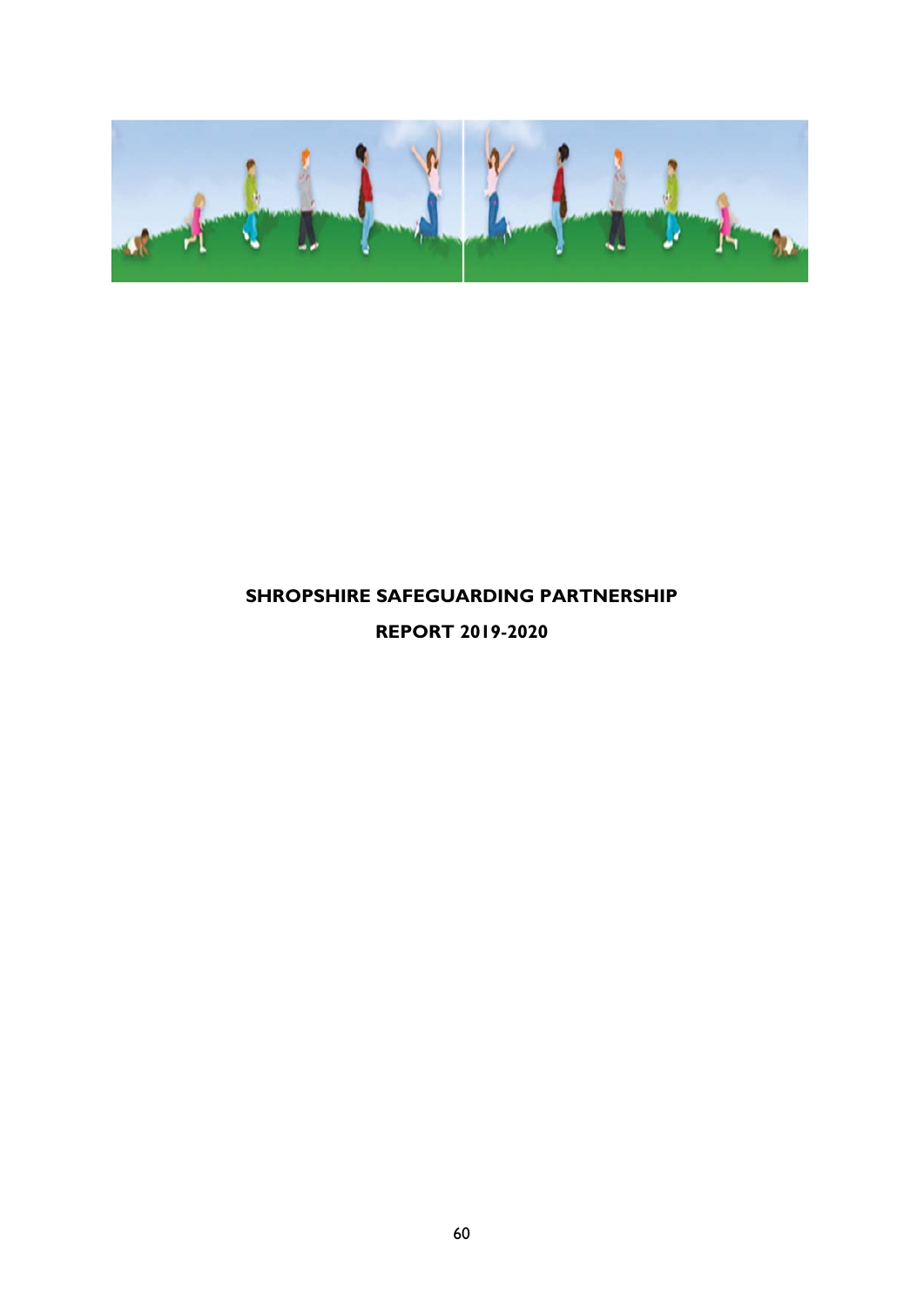# **CONTENTS**

- **1. Introduction**
- **2. Background**

**3. Local safeguarding arrangements** ‐ **Shropshire Safeguarding Partnership (SSP)** 

- **4. Independent scrutiny**
- **5. Geographic boundary**
- **6. SSP Business Delivery**
- **7. Relevant Agencies**
- **8. Early years setting, schools and other educational establishments**
- **9. Youth custody and residential homes**
- **10. Child Safeguarding Practice Reviews**
- **11. Resourcing**
- **12. Voice of children and families**
- **13. Threshold framework**
- **14. Annual report**

**1. Introduction.**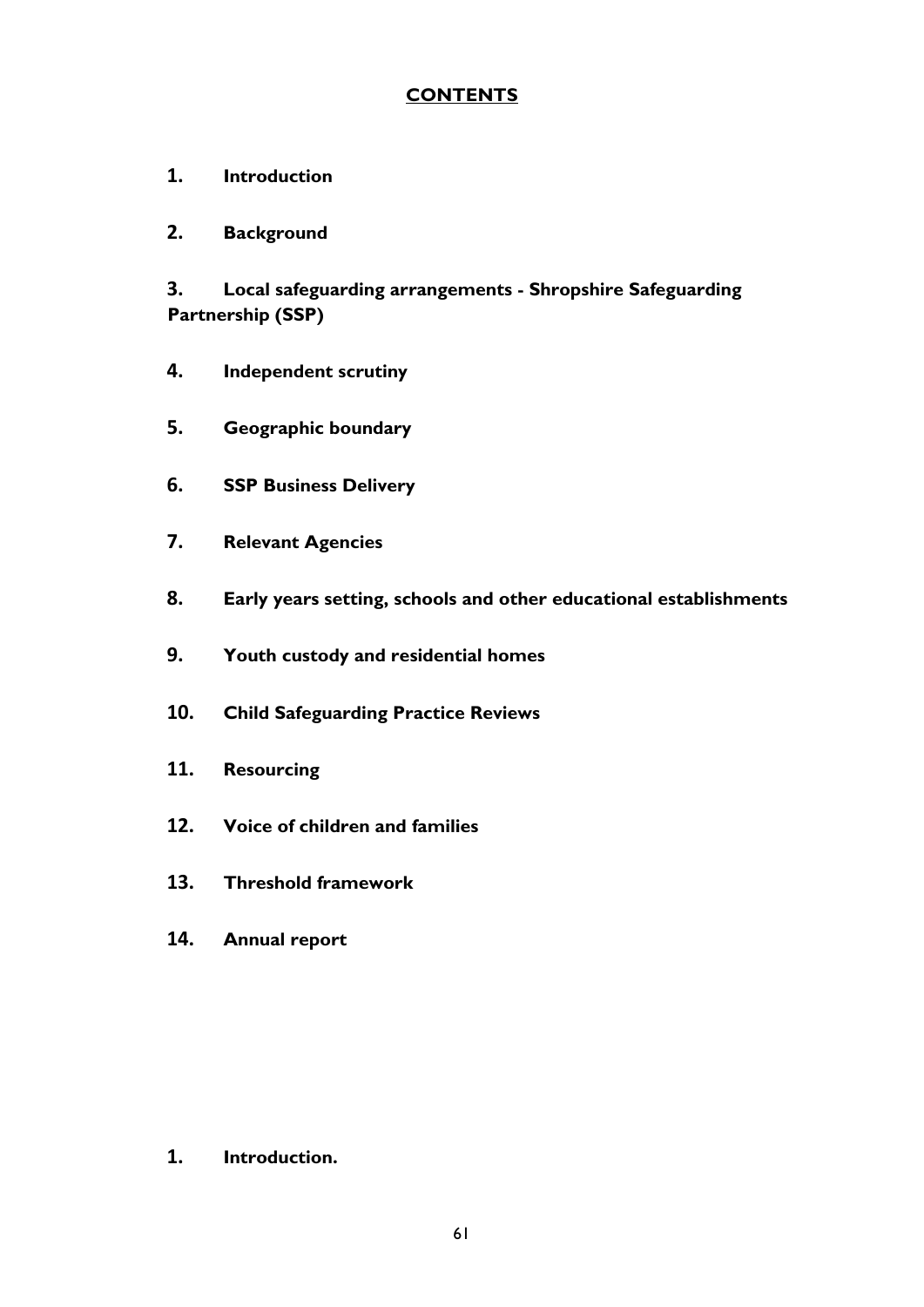This document sets out how the safeguarding partners in Shropshire, working with our wider partners known as relevant agencies, will keep local children and young people safe from abuse and neglect and how we will promote their welfare.

These are our published arrangements meeting the requirements to do so of Working Together to Safeguard Children 2018 (Working Together 2018). These arrangements will be implemented by 29<sup>th</sup> September 2019.

Agreed by Shropshire Safeguarding Partnership (SSP) members:

| Karen Bradshaw          | Director of Children's Services | <b>Shropshire Council</b>                   |
|-------------------------|---------------------------------|---------------------------------------------|
| <b>Kevin Purcell</b>    | <b>Chief Superintendent</b>     | <b>West Mercia Police</b>                   |
| <b>Christine Morris</b> | <b>Chief Nurse</b>              | Shropshire & Telford &<br><b>Wrekin CCG</b> |

Date: 20<sup>th</sup> June 2019

Review Date: June 2020

# **2. Background**

In 2017 following the "Review of the role and functions of Local Safeguarding Children Boards", the Government Response and in anticipation of the changes to legislation (Children and Social Work Act 2017), Shropshire Council and its partners commissioned a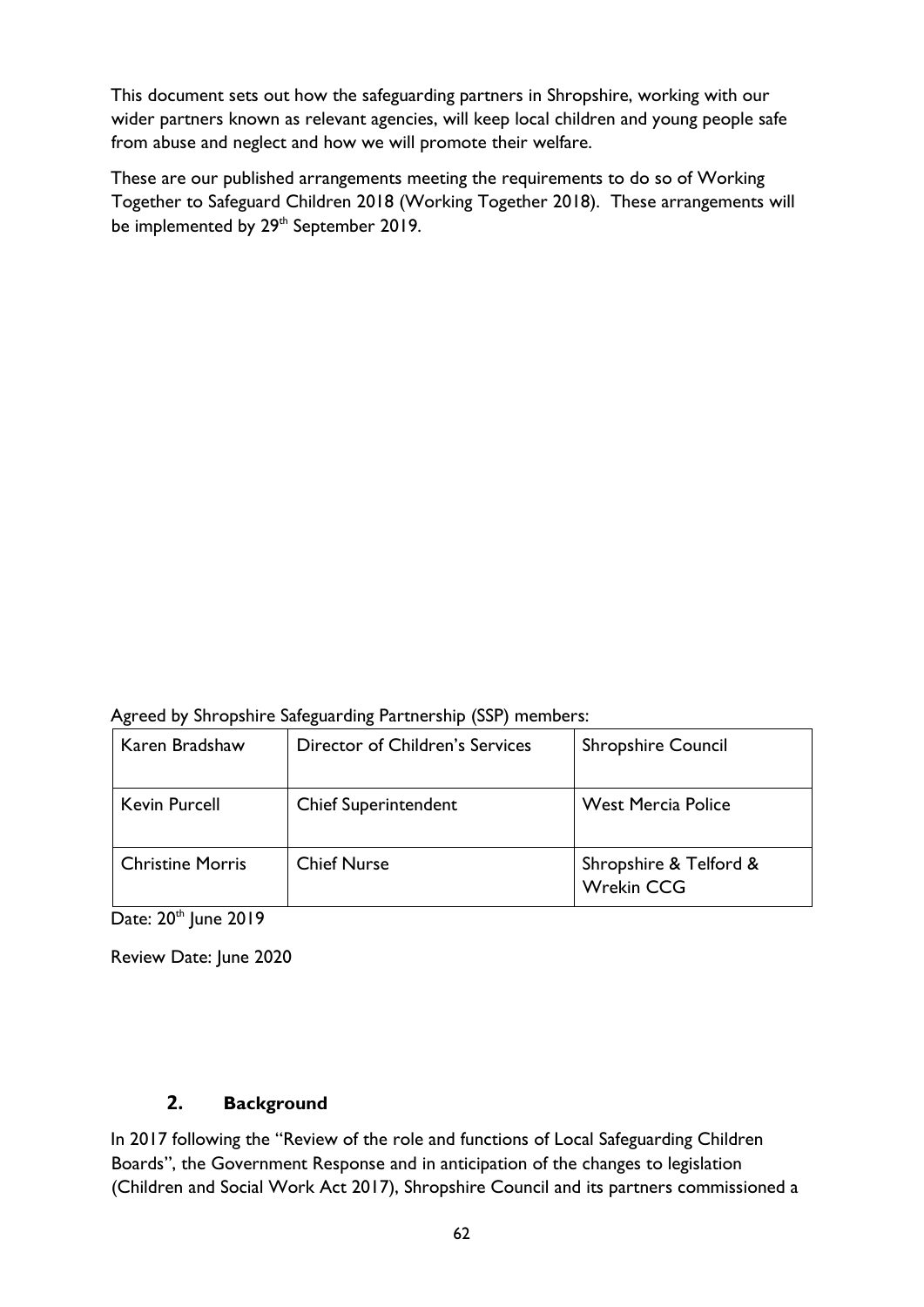review of the Local Safeguarding Children Board and relationship with other partnership boards.

The review considered:

•The function and effectiveness of the Shropshire Safeguarding Children Board (SSCB). This included reviewing the governance arrangements of SSCB and all related documents, including the constitution, sub group terms of reference, business plan and risk register.

•The function of all the partnership boards within Shropshire. This took into account cross cutting issues, shared understanding, and the opportunities for improved efficiency through joined up and complimentary working and business and administrative support.

The review led to the establishment of the Shropshire Strategic Partnership (SSP) which has strategic oversight of the safeguarding arrangements for adults and children, and places Shropshire in a strong and advanced position to respond to the requirements of Working Together 2018.

The SSP gives strategic direction to, oversees and drives forwards the business of both adult and children safeguarding activity, supported by a Business Manager and dedicated business unit and an Independent Chair.

The legislative framework The Children Act 2004 section 10, requires each local authority to make arrangements to promote co‐operation between the authority, each of the authority's relevant partners and such other persons or bodies who exercise functions or are engaged in activities in relation to children in the local authority's area as the authority considers appropriate.

Detailed guidance is contained within Working Together 2018. The duty to make arrangements to safeguard and promote the welfare of all children in the local area rests with the three safeguarding partners, who should also consult and work with other agencies known as 'relevant partners' to help and support children and families in need. Education partners also have a vital role to play in the multiagency arrangements.

# **3. Local Safeguarding Arrangements** ‐ **Shropshire's Safeguarding**

# **Partnership (SSP)**

The 'Safeguarding Partners' are defined by the Children Act 2004 (as amended by the Children and Social Work Act 2017) as the Local Authority, the CCG and a Chief Officer of Police, each having 'joint and equal responsibility for local safeguarding arrangements'.

The Shropshire Safeguarding Partners are:

- 1. Shropshire Council
- 2. Shropshire Clinical Commissioning Group
- 3. West Mercia Police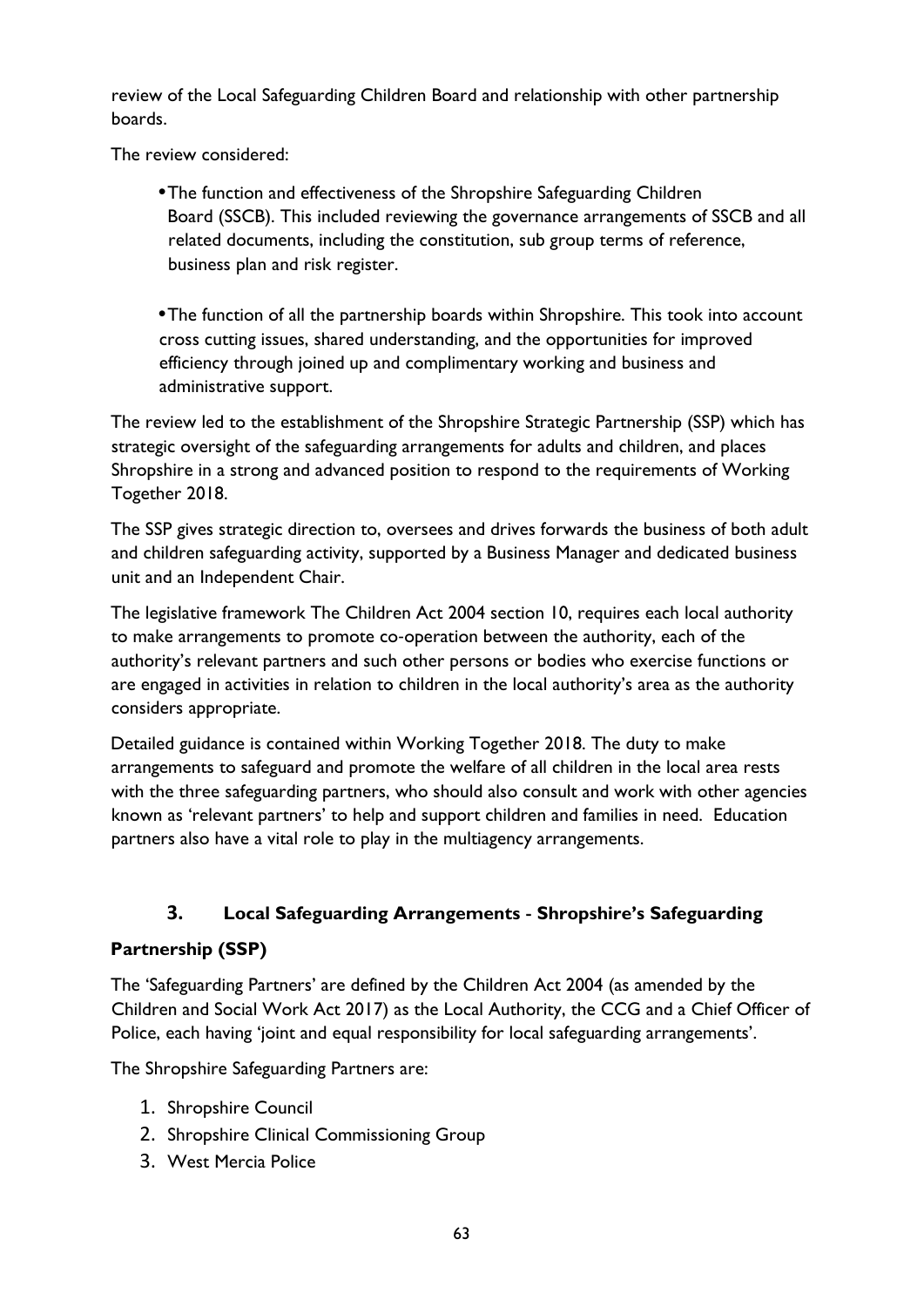The SSP membership consists of the most senior representatives from each of the above, and is:

- **1.** Director of Children's Services, Shropshire Council
- **2.** Director of Adult Services, Shropshire Council
- **3.** Chief Nurse, Shropshire & Telford & Wrekin Clinical Commissioning Groups
- **4.** Chief Superintendent, Telford and Wrekin and Shropshire, West Mercia Police
- **5.** Independent Chair
- **6.** SSP Business Unit Manager.

Whilst the SSP has strategic oversight of both adults and children's safeguarding this document focusses on the local safeguarding arrangements for children, the 'published arrangements' as required by Working Together 2018.

The SSP and the comprehensive range of relevant agencies (see section 7) will continue to work together as the Shropshire Safeguarding Children's Network (SSCN). The SSP is supported by a business delivery sub structure as shown in diagram 1.

# **4. Independent Scrutiny**

Working Together 2018 states that the role of independent scrutiny is 'critical to provide assurance in judging effectiveness of services.

The SSP collectively agreed to retain an Independent Chair with chairing functions, but with emphasis on the scrutiny and challenge roles.

The key functions of the Chair are:

- To Chair the SSP meetings to provide scrutiny and challenge through objective agenda setting with the SSP business manager and observation and questioning.
- To work with the business unit to develop the structure of assurance reporting to challenge days to scrutinise the effectiveness of safeguarding arrangements.
- To develop an environment of robust scrutiny and effective challenge.
- To represent SSP at other meetings and events locally, regionally and nationally and to feedback on matters for local consideration and development.
- To speak with authority on safeguarding including representing SSP with the media.
- To scrutinise recommendations, decision making and terms of reference with regard to Child Safeguarding Practice Reviews.
- To provide holistic leadership and parity to the safeguarding of children and adults with care and support needs.
- To provide a significant role on maintaining communication with the SSCN and to inform development day agendas.

The Chair will also be challenging the effectiveness of agencies by:

- Ensuring the voices of children, young people and their families inform the work of the partnership.
- Working with safeguarding partners to develop a robust performance monitoring framework, which includes contextual narrative against data where required.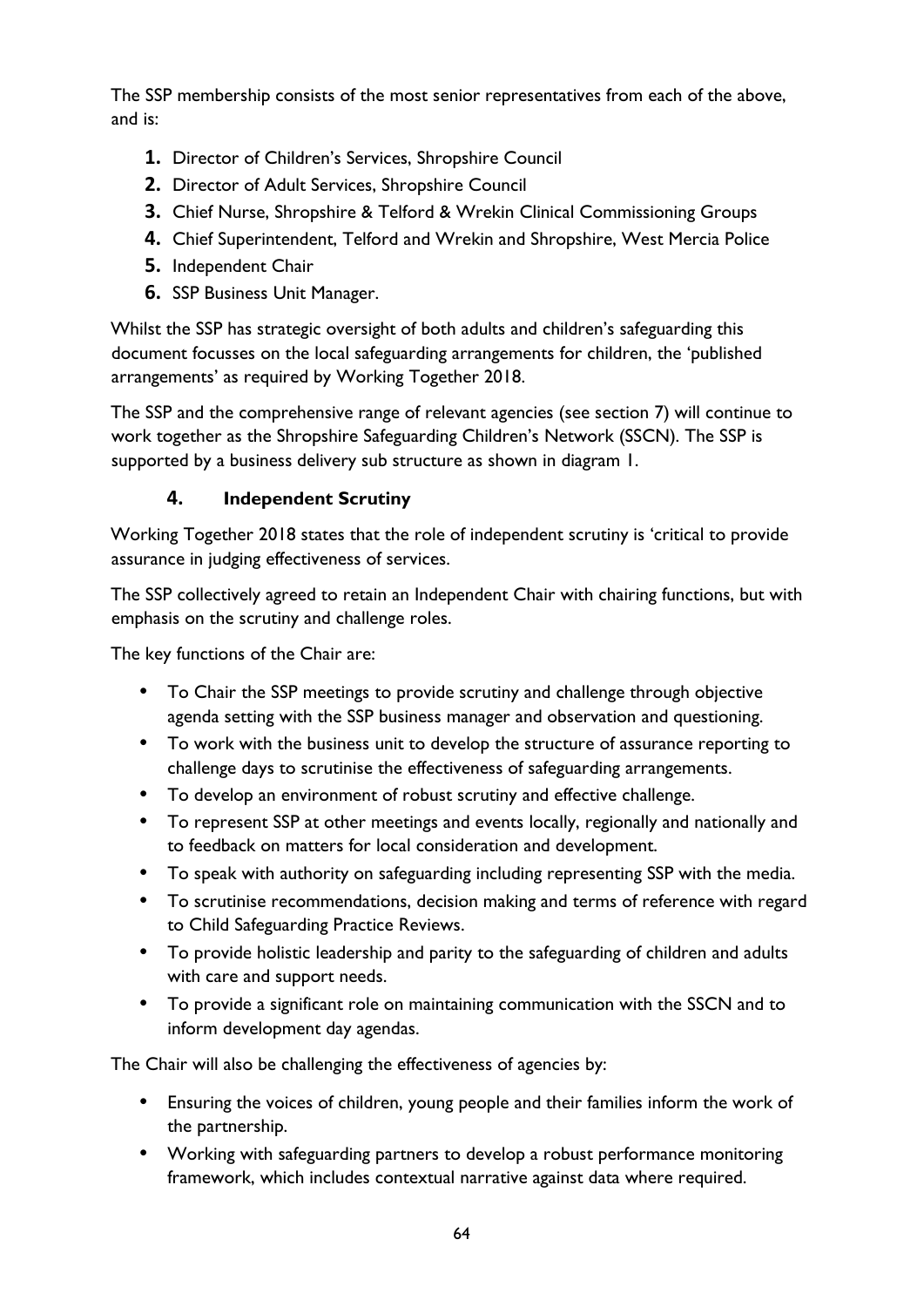- Contribute to the SSP's annual report on the effectiveness of the safeguarding partnership.
- Assessing whether the safeguarding partners are fulfilling their statutory duties.
- Reviewing membership of the SSCN and making recommendations regarding the relevant agencies.
- Supporting and ensuring leadership by the safeguarding partners on action plans from reviews.
- Ensure appropriate working relationships with key partnerships including the Community Safety Partnership, Keeping Adults Safe in Shropshire Board, Early Help Partnership Board and Health and Wellbeing Board.
- Engage with the Local Authority Scrutiny Committee.
- Ensure that the SSP takes account of relevant learning from any Domestic Homicide Review, MAPPA serious case review or Safeguarding Adult Review.

# **5. Geographic Boundary**

These safeguarding arrangements apply to the area defined by the local authority, Shropshire Council. It is acknowledged that whilst one safeguarding partner, West Mercia Police, cover four local authority areas, these arrangements apply only to the local authority area of Shropshire.

It is however acknowledged, that there may be cross cutting themes with neighbouring authorities and these will be explored where appropriate.

# **6. SSP Business Delivery**

The SSP is responsible for setting strategic direction and providing leadership, to services and professional groups to ensure effective working and cooperation to safeguard children throughout Shropshire and, for making sure that arrangements work effectively to promote better outcomes for children.

The SSP will hold agencies to account through quality assurance and performance information. It will scrutinise the effectiveness of what is done by all partners individually and collectively to safeguard and promote the welfare of children and young people.

The SSP will seek assurance that the safest possible practices are in place in relation to the recruitment and selection of all those who work with children in a statutory and voluntary capacity; that all agencies adopt safe working practices and; that any allegations against adults who work with children are properly investigated.

The SSP does not commission or deliver direct front line services. Each partner organisation retains its own existing lines of accountability and responsibility.

The SSP strategic plan is based upon local needs assessment and robust scrutiny of performance and case audit information; current priorities are Neglect and Exploitation. The strategic plan is delivered through annual business plans which are progressed through the work of sub groups and overseen by the Executive Group, which reports directly into the SSP.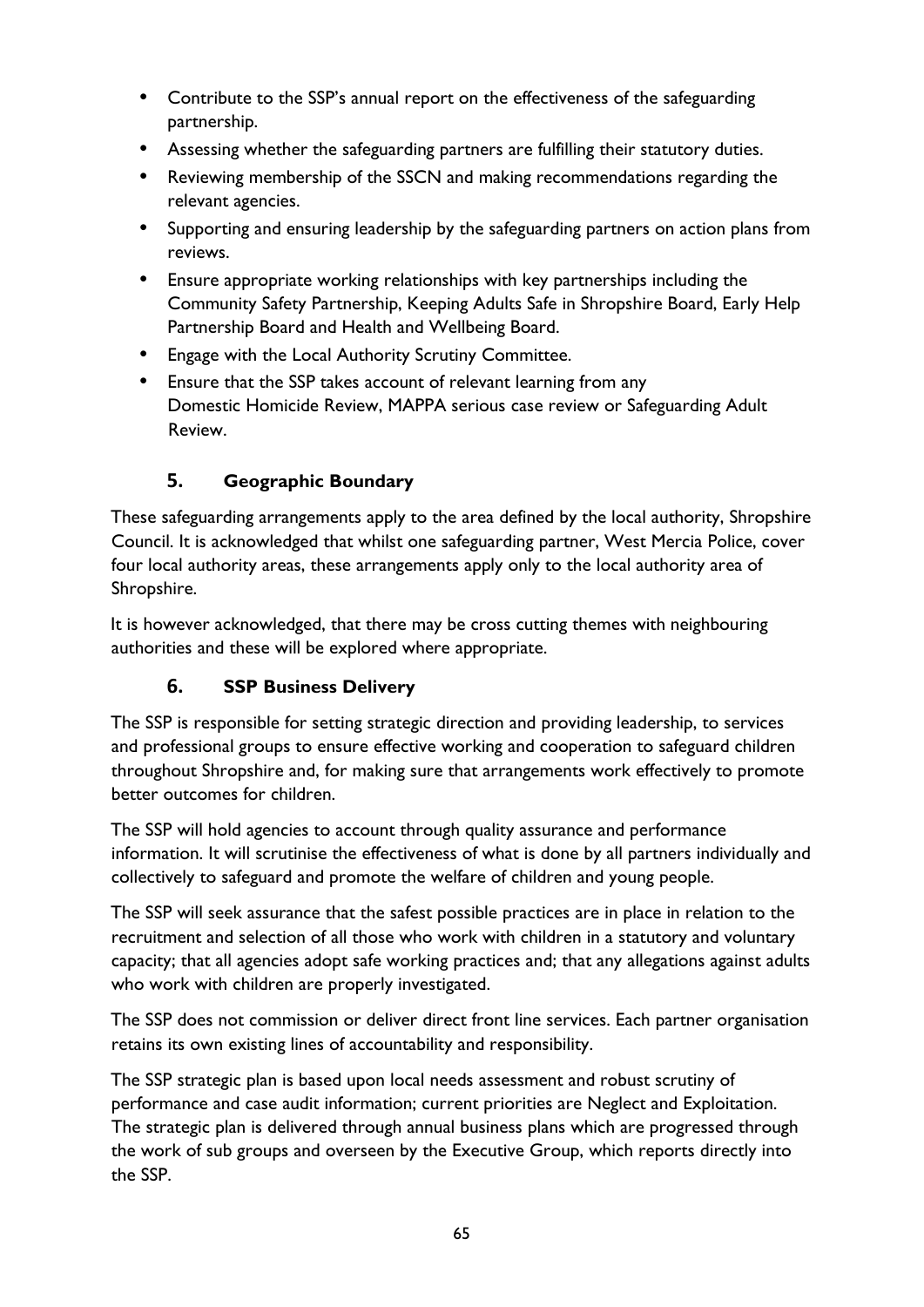The SSP will also support the Director of Children's Services in coordinating the partnerships' approach to Ofsted Inspections and Joint Targeted Area inspections (JTAI) and will support the embedding of any learning that arises from these.

The SSP will also oversee any media responses in relation to learning reviews.

The SSP holds four members only meetings and two challenge days per year.

# **Business Delivery Sub Structures**

The SSP is supported by a business delivery sub structure as outlined below.

*Diagram 1* 



Executive Group

The Partnership Executive Group has responsibility for reviewing the progress against the SSP priorities through a business plan.

The Executive Group identifies issues to be scheduled for the SSP agenda. The SSP Business Manager, on behalf of the chair of the Executive Group, provides a report to the SSP for reflection, discussion and consideration of any recommendations for strategic decision making or direction.

The group meet four times per year and report directly to the SSP.

Members of the Executive Group also form part of the wider network meetings held twice a year.

Quality Assurance and Performance Sub‐group

This group meets four times per year and through a designed performance framework which collates data and intelligence from across the broader safeguarding partnership, informs progress or identifies areas for challenge on the SSP priorities.

This group also carries out and tracks progress of quarterly multi‐agency audits to objectively scrutinise, evaluate practice and provide assurance reporting or recommend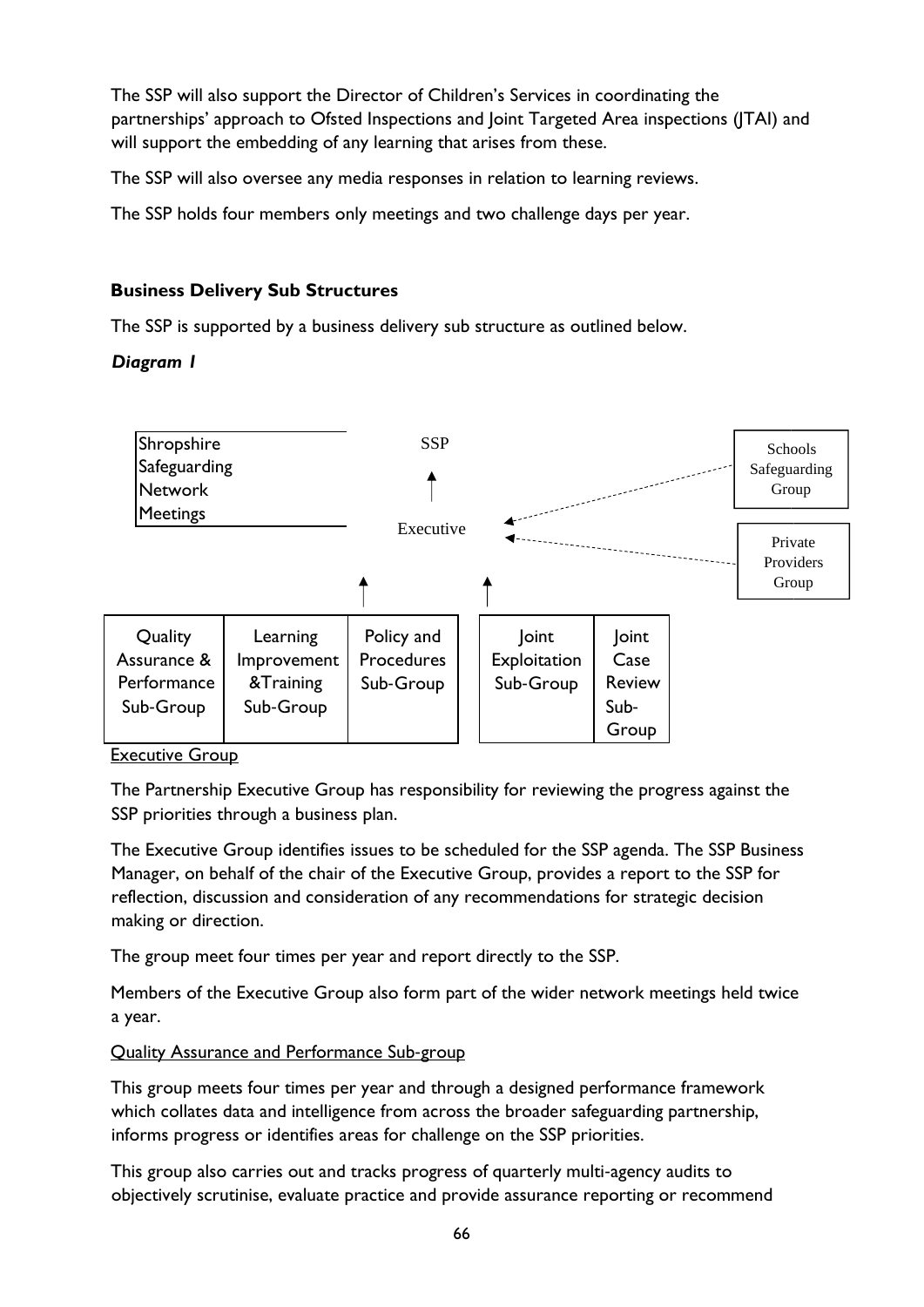areas for further challenge to SSP. The group is currently chaired by the Service Manager for Quality Assurance and Performance (PSW) from Shropshire Council. The chair updates the Executive Group of the work progress and any issues that need escalating to the SSP. The group also coordinates and provides the s.11 response on behalf of the SSP.

#### Policy and Procedures Sub-group

This group operates in conjunction with the regional procedures group $\hbox{}^4.$  $\hbox{}^4.$  $\hbox{}^4.$  The group adopts regional policy and coordinates local feedback to ensure this is suitable at a local level. It also reviews policies at the appropriate time, ensuring appropriate multi agency procedures, pathways and guidance are in place in response to legislation, government guidance and local needs. The group meets twice per year and is currently chaired by the Children's Safeguarding Lead for the CCG.

#### Learning, Improvement and Training Sub-group

This group co-ordinates the delivery and quality assurance of safeguarding training in Shropshire for all those working with children, or within safeguarding, or child protection. It is also responsible for the dissemination of

any learning and provision of related training that arises from Child Safeguarding Practice Reviews or learning reviews.

The group is currently chaired by Shropshire Council's Children's Workforce and Learning Manager and meets four times per year.

#### Exploitation Sub‐group

In recognition of the fact that the SSP and the Keeping Adults Safe in Shropshire Board have agreed Exploitation as a joint priority this sub‐group brings together representation from agencies working with children and adults. The sub‐group focusses on the agendas of sexual exploitation, missing, human trafficking, criminal exploitation, county lines and modern‐day slavery. The group does not have operational responsibility for this, but reports to the Executive Group on the effectiveness of agencies safeguarding children in these circumstances. The group works closely with the Community Safety Partnership (CSP) and receives direct updates from the Serious Organised

Crime Joint Action Group (SOCJAG). The group is currently chaired by a Chief Inspector from West Mercia Police.

#### Safeguarding Training

The SSP Training Strategy along with SSP Training Schedule is designed to assist all employers, voluntary organisations and partner organisations to meet the minimum requirements for the provision of safeguarding children training.

This strategy sits within SSP Learning and Improvement Framework and applies to the training and development necessary for both staff and volunteers for them to develop the right knowledge and skills to enable them to effectively safeguard and promote the welfare of children.

<span id="page-66-0"></span><sup>4</sup> The regional procedures group consists of 9 of the 14 local authorities within the West Midlands region who work together to produce regional procedures which are then supported by local pathways.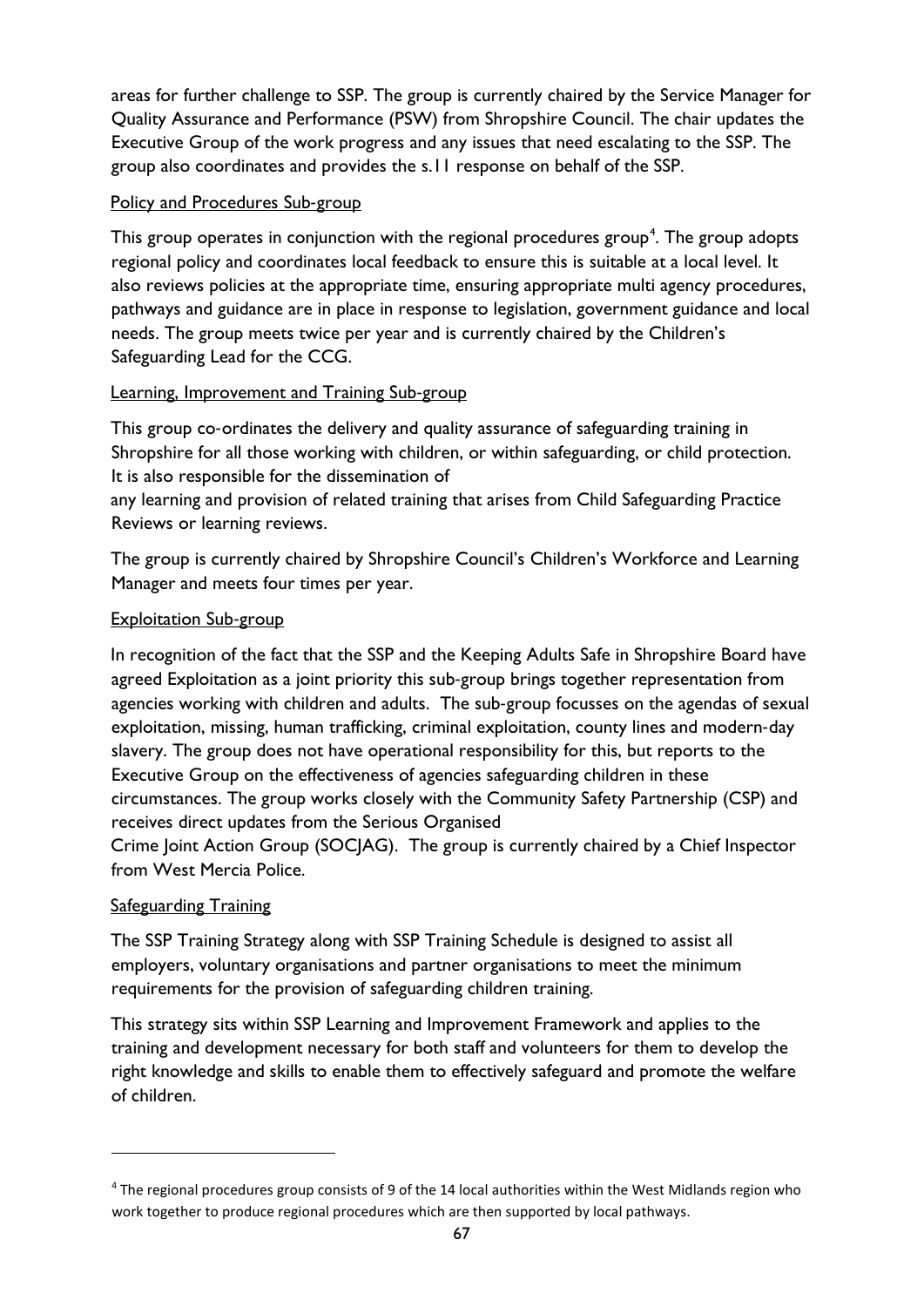SSP has a training pool of 90 trainers multi‐agency in it's make up. The training pool members assist in the development and delivery of SSP targeted multiagency training. Membership includes Shropshire Community Health Trust, Clinical Commissioning Group, SaTH NHS Trust, Education settings (Early Years,

Primary, Secondary, Academy, Maintained, Independent, Special schools, and FE Colleges), Shropshire Council (Targeted and Early Help Children's Services, Education Improvements, Learning and Skills, Independent Review Unit, Joint Training, Family Information Service), Enhance, Young Addactions, Shropshire Youth Association, Shire Services, Public Protection, Independent Care Providers, SERCO.

Safeguarding training is reviewed regularly and is responsive to emerging national and local safeguarding themes, publications, statutory frameworks, research and legislation. All training includes how to identify and respond early to the needs of all vulnerable children.

Training reviews are informed by:

- Post course initial and impact evaluations;
- Learning from SSP activity, multi-agency case file audits;
- Safeguarding and post course conversations;
- Trainers feedback observations;
- Emerging local and national safeguarding themes;
- SSP Quality Assurance and Performance (QAP) Sub Group and the SSP Learning & Improvement & Training Sub‐group (LIT)

# **7. Relevant Agencies**

The latest Ofsted Inspection in 2017 highlighted that Shropshire Council has consolidated and built 'effective partnerships to address key local issues'.

The SSP recognises the need to maintain the existing and strong partnership arrangements in Shropshire by identifying the following key relevant agencies:

- Shropshire Council (incorporating children's services; adult services, and Public Health)
- West Mercia Police
- National Probation Service
- Community Rehabilitation Company
- Youth Justice Service
- Health –Shropshire Community NHS Trust; Shropshire and Telford Hospital Trust; Robert Jones & Agnes Hunt Orthopaedic Hospital, Midlands Partnership Foundation Trust
- Shropshire's Clinical Commissioning Group (CCGs)
- NHS England
- CAFCASS
- Local school representation from a primary, secondary, and college  $\Box$  The Voluntary Sector.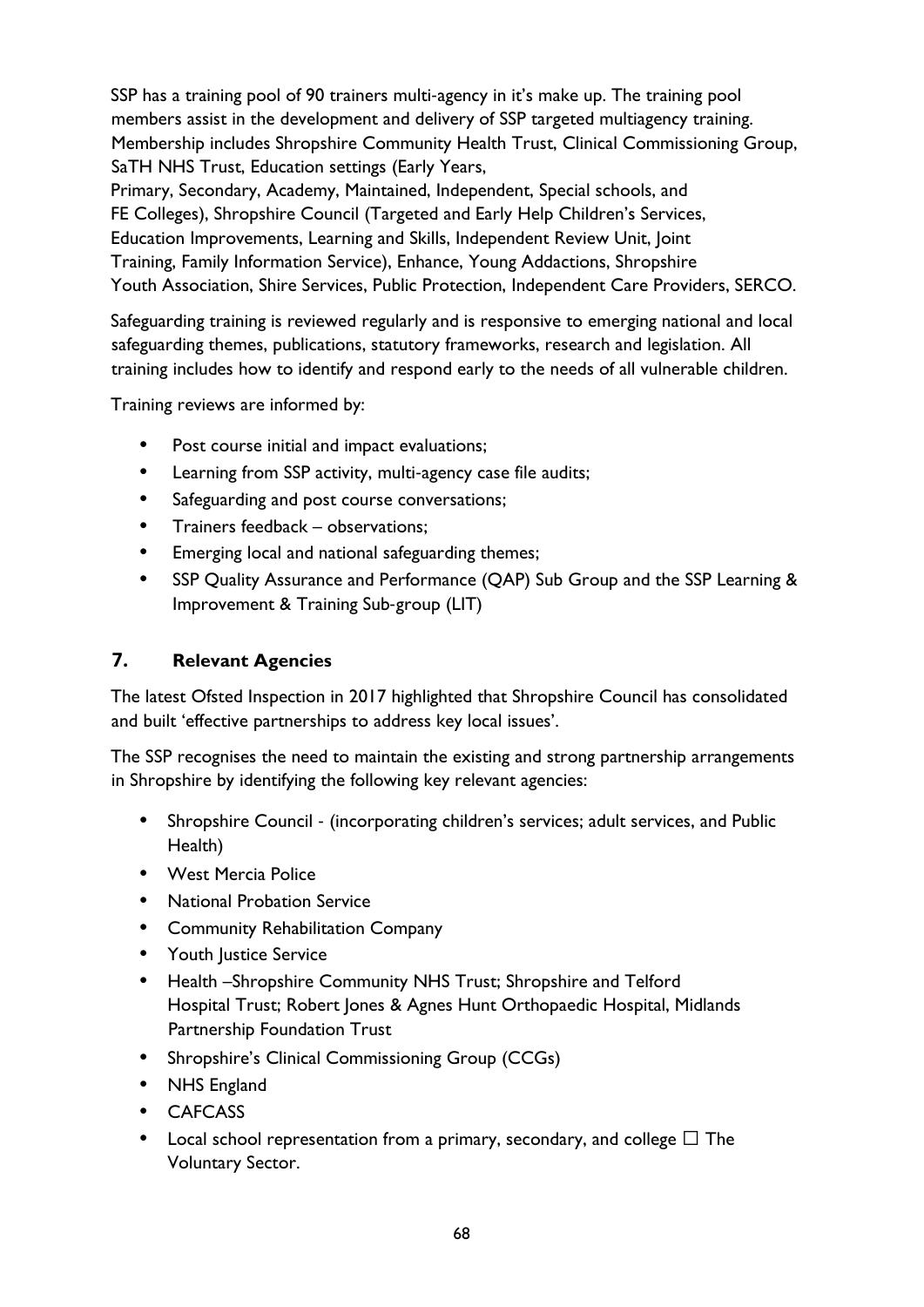The SSP and these relevant agencies work together as the SSCN. These agencies are integral to the safeguarding arrangements in Shropshire, in particular through attendance at business delivery groups, contributing to multi agency audits and by the provision of performance information.

In addition, two SSCN meetings will be held per year; a September meeting which will focus on the Annual Report feedback, updates and awareness raising and a development session will be held in February to inform the priorities for the forthcoming financial year.

# **8. Early years settings, schools and other educational establishments**

SSP have identified education partners as relevant agencies, recognising the importance of education in the welfare of children and young people. SSP has a strong legacy of working with the Schools Safeguarding Group (SSG) and is determined to retain these established links. The group is currently chaired by the Education Access and Safeguarding Officer.

The SSG is made up of representatives from primary, secondary and independent schools. The SSP Business Manager attends the Schools

Safeguarding Group, and reciprocally the chair of the Schools Safeguarding Group is the educational representative on the SSP Executive Group.

This provides a regular and seamless system of updating both the SSG and SSP on Shropshire's safeguarding arrangements within education. It also provides an opportunity for two-way dialogue between early years and school setting and the SSP to discuss concerns and feedback.

The Independent Schools Safeguarding Group (ISSG) is also aligned to the SSP and will provide updates to representatives from Independent Schools, but report to the SSP via the SSG.

Schools also have access to the training courses offered by SSP and educational partners are also part of the training pool, delivering consistent safeguarding training across Shropshire.

# **9. Youth custody and residential homes**

Shropshire currently has in excess of 80 residential care homes run by private providers and a as consequence has a significant number of out of county looked after children placements. The local authority has positive working relationships with private providers including a private provider forum chaired by the DCS. At an operational level there is a combined Police and Children's Services team specifically focussed on children who go missing. This work focusses on reducing missing episodes and reducing the likelihood of these children being exploited or coming to harm.

Similarly, Youth Justice, which includes supervision of children subject to detention in youth custody, have been identified as a 'relevant agency' and forms an integral part of the wider partnership arrangements. They too provide assurance reporting to the SSP.

# **10. Child Safeguarding Practice Reviews (CSPRs)**

Shropshire has adopted the regional practice guidance on commissioning and undertaking CSPRs.

Members of the safeguarding partners or wider SSCN will notify the SSP Business Unit of any serious incident they feel may meet the criteria for review.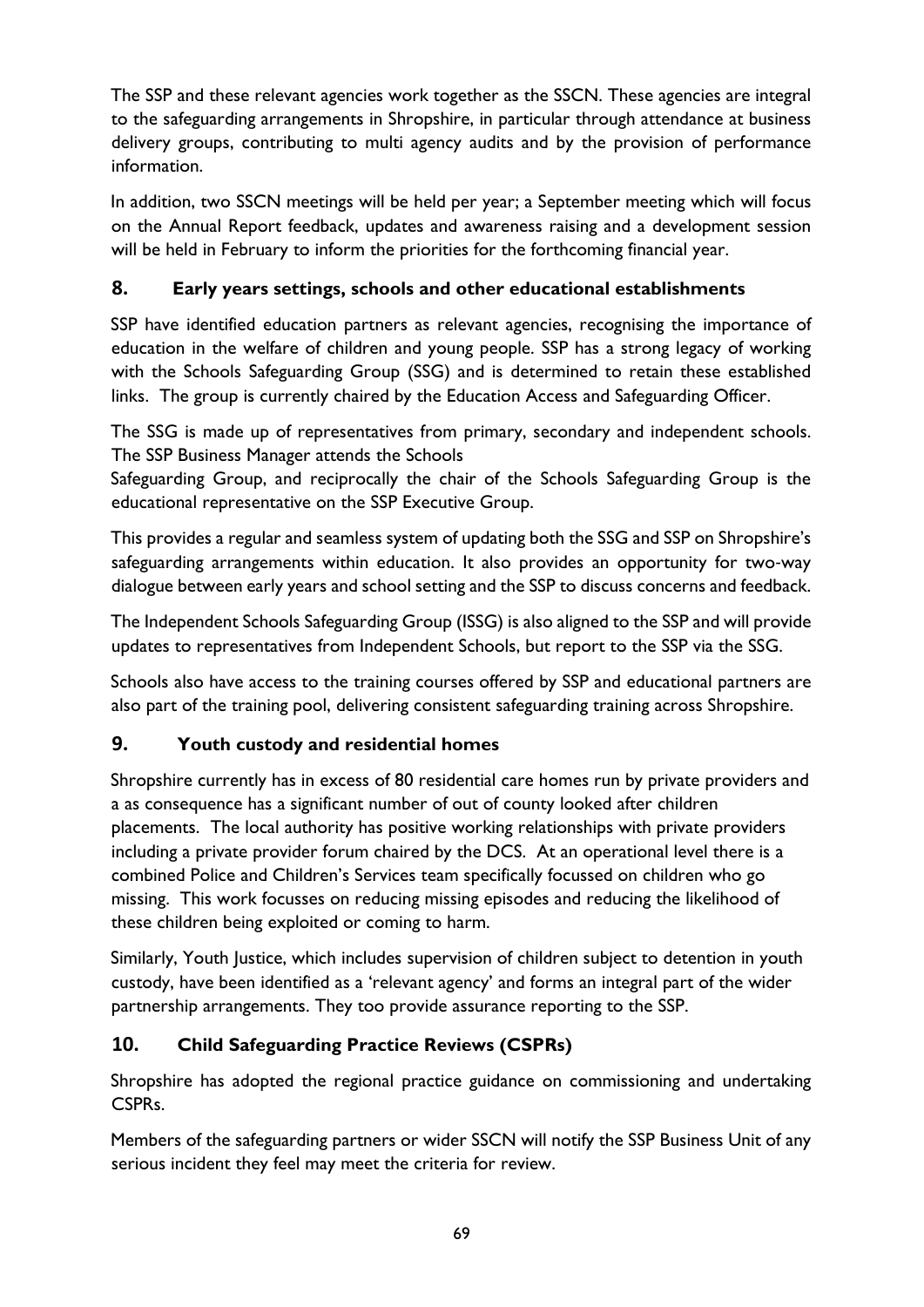It will be the responsibility of the Local Authority to notify Ofsted of any such serious incident in Shropshire, as required by Ofsted. The Local Authority will share that notification with the other safeguarding partners via the SSP Business Unit.

A meeting of the Joint Case Review Sub‐group (JCR Sub‐group) will be convened on each occasion to consider the information provided by individual agencies in line with the regional rapid review process; co-ordinated by the SSP Business Unit.

The sub‐group will provide a recommendation to the Independent Chair, who on behalf of the SSP, will scrutinise the recommendation and make the final decision on whether or not a CSPR should be commissioned.

The terms of reference for such a review will be set by the panel and the Independent Chair on behalf of SSP.

If a CSPR is to be commissioned, this will be done via the West Midlands regional process. Decisions to publish any such report will be made by the SSP and any published reports will be placed on the SSP website.

Any decision not to recommend a review by the case review panel will also be subject to review by the Independent Chair.

The JCR Sub-group will have oversight of the review process, the reviews being delivered and managed by convened CSPR panels.

The JCR Sub-group will be responsible for sharing the learning from reviews with the Learning, Improvement and Training sub group, who in turn have responsibility for ensuring learning is disseminated, training flexed accordingly and oversight of learning becoming embedded in practice.

The JCR Sub-group is currently chaired by the Headmaster of Strategic Safeguarding from Midlands Health Partnership Foundation Trust.

# **11. Resourcing**

SSP is supported by a business unit with a dedicated manager, two development officers, an inter-agency training coordinator and three administrators. Whilst the development officers are dedicated to adults and children's safeguarding work they undertake cross cutting thematic work where necessary. The SSP training coordinator also supports the adult social care training provider, Joint Training, where opportunities arise for cross cutting themes, for example; Domestic Abuse Awareness training. This ensures consistent messages are delivered on issues that affect the whole family.

The three statutory safeguarding partners in Shropshire have agreed a budget which identifies proportionate contributions. This is agreed in October of the preceding financial year and is reviewed annually. The wider partners (relevant agencies) are also provide an agreed contribution to the children's proportion of the budget. Full details of the budget will be published with the Annual Report. The SSP also generates income through the training offer.

# **12. How the arrangements will include the voice of children and families**

SSP will continue to gather evidence of hearing the voice of children and families through the work of its sub-groups and partner agencies. Some examples of this include: